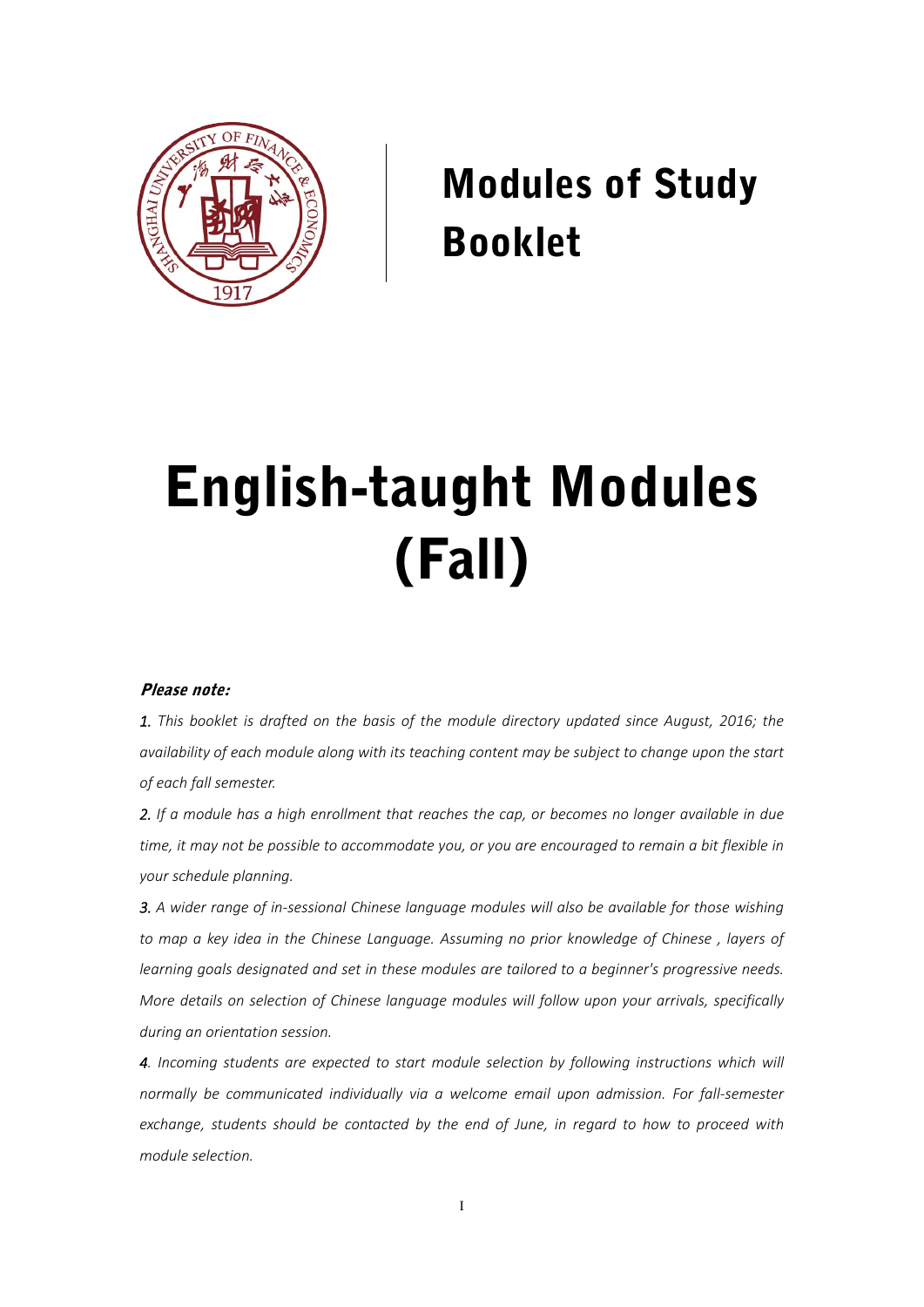# Welcome from the President, SUFE

Shanghai University of Finance and Economics (SUFE) was founded in 1917, and has grown to become a leading research university that maintains a particular commitment to academic excellence and innovation. At SUFE we aim to equip students, at home and from abroad, for success in the increasingly connected world network of economies and cultures, incorporating finance, economics, management, law, and science for a interdisciplinary approach to business study. It is stimulating, cosmopolitan and very much a part of the 'real world'. These qualities derive from the variety of its staff and students, from its active academic and political concerns, and from the easy interchange of ideas between the university and the world.

Students at SUFE are assured to receive world‐class education, to gain a broader view of the real business world, and to take their place on international business stage using their knowledge and skills accumulated throughout classrooms of global community.

To meet students' enthusiasm for learning across multidisciplinary areas, SUFE has expanded subjects offered to include Financial Management, Econometrics and Banking & International Finance, International Economics & Trade, International Accounting, International Business and Real Estate Management. The academic growth of SUFE students is matched by a rich, personal appreciation of new cultures, business, societies, languages and economics.

We look forward, very much, to the prospect of welcoming you to SUFE.

Liming Fan

President, SUFE

II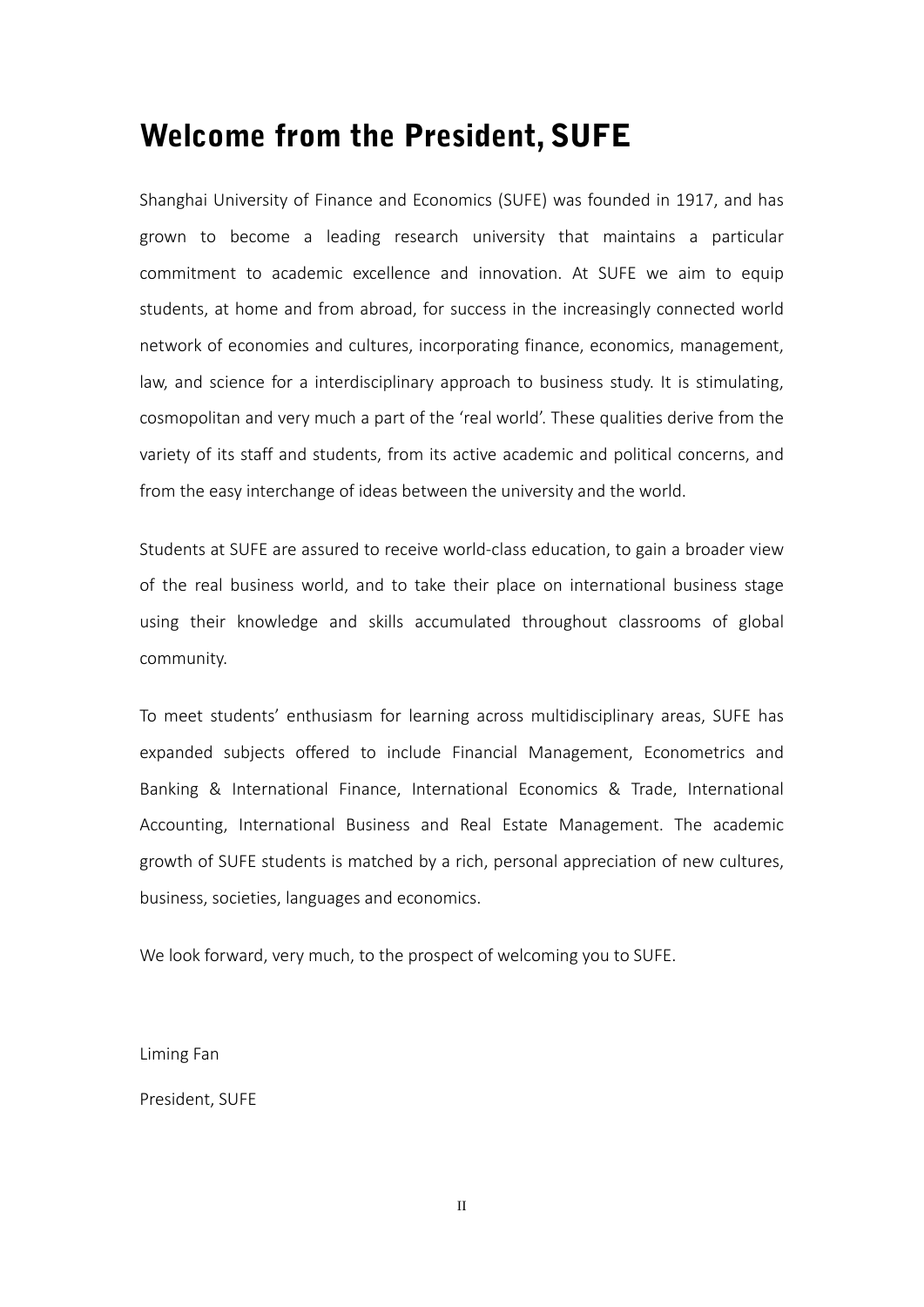# Introduction to SUFE Academics

SUFE is on the leading edge of internationalization so as to bring up better talents. We now have 95 courses taught in English offered by academic schools and/or departments. SUFE faculties are mostly international scholars with a strong academic background across the finance and economics fields, and are striving to ensure that you gain the maximum benefit from the commencement of your academic year. You will undertake proper course load, receive academic support tailored to your real needs, attend classes lectured by prestigious professors, and be able to access advanced teaching resources and technologies. Thus you will not only gain from the experience of studying in a different system, but also from full integration with the wider SUFE community.

# 1. Grading Terms and Description

In learning as an undergraduate, the evaluation of your academic performance, in regard to course objectives, is delivered by a diverse ways as indicated in the following:

| Description | <b>Marks</b> | Level | <b>GPA</b> |
|-------------|--------------|-------|------------|
| High        | 90-100       | Α     | 4.0        |
| Distinction | 85-89        | A-    | 3.7        |
|             | 82-84        | $B+$  | 3.3        |
| Distinction | 78-81        | B     | 3.0        |
|             | 75-77        | B-    | 2.7        |
| Credit      | 72-74        | $C+$  | 2.3        |
|             | 68-71        | C     | 2.0        |
|             | 64-67        | $C-$  | 1.7        |
| Pass        | 60-63        | D     | 1.0        |
| Fail        | Below 60     | F     | ∩          |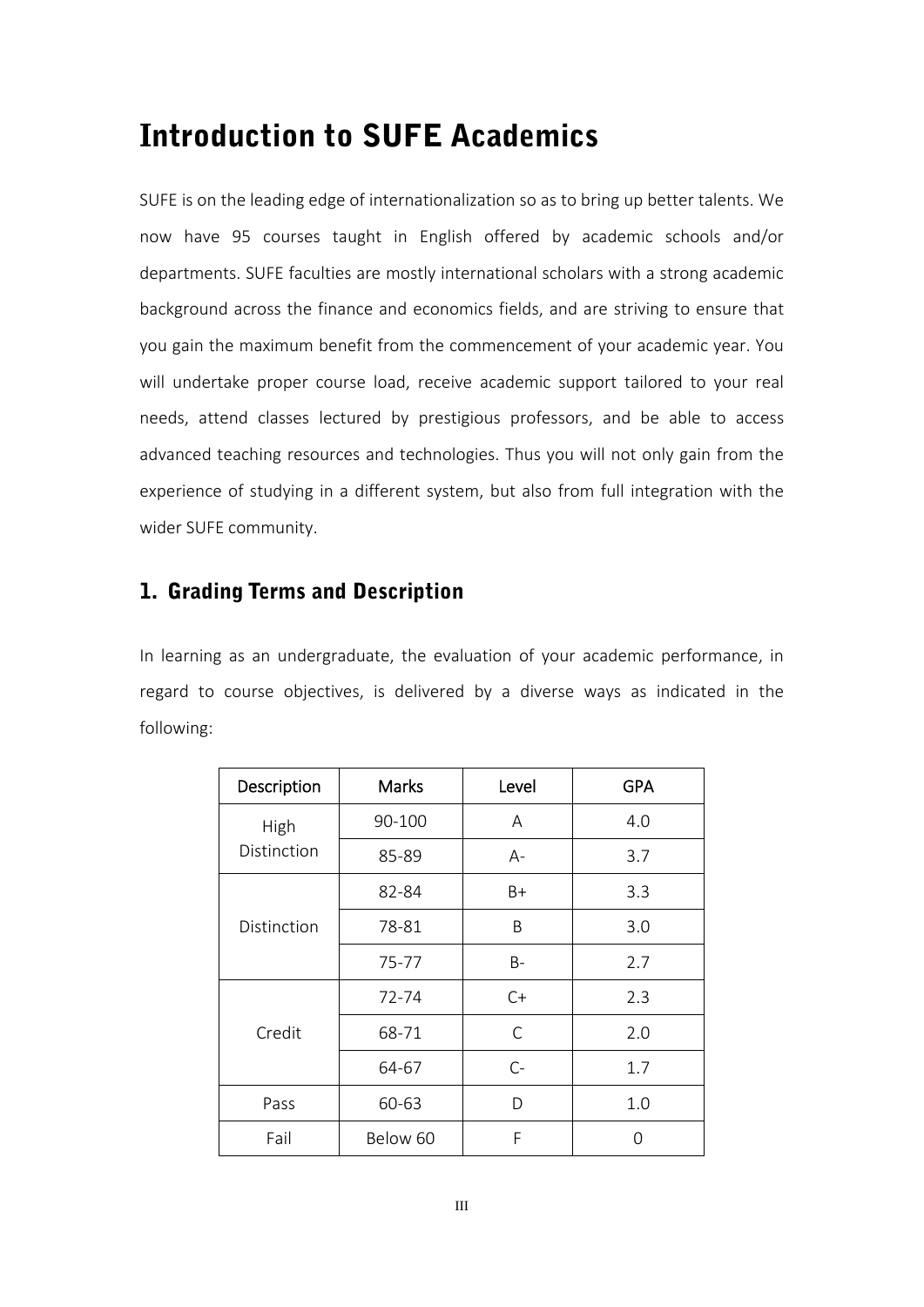# 2. Academic Resources

# SUFE library

With nearly two million books and journals in a combination of electronic and print formats, SUFE library services provides access to a vast range of resources across all subjects areas taught. There are 11 e‐journal and 15 statistics database built within the library system with valuable and historical material housed in various collections. More information about the library can be found at :

http://www.lib.shufe.edu.cn/shcd/ywwz/

#### E-Learning

SUFE offers a wide range of IT facilities in open-access cluster rooms and student residences. Many subject areas have their own computer facilities and computer network points are available in individual dormitories. The E‐learning system (blackboard) which aims to provide SUFE students with extra convenience for after‐class communication with lecturers and tutors, expands and intensifies the effectiveness of teaching and learning.

# 3. Academic Regulations

#### **Attendance**

International students attend classes according to academic calendar of SUFE and have Chinese official holidays, summer vacation and winter vacation of SUFE.

Attendance will be recorded by the teacher teaching the class. Those unable to attend the classes are required to ask for leave. One is required to observe class discipline: dress properly, do not be late, do not leave before the class ends, do not smoke, and do not have snack in class.

International students ask for leave in writing in advance except the cases of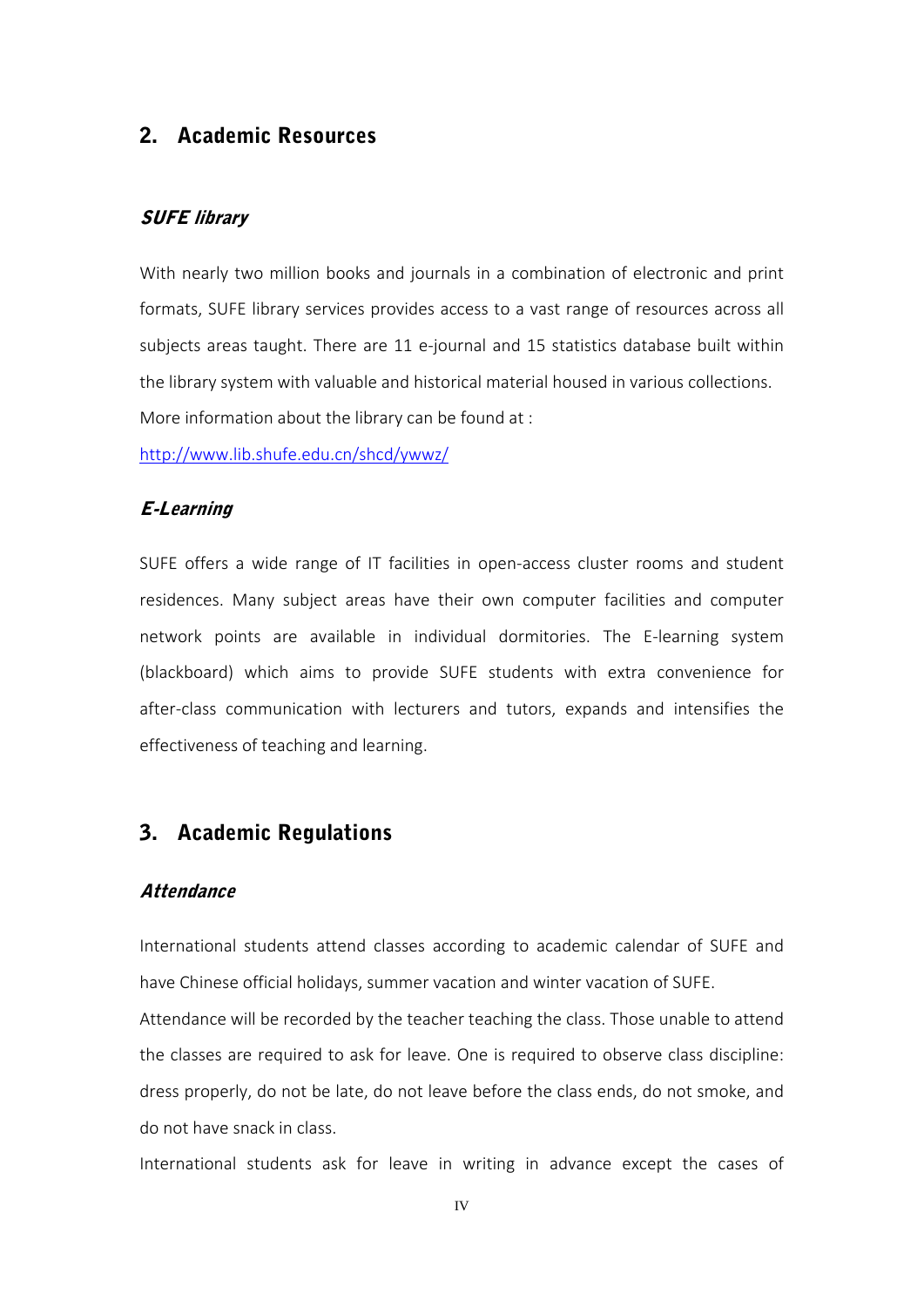emergency or they will be regarded as absent. The leave not more than 3 days is to be approved by Student Office. The leave more than 3 days is to be submitted by Student Office to the chair of the college for approval. Certificate provided by hospitals is required for a sick leave.

Those who do not ask for leave for unavoidable causes should make a delayed application for leave after they return to classes, or they will be regarded as absent. Please note that students' absence from 1/3 classes constitutes grounds for the abolishment of their right to sit final exams.

# Exams

Examinations are given in all courses offered in the university, in the forms of normal‐time checks and final exams. Normal‐time checks involve class attendance, class work, after‐class assignments and quizzes. The assessment of term performance is primarily based on the result of the final examination, and of course normal-time checks are also considered. The normal‐time score should account for 30 ‐ 40% while the final exam score should account for 60%‐70%.

A final exam of foreign teachers' courses will be given on the last class of the teaching. (the exam time is usually 1.5 hours—2 hours)

Those who have been absent from class on a particular course for over one third of the times are forbidden to take the course exam.(They will have to retake the course.) If the student has approval by the register section for a waiver of class attendance, then he/she is permitted to take the exam.

# Application for Special Arrangements/Rescheduling of Exams

Your application will only be considered in the case of an overlapping of the exam dates with the confirmed start date at the home institution, eligible applicants shall contact the student‐exchange coordinators from their home institutions to gain written approval as evidence of confirmation of the overlapping of these dates.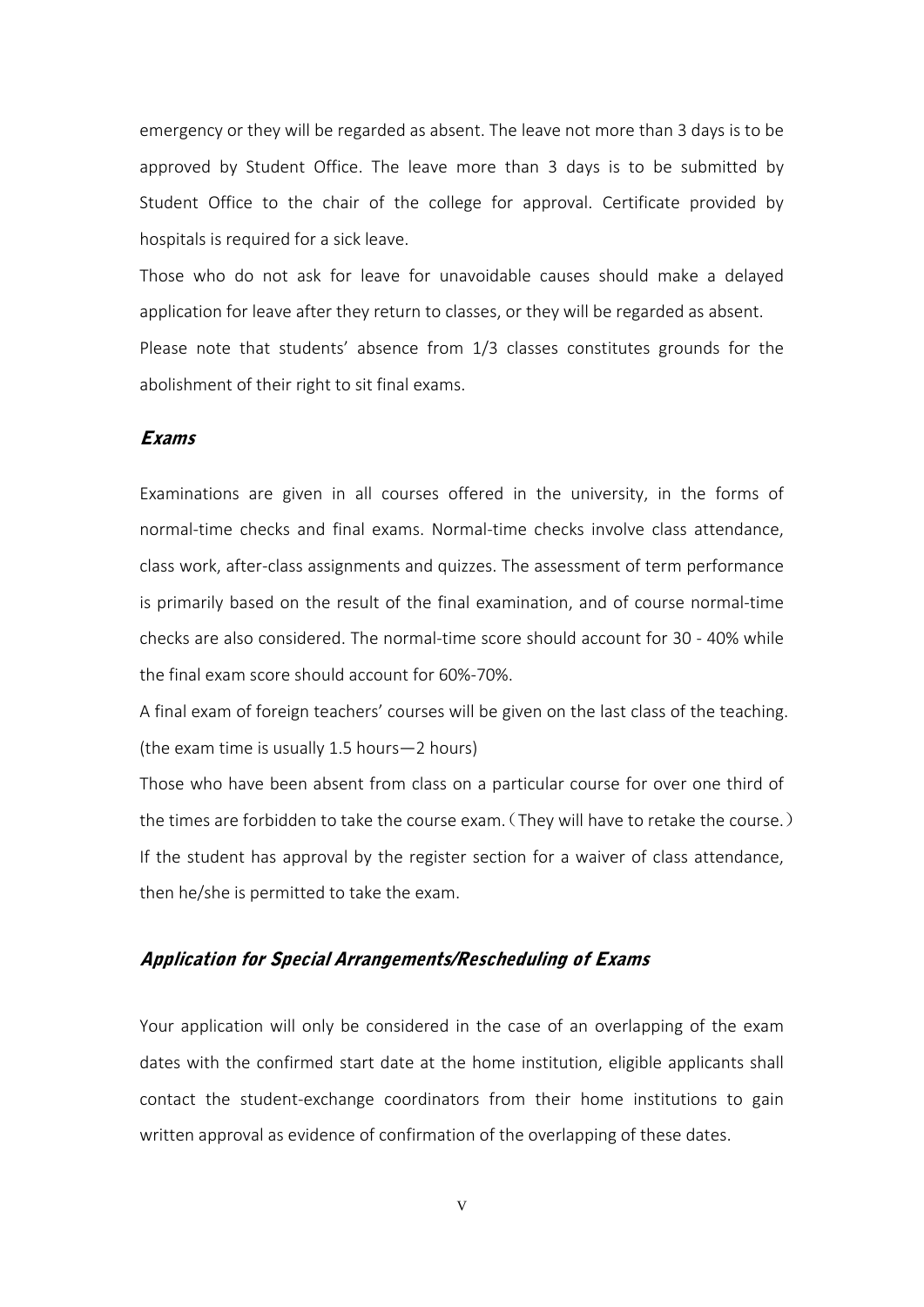Please note

1. Your submission of this application does not guarantee an approval of requested rescheduled exams. Only applicants that are successful with their applications will be contacted to get advised of the special arrangements for rescheduled exams, those who are not contacted are fully responsible for determining the exact date, time and location of Registrar - scheduled final exams, and are expected to attend exams by following the scheduled instructions where applicable.

2. The University reserves the right to refuse any application as lodged for the purpose of requesting a rescheduled exam, should it be discovered that he/she has made a false statement or has omitted significant information.

### Your Academic Record and Transcript

Your academic record details your entire academic history at SUFE and is certified and issued by Academic Affairs Section ICES (International Cultural Exchange School ) here in SUFE, IECO (International Exchange and Cooperation Office) is not authorized to either give out grades or validate your academic record. All grades you have achieved throughout the exchange semester(s) will be stated on the academic Record, in rather rare circumstance can any of these grades be removed from this document (unless specified otherwise).

As normally there is a process which may take around 3‐4 weeks within which teaching staff need to mark the assessments, and The Board of Examiners meet at a last stage in the process to approve results which can then be released to students, you can view your confirmed academic record when it is ready (close to the end date of the semester) by accessing SUFE Academic Toolkit at http://eams.sufe.edu.cn using your login information as instructed above.

An original copy of transcript will be sent to your home institution for further distribution to student each. Transcripts for students leaving at the end of the fall semester should arrive by March. Transcripts for Full-year and Spring-semester students should arrive by September.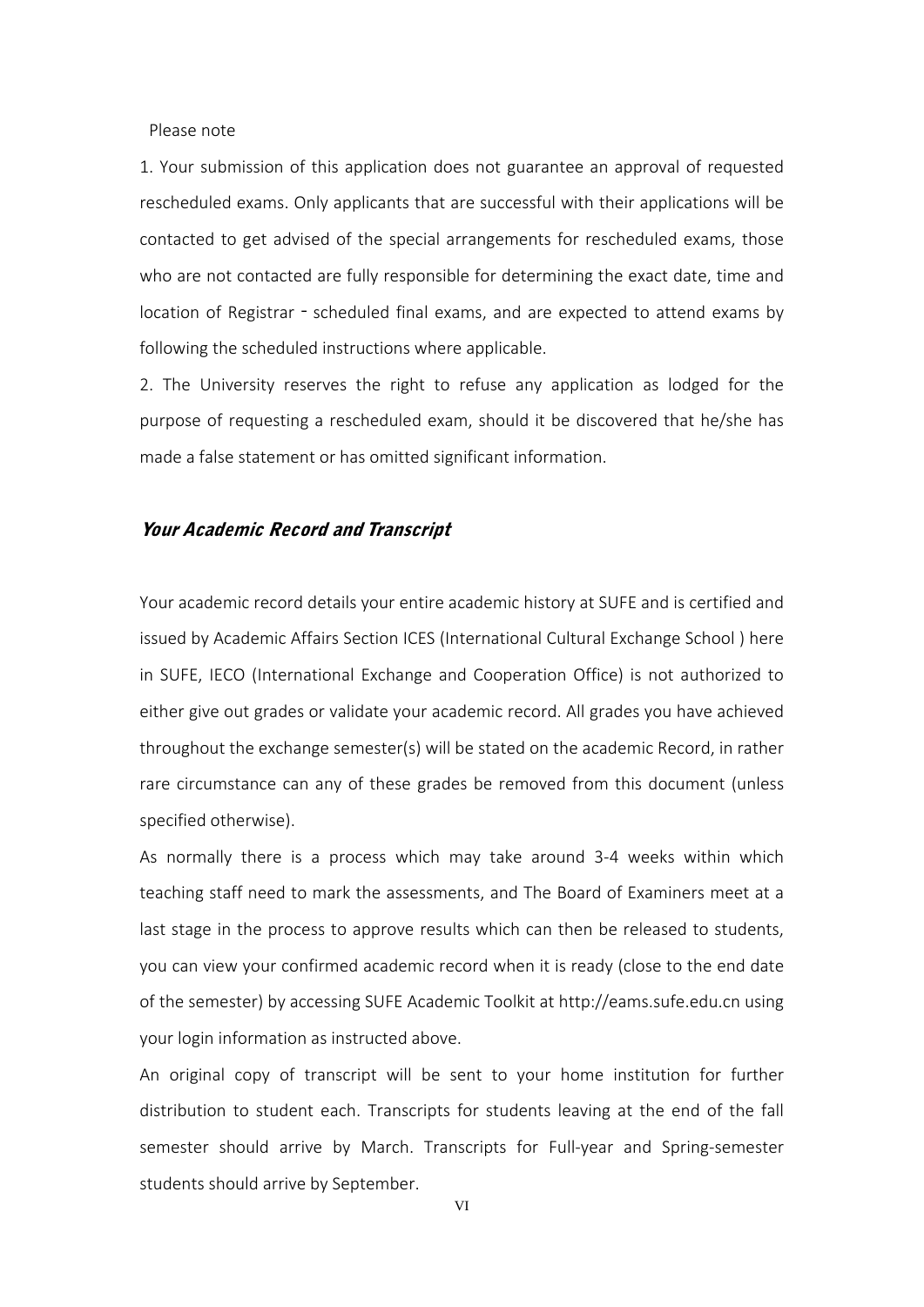# **Module Directory**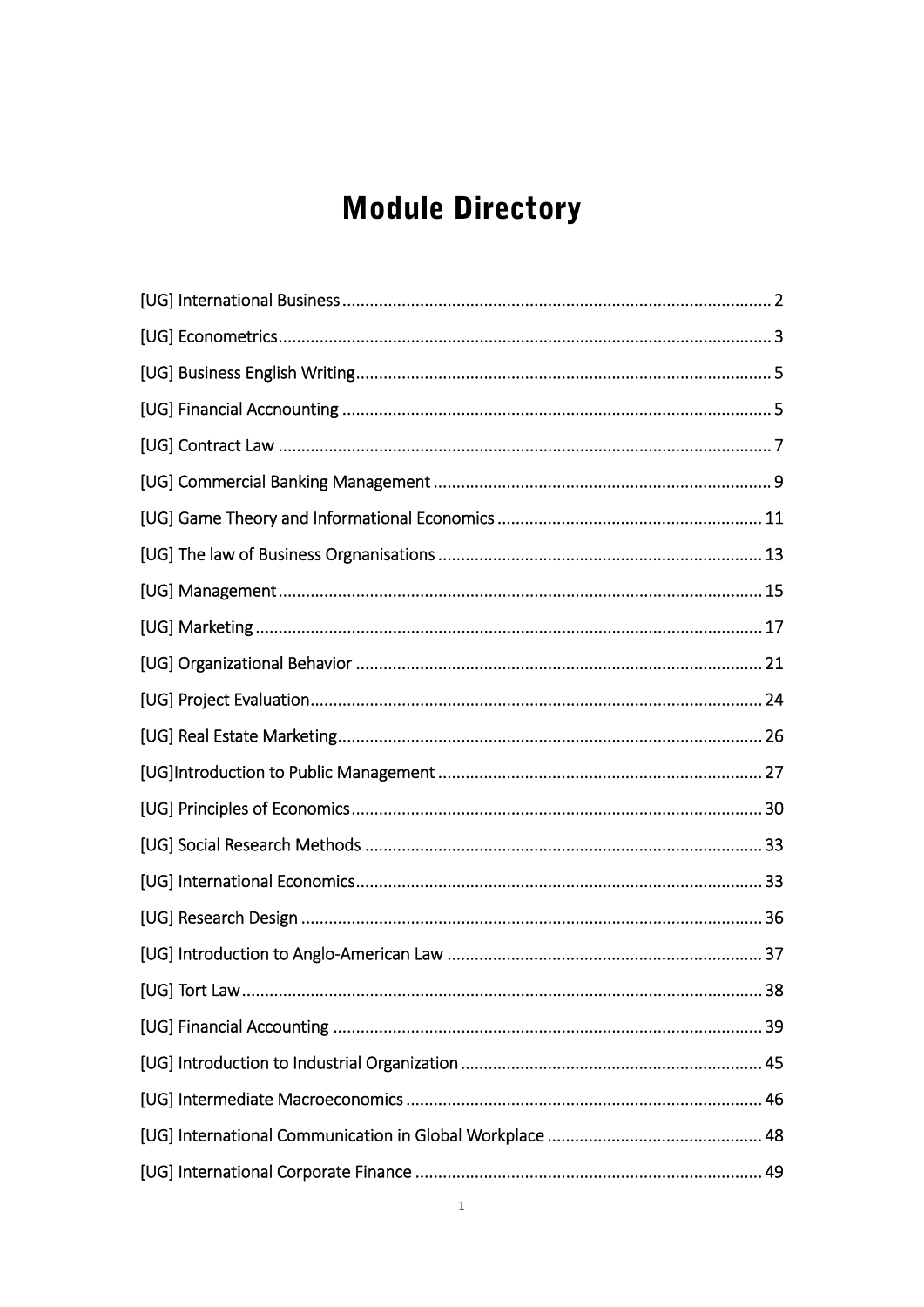# **[UG] International Business**

Credits: 2

Teaching Hours: 32

Department: International Business Administration

Prerequisites: N/a

Textbooks: International Business (9th edition) by Charles W. L. Hill

### Course Objectives:

1. To get a basic understanding of the facts and concepts regarding contemporary international business.

2. To interpret these facts and concepts using a simple macroeconomic framework. Specifically, the macroeconomic framework describes an economy which interacts with the world (an open economy) with a flexible/fixed exchange rate. We use this framework to study the effects of various macroeconomic events on the flow of goods and capital across countries, and also examine the associated changes in the national accounts (capital account and current account).

3. To analyze the role of policies made by the government and international financial institutions (such as the IMF). Specifically, we study the effect of changing the exchange rate, monetary policies and fiscal policies on international trade.

4. Using these ideas, we study how we should view upon the contemporary issues regarding international business and trade, such as the US current account deficit and global financial imbalances, the Chinese exchange rate regime, proposed changes in the international financial architecture, the single currency in Europe, the Asian and Argentine financial crises, global financial imbalances, and the role of international factors on a nation's employment, wage and economic performance.

# Course Schedule:

Module 1: Globalization: Facts and Concepts (3 weeks)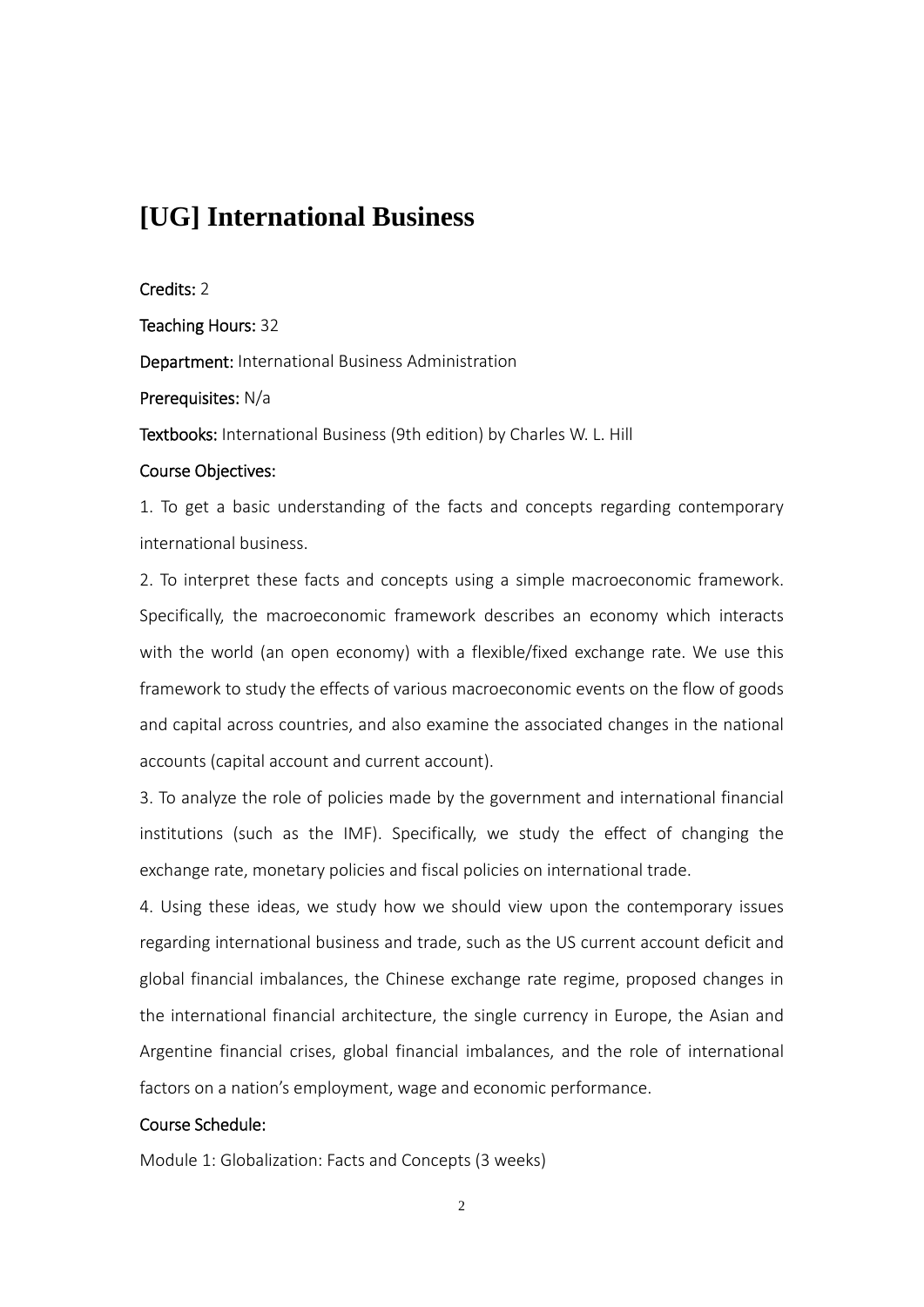Module 2: Globalization of the Goods Market (~4 weeks)

Module 3: Globalization of the Financial Market (~4 weeks)

Module 4: Projects (~5 weeks)

For the project, 5‐6 students would form a group. Each group would present a case study for 20 minutes, and then write a 8‐10 page report on the same topic. The topic preferably should center on some particular multinational firm/interaction between several multinational firms; as a suggestion, one way is to find a particular time episode in which there is a major policy change by the government and see how these firms adjust their business strategy. The analysis should contain some elements you learned from the previous 3 modules.

We would decide on the presentation schedule in the next lecture. For all groups, the group leader of each group should write me an abstract (100 words) to let me know about your presentation topic by email. I will reply to give my final approval.

Evaluation: Final Exam 60%; Project and Participation 40%

# Academic Dishonesty:

There is a zero-tolerance policy against any form of academic dishonesty. Academic dishonesty includes plagiarizing from past or present students, the Internet, and any external sources. So if you use any material written by other people please cite them appropriately. Be familiar with university regulations regarding academic dishonesty. Anyone/any group found guilty of academic dishonesty will receive a grade of zero.

# **[UG] Econometrics**

Credits: 3

# Teaching Hours: 48

Department: International Business Administration

Prerequisites: Introduction to Statistics, Introduction to Economic Theory, Statistics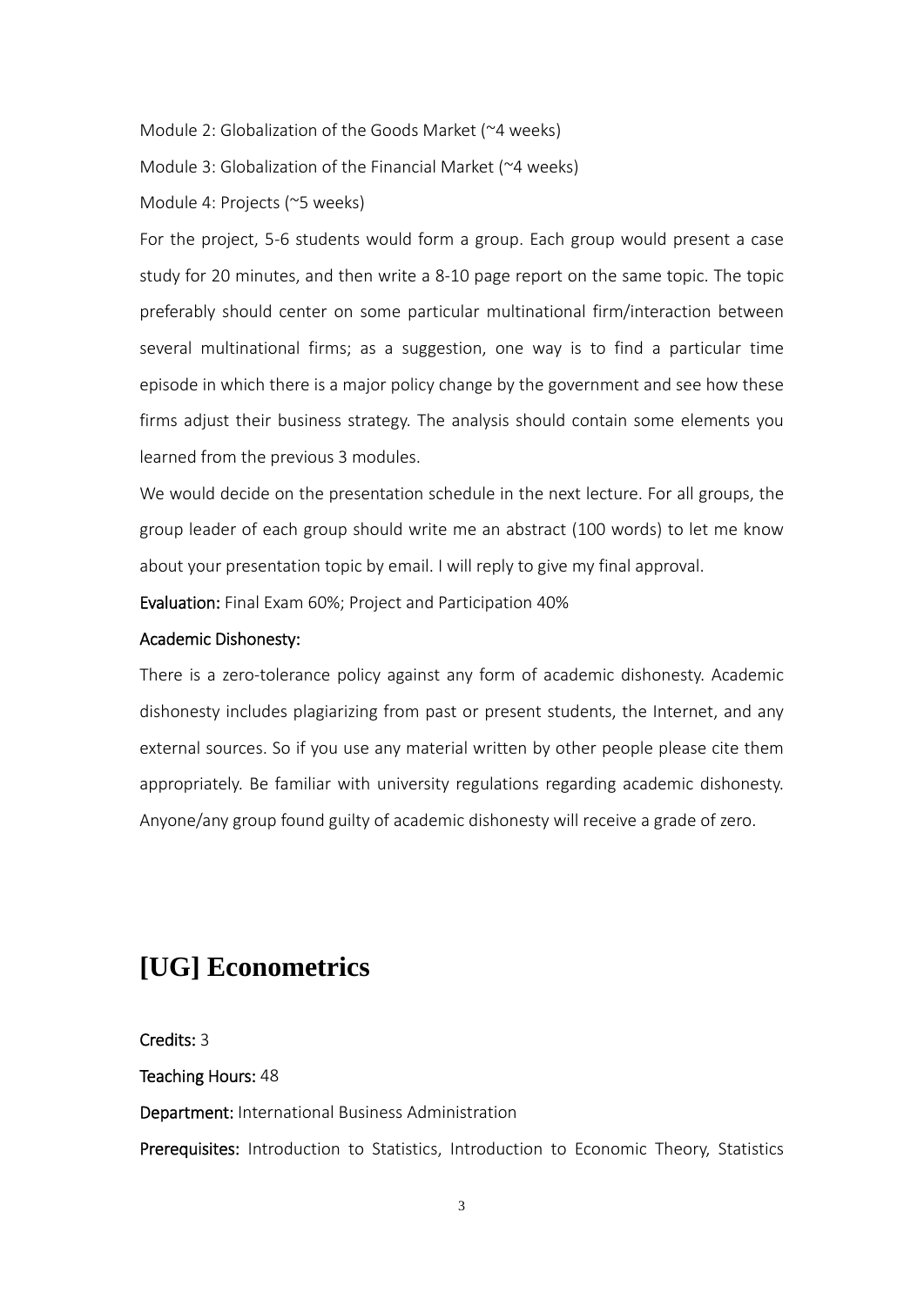and Probability Theory, Mathematics

Textbooks: Introduction to Econometrics by Woodridge, Business Statistics by Sharpe, De Veaux, Velleman, and Wright

#### Course Objectives:

A rigorous introduction to probability, mathematical statistics and statistical analysis, including such topics as data description and analysis, elementary probability theory, sampling distributions, tests of hypotheses, estimation, analysis of variance and regression analysis. Emphasis is placed on applications in economics and business problems.

#### Course Schedule:

The course covers the following chapters in the required textbook (Business Statistics by Sharpe, De Veaux, Velleman, and Wright)

Chapter 1. Statistics Review

Chapter 2. Data

Chapter 3. Surveys and Sampling

Chapter 4. Displaying and Describing Categorical Data

Chapter 5. Displaying and Describing Quantitative Data

Chapter 6. Randomness and Probability (Excluding Section 6.9 Reversing the Conditioning: Bayes's Rule)

Chapter 7. Scatter plots, Association and Correlation

Chapter 8. Introduction to Linear Regression

Chapter 9. Random Variables and Probability Distributions (Excluding Sections 9.7 The

Poisson Distribution and 9.11 The Exponential Distribution)

Chapter 10. Sampling Distributions

Chapter 11. Confidence Intervals for Proportions (Excluding Section 11.5 A Confidence

Interval for Small Samples)

Chapter 12. Testing Hypotheses About Proportions

Chapter 13. Confidence Intervals and Hypothesis Tests for Means

Chapter 18. Inference for Regression

Chapter 19. Understanding Residuals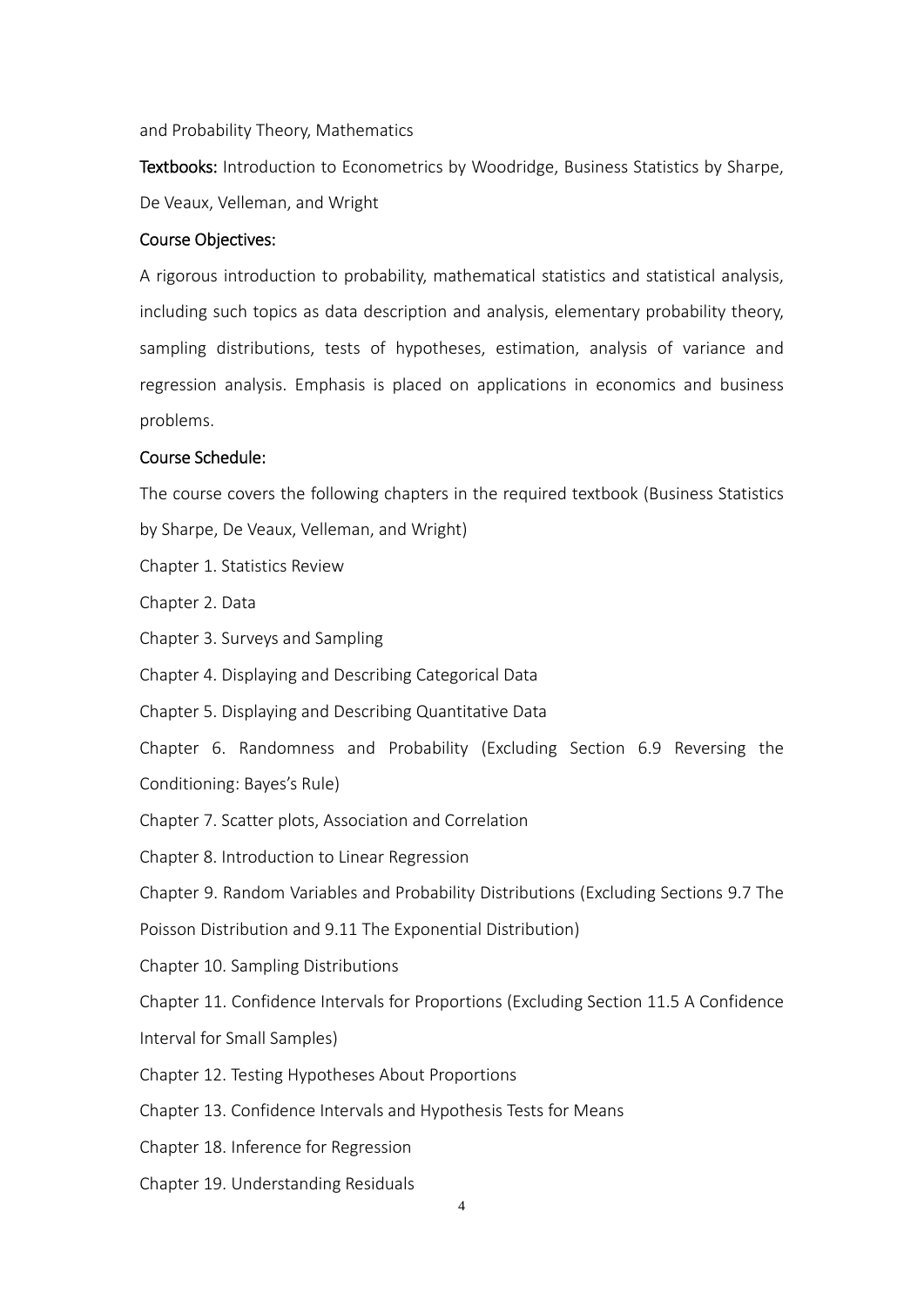Chapter 20. Multiple Regression (Excluding Section 20.7 The Logistic Regression Model)

Chapter 21. Building Multiple Regression Models

# **[UG] Business English Writing**

Credits: 2 Teaching Hours: 32 Department: School of Foreign Studies Prerequisites: College English I‐4 Textbooks: N/A Course Objectives: On completion of this course, the student should be able to: 1.To understand the importance of Business English writing and what it involves 2.To learn the features and principles of Business English writing 3.To learn basic strategies in Business English writing 4.To learn how to write different kinds of business documents and letters Evaluation: Attendance 10%; Portfolio 30%; Final: Closed‐book exam 60% Code of Conduct: Attendance to the class and active participation are required in this course.

# **[UG] Financial Accnounting**

Credits: 3

Teaching Hours: 48

Department: School of Accountancy

Prerequisites: Business Statistics and Mathematics and Accounting basics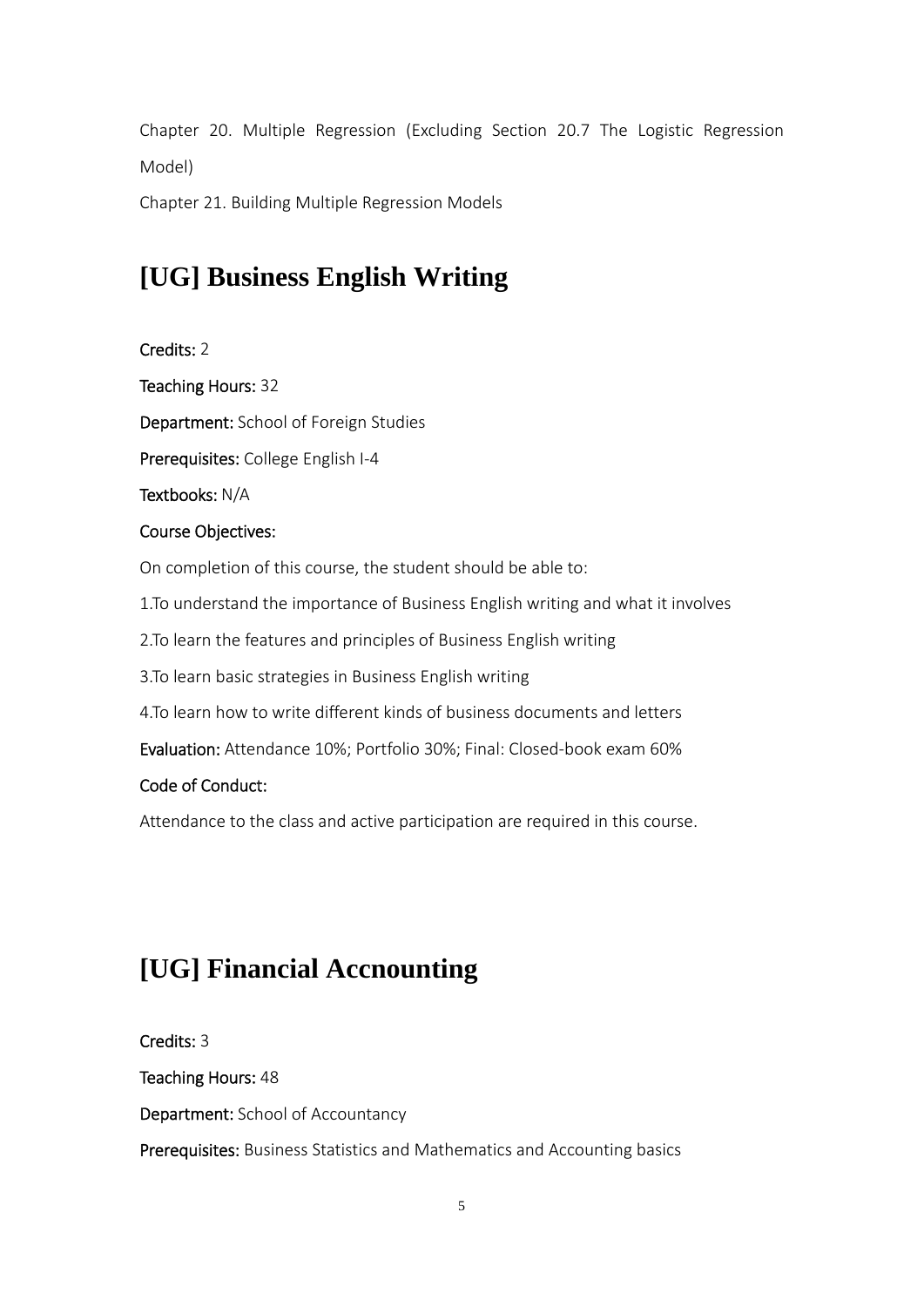Textbooks: Financial and Managerial Accounting (13th Edition), China Machine Press, McGraw Hill edition, ISBN: 7‐111‐15966‐7/F.2428

#### Course Objectives:

Accounting ties the theoretical foundations of economics with the Finance field and language to develop a managerial outlook on accounting management. Understanding the financial makeup of a firm and managements' goal of increasing shareholder's value through decisions on the entire business forms the core of this course. Students will acquire an understanding of how to interpret financial statements and understand a company's performance.

Students start with the basic goals of accounting and accounting statements and the information contained therein. Step by step all the terminology of accounting, concept definitions and application of concepts are unveiled as to give students a framework and context to acquire knowledge of a business in general and the accounting system specifically.

The intent of the course is to take the student through the basics in order to understand the "big picture" of what Accounting is, what it means, and how it is used This knowledge will help the student gain the decision‐making and problem‐solving skills so crucial in today's business environment.

#### Course Schedule:

Course content can be covered using a variety of teaching methods. Lecture, problems, and case studies can be integrated into the course to teach and reinforce the material. Students should be able to demonstrate, either through direct testing or homework/case assignments, the ability to understand and perform the following:

- •The difference and relationship between Financial and Managerial Accpunting
- •Basic Financial Statements
- •Inventories and the Cost of Goods Sold and Cost Definitions
- •Financial Statement Analysis; Evaluating Financial Ratio's‐ Performance measurement
- •Job Costing
- •Process Costing
- •Cost Volume Profit Analysis

6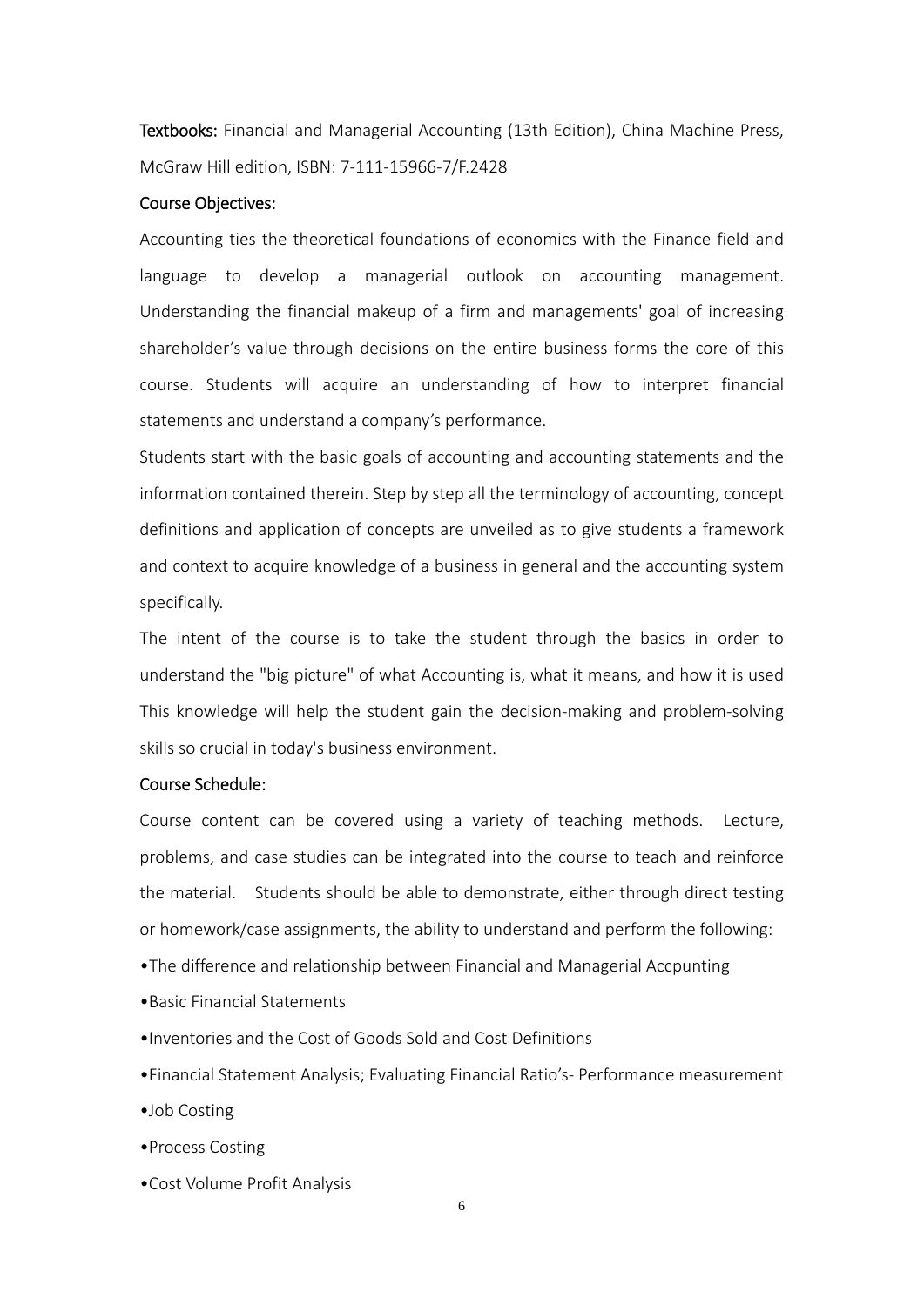- •Relevant Costing
- •Negotiated Transfer Prices
- •Operational Budgeting
- •Standard costing and Variance Analysis
- •Business Performance‐ The Balanced Score Card
- •Capital Budgeting; Investment decisions
- •For students enrolling in the second semester of this course:
- •Joint and By Product Costing
- •Manufacturing Accounting‐The Accounting Cycle for Manufacturing companies
- •The total picture

Evaluation: Participation/Team Presentations/Quizzes 10%; Mid-term Exam 20%; Final‐term Assignments Portfolio 20%; Final Exam 50%

#### Academic Dishonesty:

Plagiarism is using another person's words or ideas without telling the reader. This applies to books, articles, but also to sources from the internet, or copying work from your fellow students. Those who are discovered cheating or plagiarizing will normally receive a failing grade for the entire course and may even be subject to dismissal. Please don't fall into this trap, make proper references in your work and include a bibliography in all your papers (for more information, see the Student Handbook on our website). Please respect your sources, your audience and yourself.

# **[UG] Contract Law**

Credits: 3 Teaching Hours: School of Law Department: International Business Administration Prerequisites: N/A Textbooks: Basic Contract Law. Lon Fuller, Melvin Eisenberg, and Mark Gergen (9th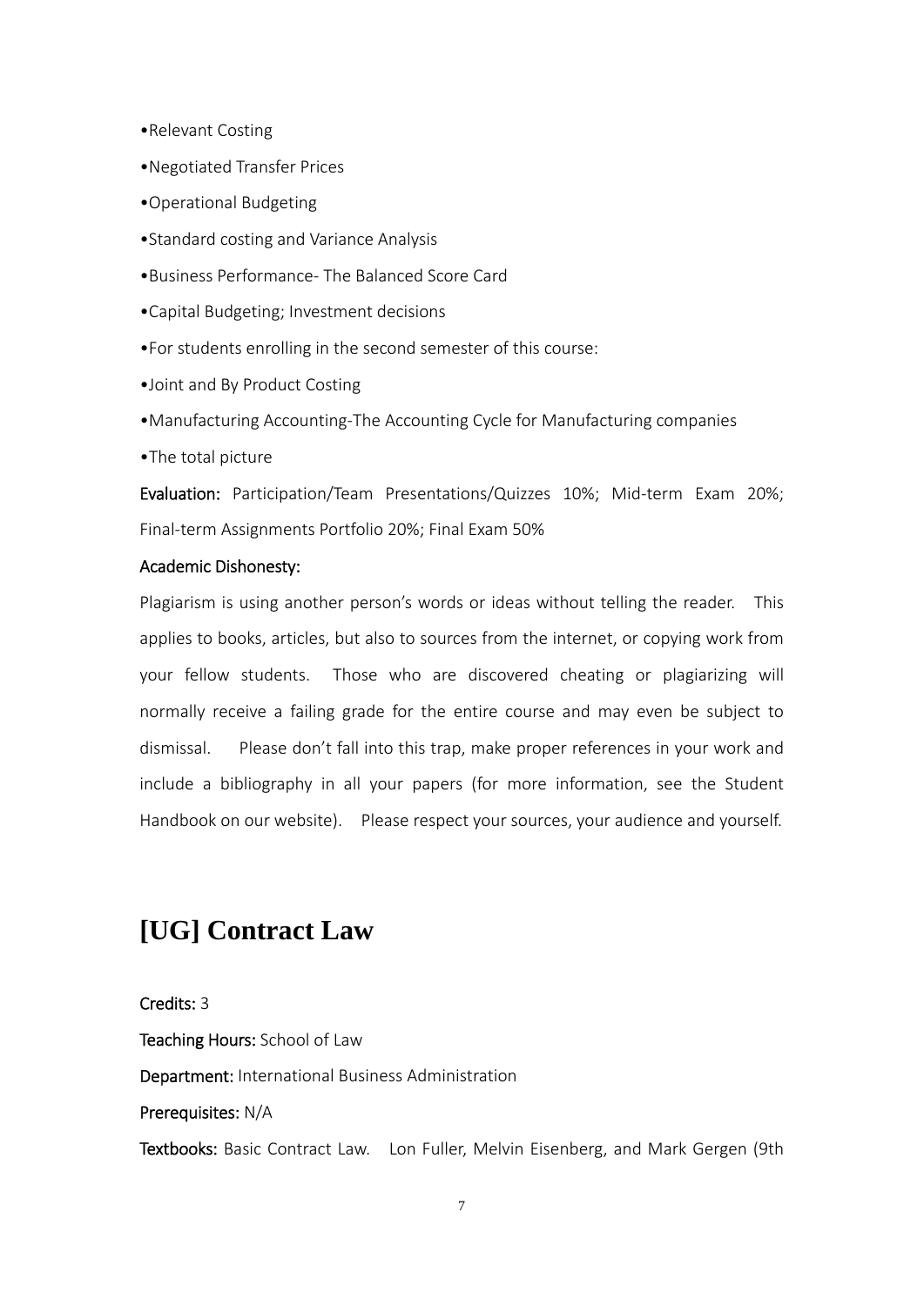edition).

# Course Objectives:

N/A

# Course Schedule:

Part I. What Promises Do We Enforce?

a. Enforceable Promises

Class Number/Page Numbers

- 1. 1‐17
- 2. 17‐27
- 3. 28‐34
- 4. 34‐47
- 5. 47‐54
- 6. 54‐69
- b. Limits to the Bargain Principle
- 7. 81‐83
- 8. 83‐94
- 9. 95‐109
- c. Limits of Contract
- 10. 109‐119
- 11. 119‐130
- 12. 131‐137
- 13. 137‐149
- 14. 149‐161
- 15. 161‐173
- 16. 173‐180
- 17. 180‐187
- 18. 189‐207
- Part II. How is a Contract Formed?
- a. Introduction to Interpretation
- b. Mechanics of Bargaining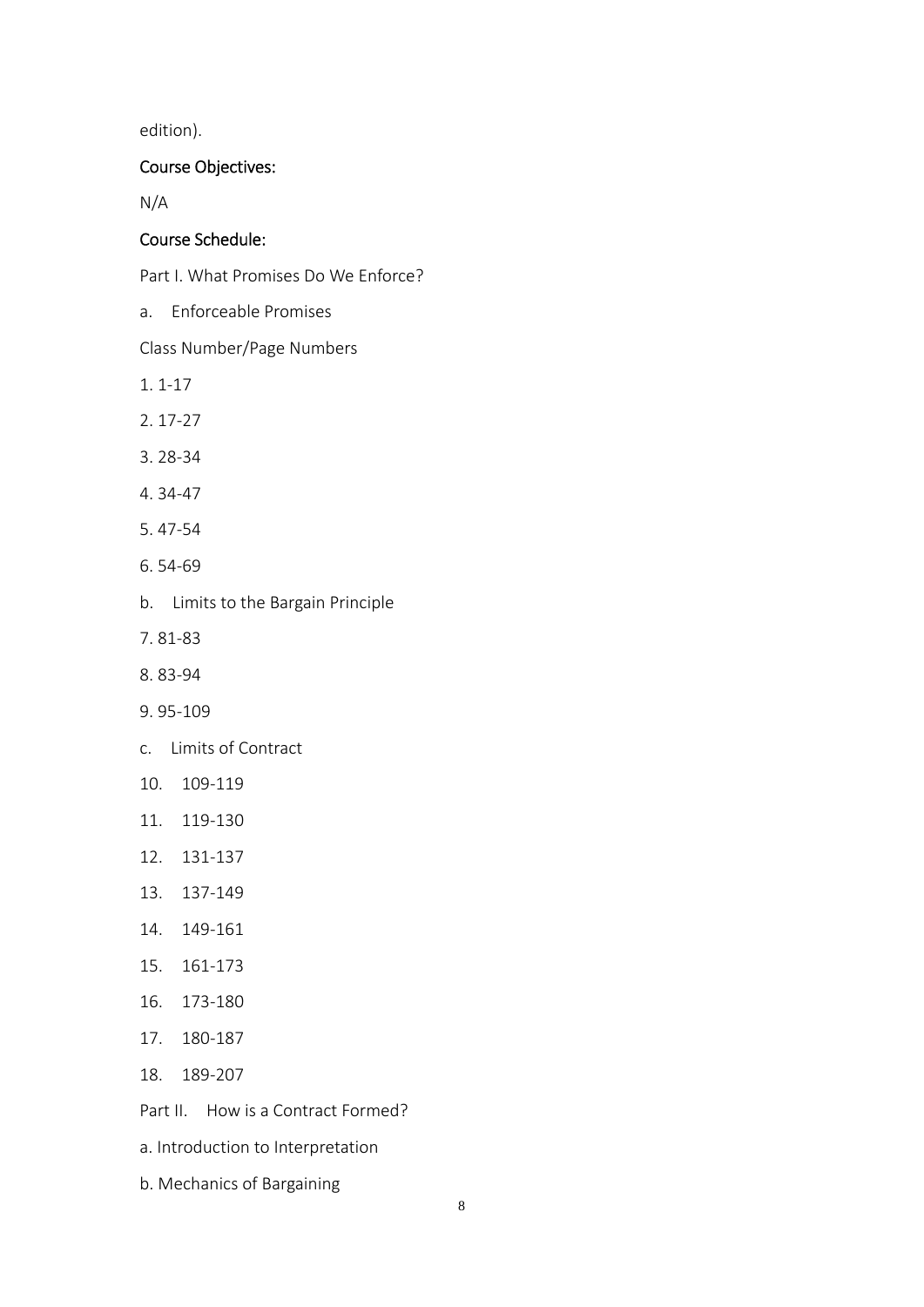Part III. Remedies

- a. Expectation Damages
- b. Specific Performance
- c. Reliance and Restitution
- Part IV. Implied Contracts
- a. Implied Contracts Generally
- b. Indefiniteness and Good Faith
- Part V. Consumer and Commercial Form Contracts
- a. The "Battle of the Forms," and Shrinkwrap and Clickwrap Agreements
- b. Interpretation and Unconscionability in Form Contracts
- Part VI. Mistake and Unexpected Circumstances
- a. Mistake
- b. Unexpected Circumstances
- Part VII. Contingencies to Contracting
- a. Express Contractual Conditions
- b. Withholding Performance and Terminating Contracts in Breach

# Evaluation: N/A

# Academic Dishonesty:

N/A

# **[UG] Commercial Banking Management**

# Credits: 3 Teaching Hours: 48 Department: International Business Administration Prerequisites: School of Finance Textbooks: N/A Course Objectives: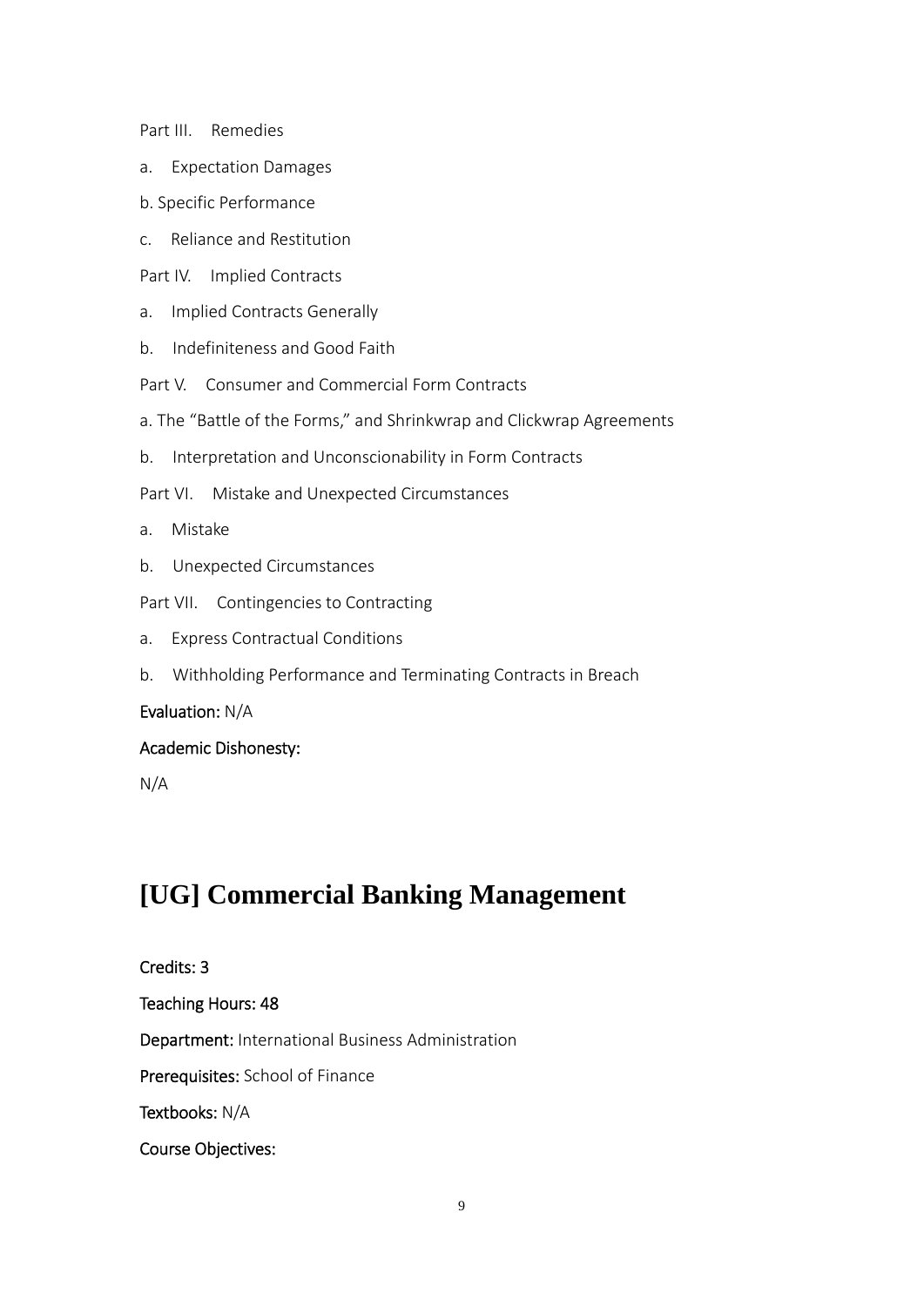1. To get a basic understanding of the facts and concepts regarding contemporary international business.

2. To interpret these facts and concepts using a simple macroeconomic framework. Specifically, the macroeconomic framework describes an economy which interacts with the world (an open economy) with a flexible/fixed exchange rate. We use this framework to study the effects of various macroeconomic events on the flow of goods and capital across countries, and also examine the associated changes in the national accounts (capital account and current account).

3. To analyze the role of policies made by the government and international financial institutions (such as the IMF). Specifically, we study the effect of changing the exchange rate, monetary policies and fiscal policies on international trade.

4. Using these ideas, we study how we should view upon the contemporary issues regarding international business and trade, such as the US current account deficit and global financial imbalances, the Chinese exchange rate regime, proposed changes in the international financial architecture, the single currency in Europe, the Asian and Argentine financial crises, global financial imbalances, and the role of international factors on a nation's employment, wage and economic performance.

| <b>Topic</b>   |                                                                                      | Relevant<br>Chapters                                      |
|----------------|--------------------------------------------------------------------------------------|-----------------------------------------------------------|
| T1             | An overview of banks and the financial services <br>sector                           | Chapter 1                                                 |
| T <sub>2</sub> | The impact of government policy and regulation on<br>the financial-services industry | Chapter 2                                                 |
| T <sub>3</sub> | The organization and structure of banking                                            | Not in the<br>English edition<br>9 sold in China          |
| T4             | Establishing new banks, branches, ATMs, telephone<br>services and web sites          | the<br>in in<br>Not<br>English edition<br>9 sold in China |
| T <sub>5</sub> | The financial statements of banks and<br>their<br>principal competitors              | Chapter 3                                                 |
| T <sub>6</sub> | Measuring and evaluating the performance of<br>banks and their principal competitors | Chapter 4                                                 |

# Course Schedule: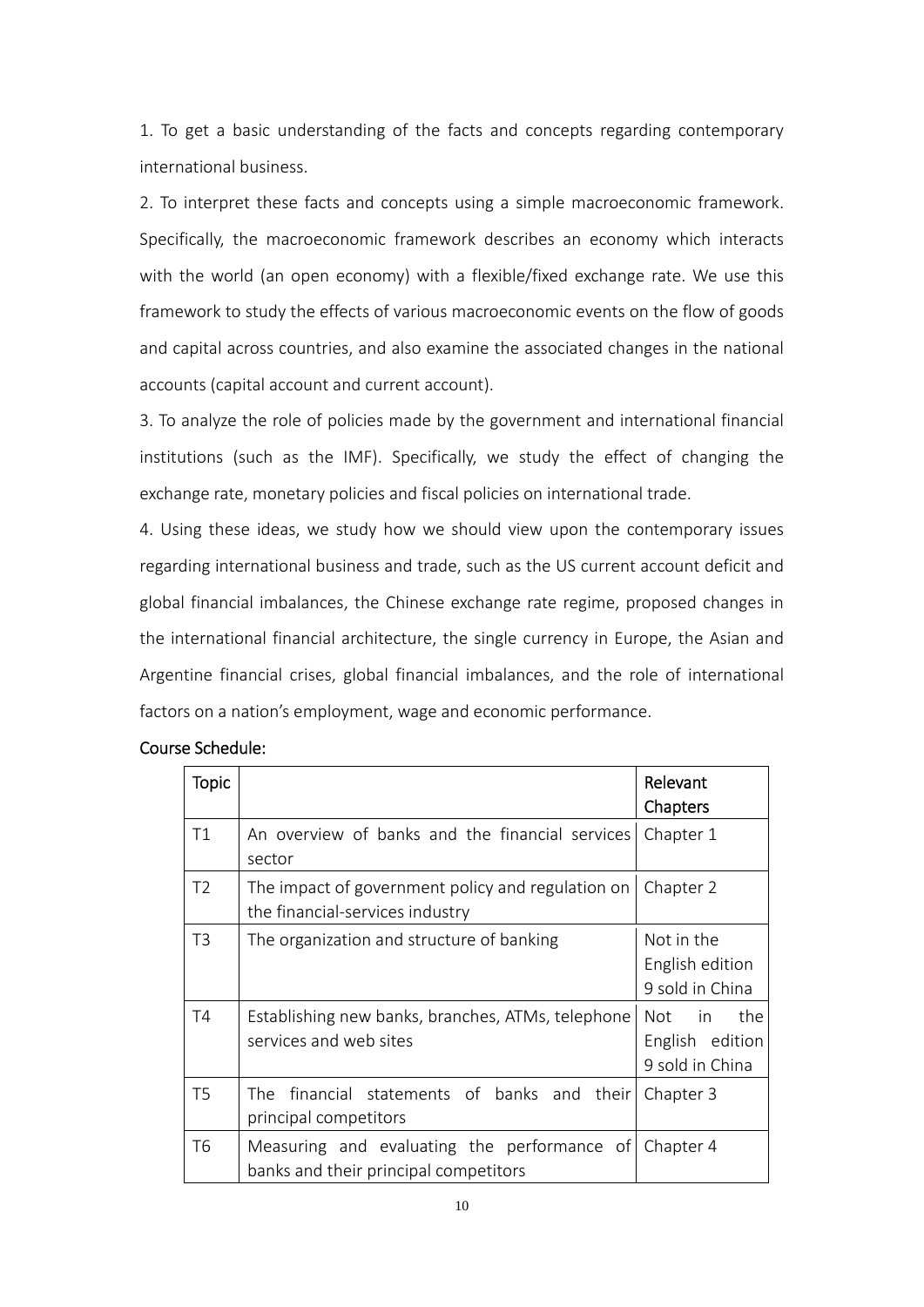| T7              | Risk management for changing interest rates | Chapter 5  |
|-----------------|---------------------------------------------|------------|
| T8              | Risk management                             | Chapter 6  |
| T9              | Risk management                             | Chapter 7  |
| T <sub>10</sub> | The investment function                     | Chapter 8  |
| T11             | Liquidity and reserve management            | Chapter 9  |
| T <sub>12</sub> | The management of capital                   | Chapter 13 |

### Evaluation: N/A

### Academic Dishonesty: N/A

# **[UG] Game Theory and Informational Economics**

### Credits: 3

Teaching Hours: 48

Department: Economics Administration

Prerequisites: Calculus and probability theory

Textbooks: Robert Gibbons, A Primer in Game Theory , 1992

# Course Objectives:

cultivate students the skills and habits in strategic thinking and apply the basic principles in game theory to analyze and understand the strategic behavior in society, economics and commercial life.

# Course Schedule:

Four academic hours per week, 12 weeks, 48 academic hours in total.

1.Static games of complete information (around 12 academic hours)

- $(1)$  Normal-form representation of games of complete information
- (2) Iterated Elimination of strictly dominated strategies
- (3) Nash equilibrium (including mixed strategies)
- (4) Application of Nash equilibrium
- 2.Dynamic games of complete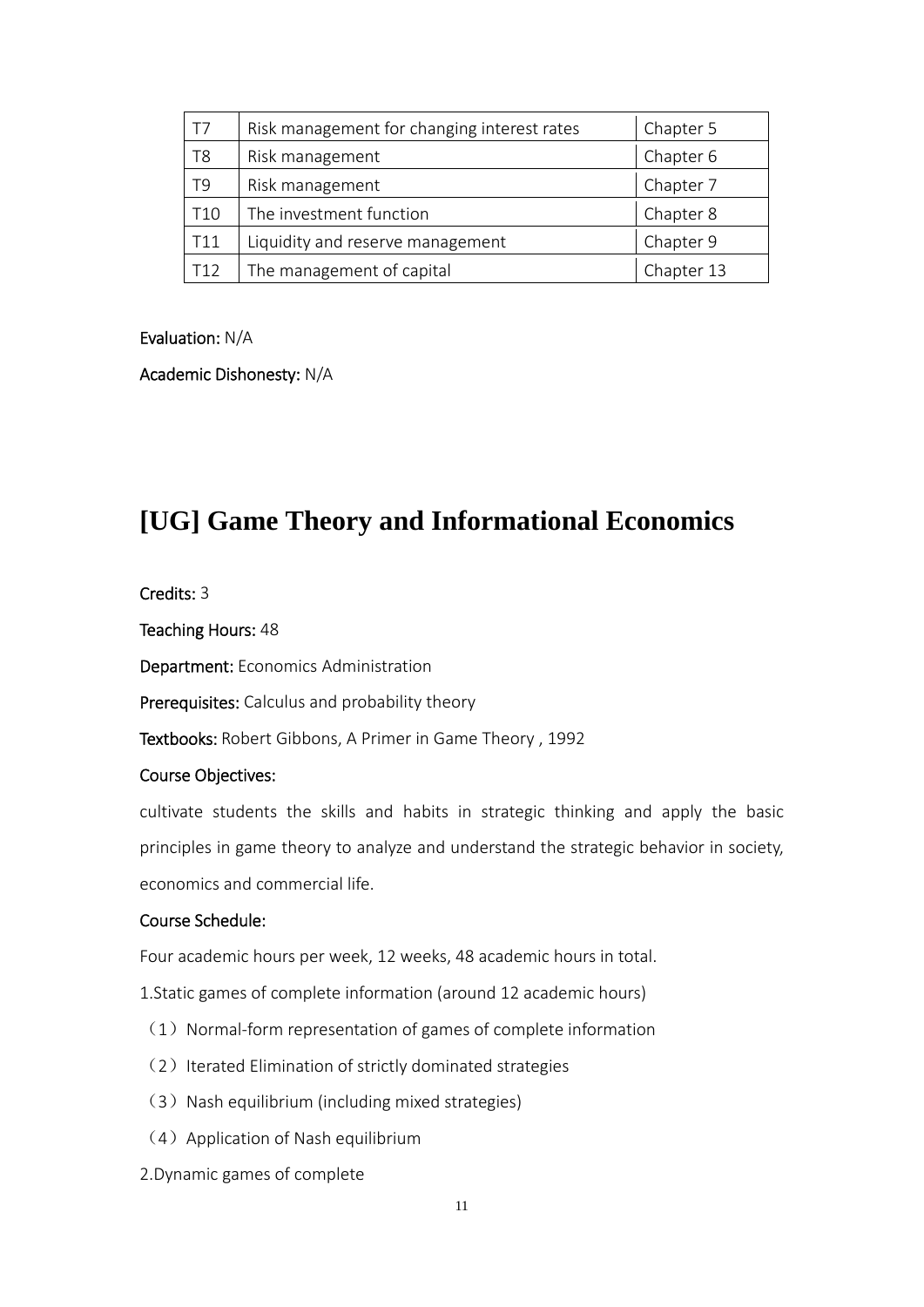information (around 9 academic hours)

(main contents)

- $(1)$  Representation of dynamic games: game tree
- (2) Subgame-perfect Nash equilibrium
- (3) Repeated games
- $(4)$  Other applications
- 3.Static games of incomplete

information (around 12 academic hours)

(main contents)

- $(1)$  Representation of static game of incomplete information
- (2) Bayesian nash equilibrium
- (3)Auction
- $(4)$  Other applications
- 4.Dynamic equilibrium of incomplete information

(main contents)

- $(1)$  Representation of dynamic games of incomplete information
- (2) Perfect Bayesian equilibrium
- (3) Signaling games
- (4) Other applications
- 5.Information economics

(main contents)

- (1)Adverse selection
- (2)Moral hazard

Evaluation: The final score is composed of attendance, mid-term assessment and final exam(closed book).

# Academic Dishonesty: N/A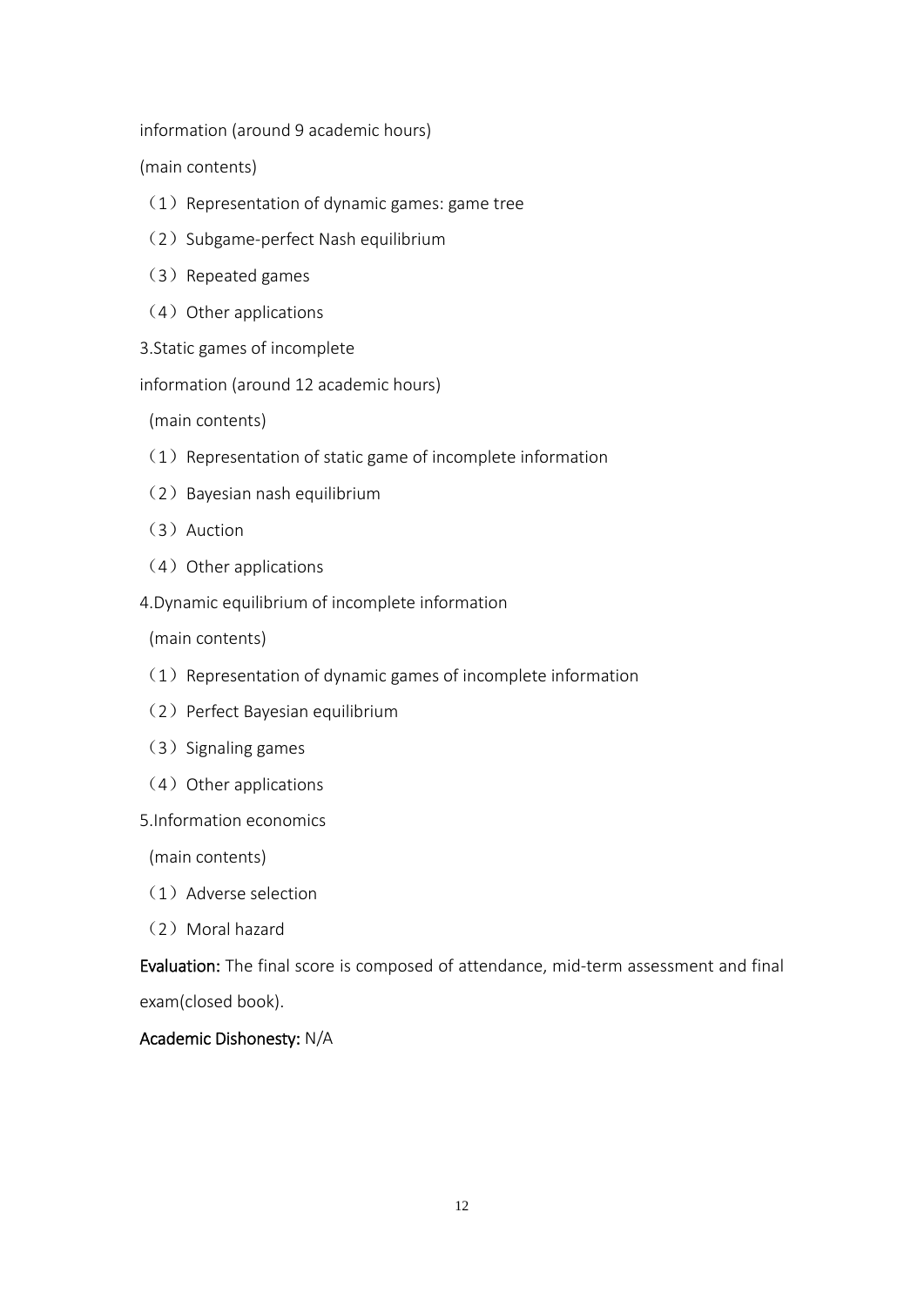# **[UG] The law of Business Orgnanisations**

# Credits: 2

Teaching Hours: 32

Department: Law School

# Prerequisites: N/A

Textbooks: Required text book: Linda O. Smiddy & Lawrence A. Cunningham, Corporations and Other Business Organizations: Cases, Materials, Problems (8th edition) (Lexisnexis, 2014)

Supplementary text book: Lawrence E. Mitchell & Dalla Tsuk Mitchell, Corporations: Cases and Materials (2nd edition) (Carolina Academic Press, 2011)

Other supplementary materials will be placed on BB for certain classes.

# Course Objectives:

This course investigates the law of business organizations in the United States, including the law of agency, sole proprietorships, partnerships, corporations and limited liability companies. This course will also devote some attention to several emerging and important issues in the field of business law, such as the rise of social enterprises and the tax consequences of charitable contributions made by business organizations. Each of these topics will be organized around cases, statutes and other materials.

# Course Schedule:

# PART I: INTRODUCTION TO THE LAW OF BUSINESS ORGANIZATIONS

<u>Week 1 (Sep 18<sup>\*</sup>)</u>: Course Overview

- Expected goal for the course
- Course grading and policies
- Forms of business organizations (Smiddy & Cunningham, Ch. 1, Sec. I)
- Limited liability
- Rules for effective case reading (Mi Zhou, *Thinking Like a Lawyer: How to*

<sup>&</sup>lt;u>.</u>  $\sim$  NO CLASS on September 16<sup>th</sup> (public holiday).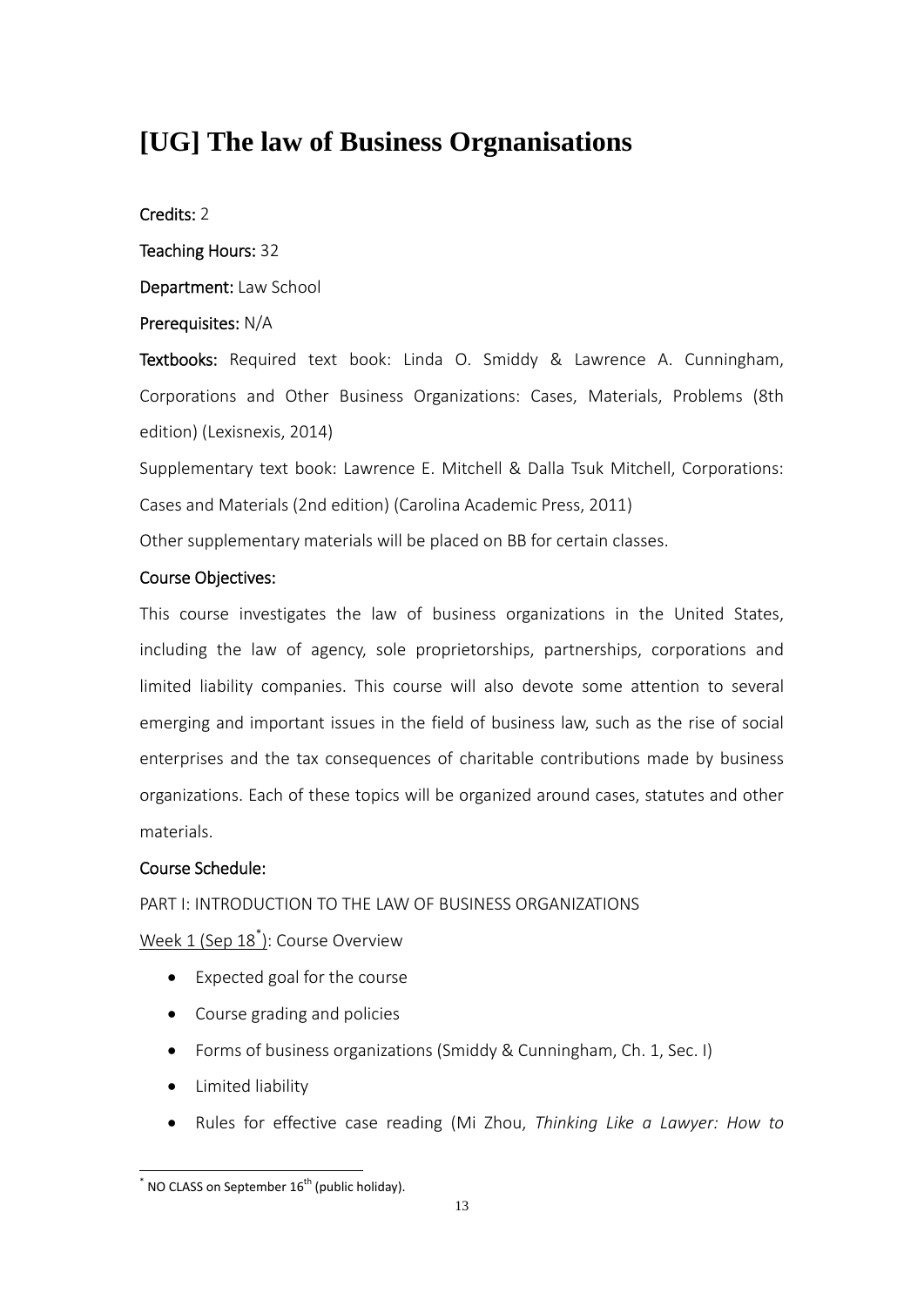*Thrive in Law School and Beyond* (Sweet & Maxwell, 2015)

PART II: THE LAW OF AGENCY

Week 2 (Sep 23): Forming an Agency Relationship

- Smiddy & Cunningham, Ch. 1, Sec. III, A
- Week 3 (Sep 30): Actual Authority and Apparent Authority
	- Smiddy & Cunningham, Ch. 1, Sec. III, B

Week 4 (Oct 7): Fiduciary duties of Agents

• Smiddy & Cunningham, Ch. 1, Sec. III, F

PART III: PARTNERSHIPS

Week 5 (Oct 14): Partnership Formation and Partnership Management

• Smiddy & Cunningham, Ch. 2, Sec. I, A, B & D

Week 6 (Oct 21): Fiduciary Obligations of Partners

• Smiddy & Cunningham, Ch. 2, Sec. I, E

Week 7 (Oct 28): Partners' Liability to Third Parties for Partnership Obligations

• Smiddy & Cunningham, Ch. 2, Sec. I, F

Week 8 (Nov 4): Partnership Dissolution

• Smiddy & Cunningham, Ch. 2, Sec. I, I

PART IV: CORPORATIONS

Week 9 (Nov 11): Corporate Formation: Incorporation and Bylaws

• Smiddy & Cunningham, Ch. 3, Ch. 5

Week 10 (Nov 18): Corporate Authority: Shareholders' Powers and Rights

• Smiddy & Cunningham, Ch. 6, Sec. I

Week 11 (Nov 25): Functions and Authority of Directors and Officers (President, Vice President, Chair of the Board, Secretary, Treasurer)

• Smiddy & Cunningham, Ch. 6, Sec. II & III

Week 12 (Dec 2): Fiduciary Duties: Duty of Care

• Smiddy & Cunningham, Ch. 10

Week 13 (Dec 9): Fiduciary Duties: Duty of Loyalty

• Smiddy & Cunningham, Ch. 11

Week 14 (Dec 16): Piercing the Corporate Veil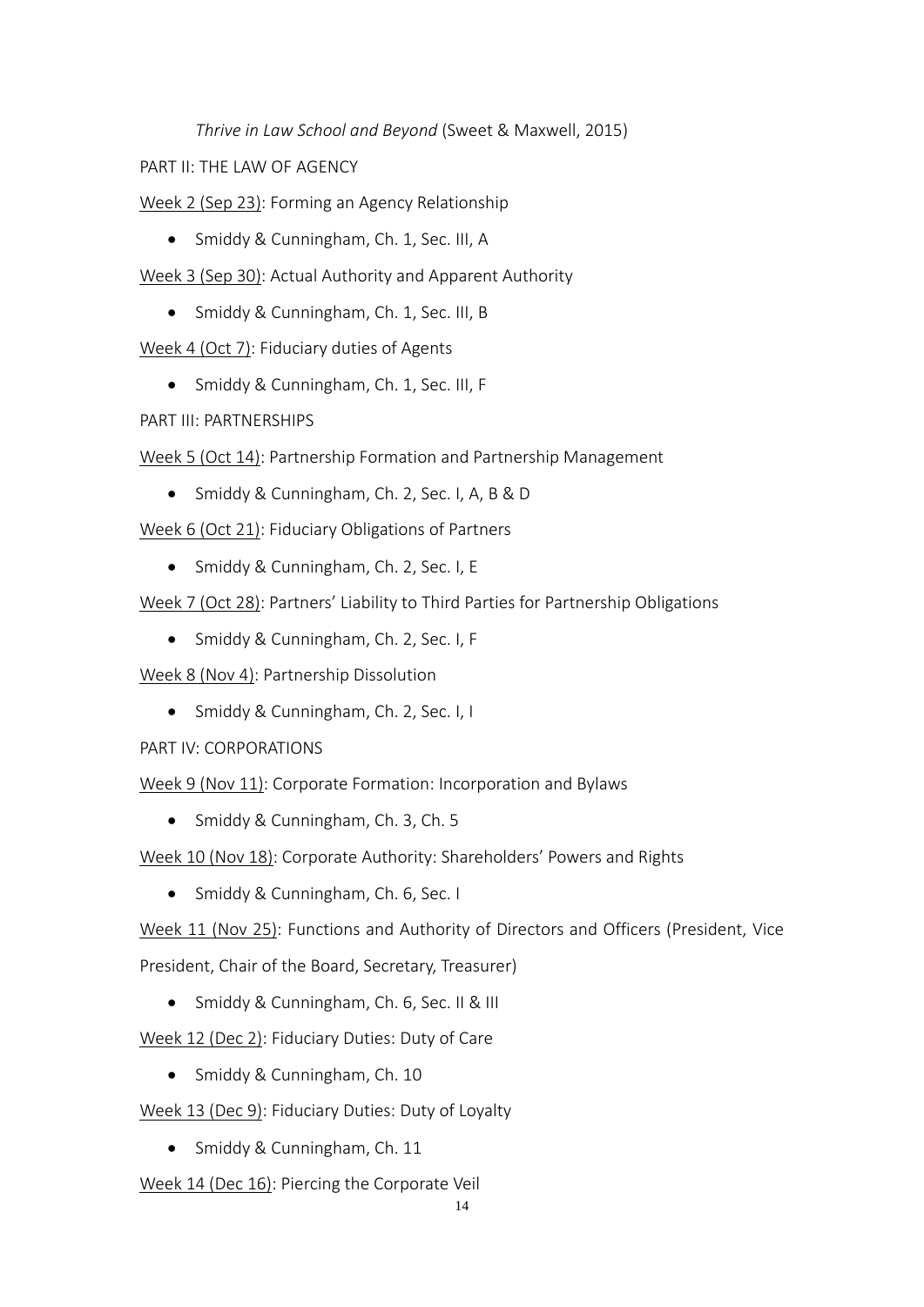• Smiddy & Cunningham, Ch. 8

PART V: OTHER FORMS OF BUSINESS ORGANIZATIONS

Week 15 (Dec 23): Limited Liability Companies (LLCs)

• Smiddy & Cunningham, Ch. 2, Sec. III, C

Week 16 (Dec 30): Social Enterprises

• Smiddy & Cunningham, Ch. 2, Sec. III, E

Evaluation: 30% attendance and class participation. 70% open-book final examination.

Academic Dishonesty: N/A

# **[UG] Management**

Credits: 3

Teaching Hours: 48

Department: International Business Administration

Prerequisites: N/A

Textbooks: International Management: Managing Across Borders and Cultures (2007).

Deresky, Helen. 6th Edition, Prentice Hall; ISBN-13: 978-0136143260

Management (2007). Robbins, Stephen & P. Coulter, Mary. 8th Edition. Prentice Hall; ISBN: 978‐0131274556

Management Fundamentals (2008). Robert N Lussier, Thomson/Peking University Press; ISBN: 9780324569643

Leadership for New Managers (2001). Gabarro, John J., Goffe,R. & Hill, Linda A Harvard Business School. HBS Publishing 2nd Ed

Making Ethical Business Decisions (1998). Badaracco Joseph L. & Gentile, Mary C. Harvard Business School. HBS Publishing.

# Course Objectives:

By the completion of the course, students will have a greater understanding of the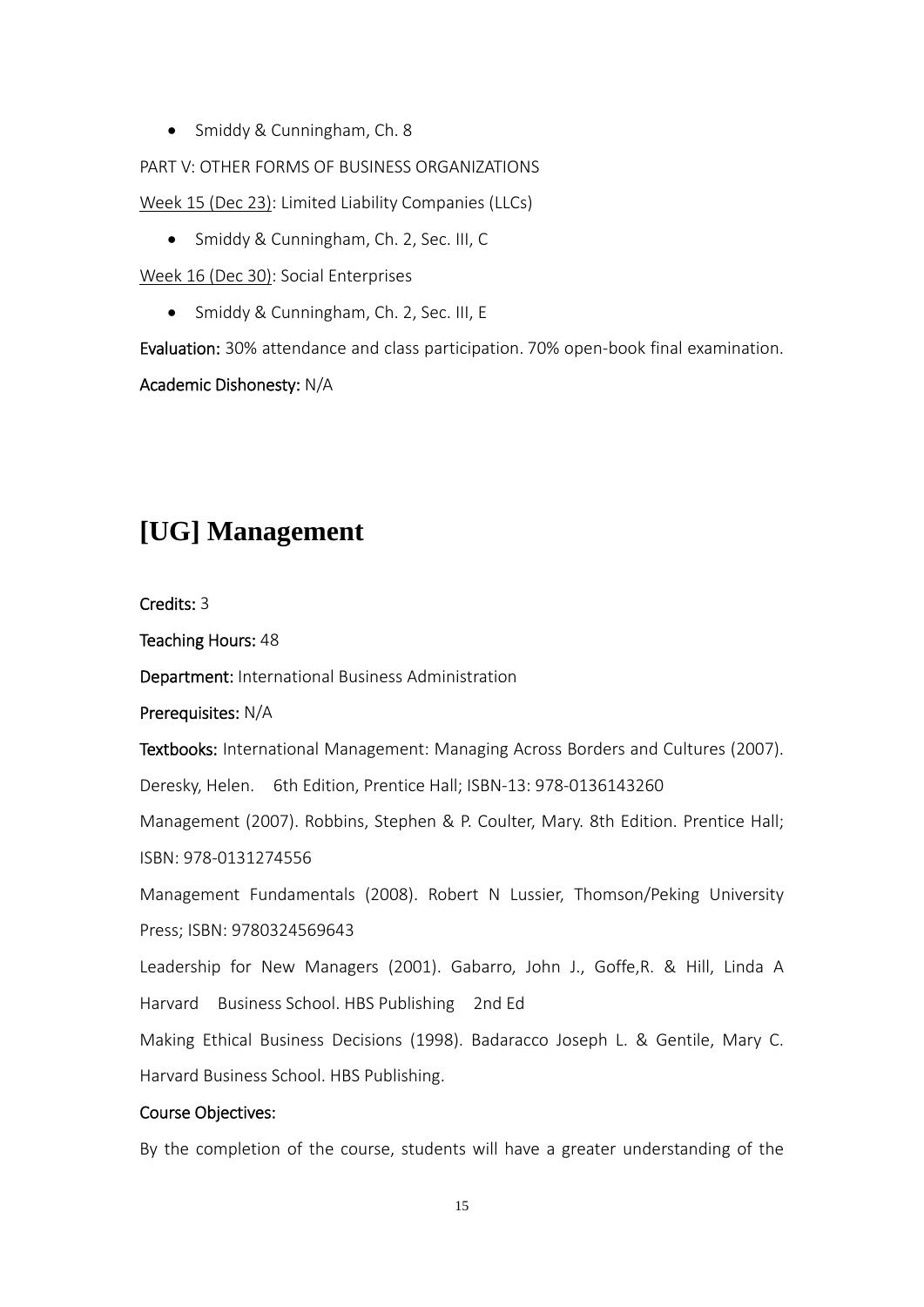role and importance of management. Students will understand that management is an on‐going process geared to motivate the worker as an individual and as a member of a group. Learning basic management terminology will also be achieved. After completing this course, you should:

1. Understand the historical evolution of management and the manager's role in society;

2. Understand the fundamental concepts and principles of management which have general applicability to all types of organisations;

3. Understand the economic, legal, political, ethical, socio-cultural and international forces in an organisation's environment and their impact upon the organisation;

4. Develop knowledge of the basic management functions of planning, organising, leading and controlling;

5. Identify current problems, issues, and trends which challenge today's managers;

6. Develop an understanding of the relationship between individual values and attitudes and managerial leadership style;

7. Develop and strengthen problem solving and communication skills.

# Course Schedule:

| Week           | Subject                                      |
|----------------|----------------------------------------------|
| 1              | Introduction to Management and Organisations |
| $\overline{2}$ | History<br>Management                        |
| 3              | Planning and Strategy                        |
| 4              | Leadership and Ethics                        |
| 5.             | Organisational Structures                    |
| 6              | <b>Management Controls</b>                   |
| 7              | Team Project 1 Presentations                 |
| 8              | Decision Making                              |
| 9              | Communicating for Results                    |
| 10             | Human Resources                              |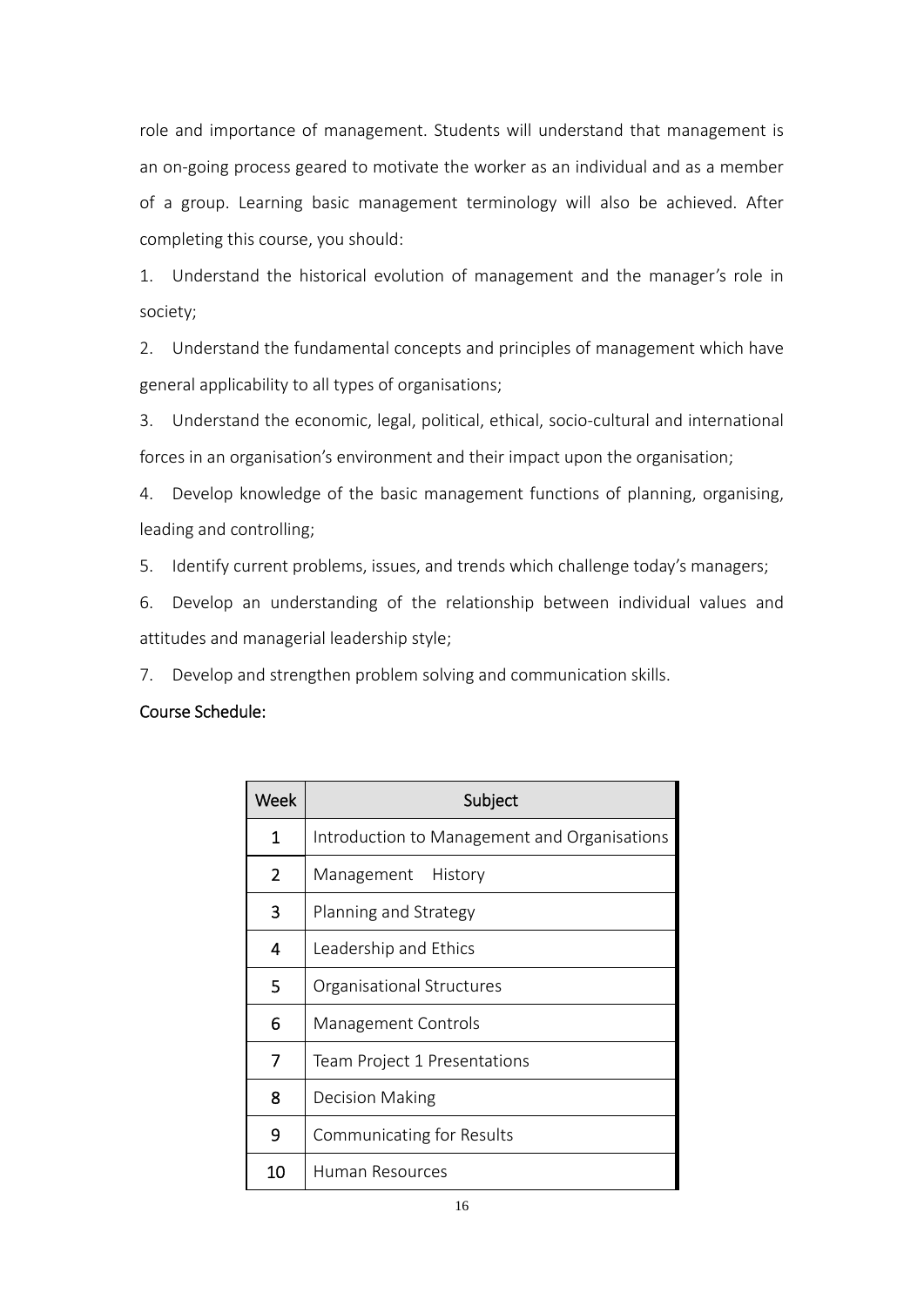| 11 | Human Resources - Interviews    |
|----|---------------------------------|
| 12 | Motivation                      |
| 13 | Corporate Governance            |
| 14 | Team Project 2 Presentations    |
| 15 | Change & Stress Management      |
| 16 | Team Reviews                    |
| 17 | 21 <sup>st</sup> Century Skills |

Evaluation: 20% Class Attendance & Participation, 20% Course Projects and exercises , 60% Final Exam

Academic Dishonesty: Plagiarism is not tolerated by SUFE. All course work submitted MUST be your own work. Do not copy from the Internet or other sources without using the correct referencing. If you copy without references to copied or other obtained information you will receive a '0' score.

# **[UG] Marketing**

Credits: 3 Teaching Hours: 48 Department: International Business Administration Prerequisites: N/A Textbooks: Marketing Management, Philip Kotler, 13<sup>th</sup> Edition, ISBN 978‐7‐302‐20556‐2 Course Objectives:

 Be able to properly identify and select markets for which specific products will be targeted.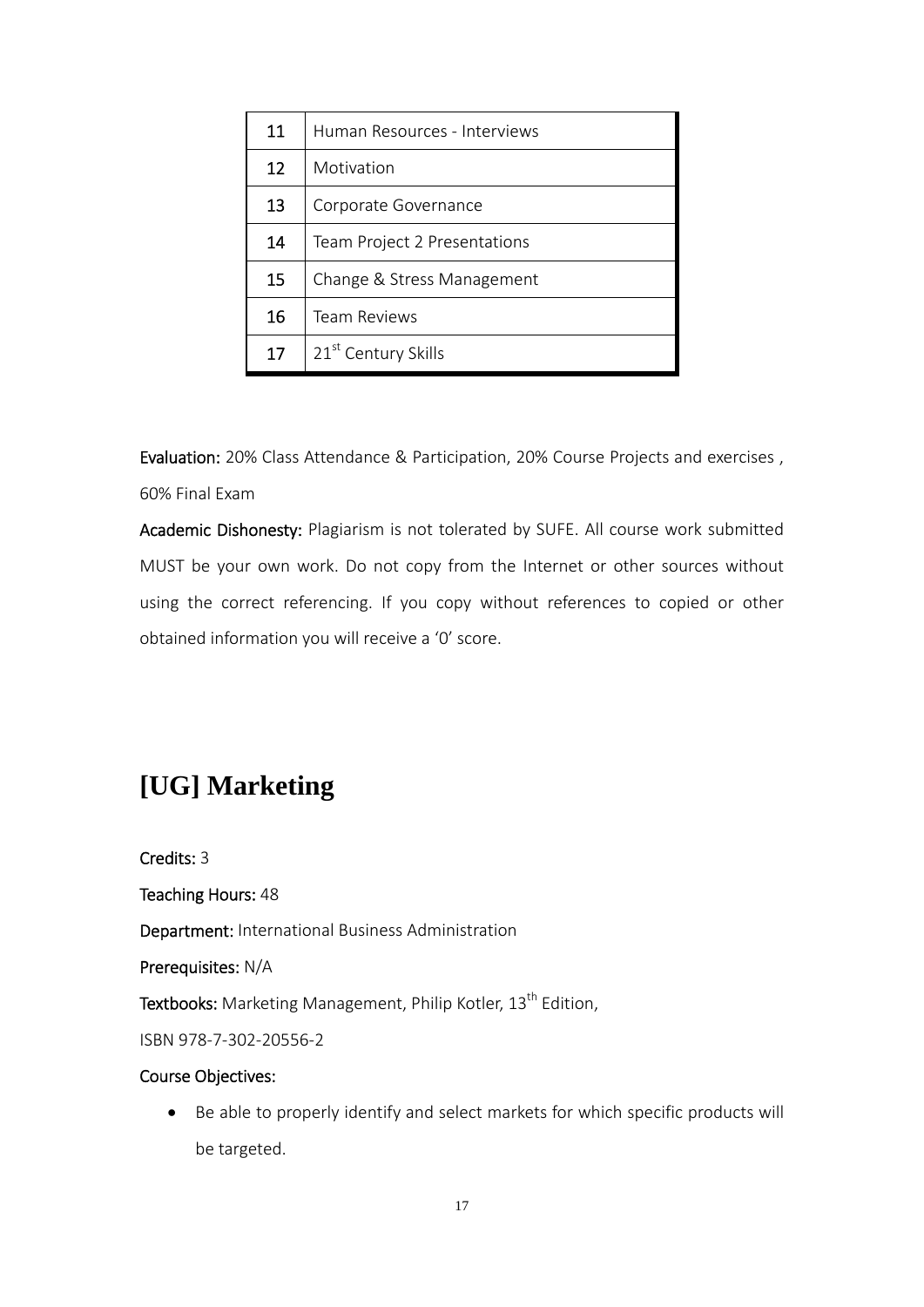- Explain the basic functional aspects necessary to formulate an integrated Marketing Plan. This includes Consumer Buying Behavior, Environment, Marketing Research, Product Management, Promotion, Channels of Distribution and Pricing.
- Be able to understand marketing research that is targeted towards reading of topical articles related to Marketing and being able to reference their topics to that being discussed in the class.
- Be able to understand marketing plan elements based on what is learned in this class. This objective deals with the practical application of the subject of Marketing and integrates the information presented in the entire class. This overview of a conceptual marketing plan will be used to build detailed Marketing Plans in future marketing core courses.

### Course Schedule:

### In Class Discussion and Work

The time in class will be spent presentations of text, readings and current topic business news.

# Teams and Selection Product

Teams will develop, and work together to research both Hot Topics and readings.

Both will require PPT presentations. Send completed PPT to

Teaching Assistant, Ding Yunqi <d184108517@163.com

# Marketing Analysis

Analysis will take place for every reading and every hot topic.

- Class 1  $\bullet$  Review the course syllabus and plans
	- Create teams
	- Chapters 1 & 2, Define Marketing, Strategies and Plans
- Class 2 Discuss sample marketing plan: 98-102
	- Chapters 3 & 4, Information and Research
	- Reading: Discover the Do's and Dont's of competitive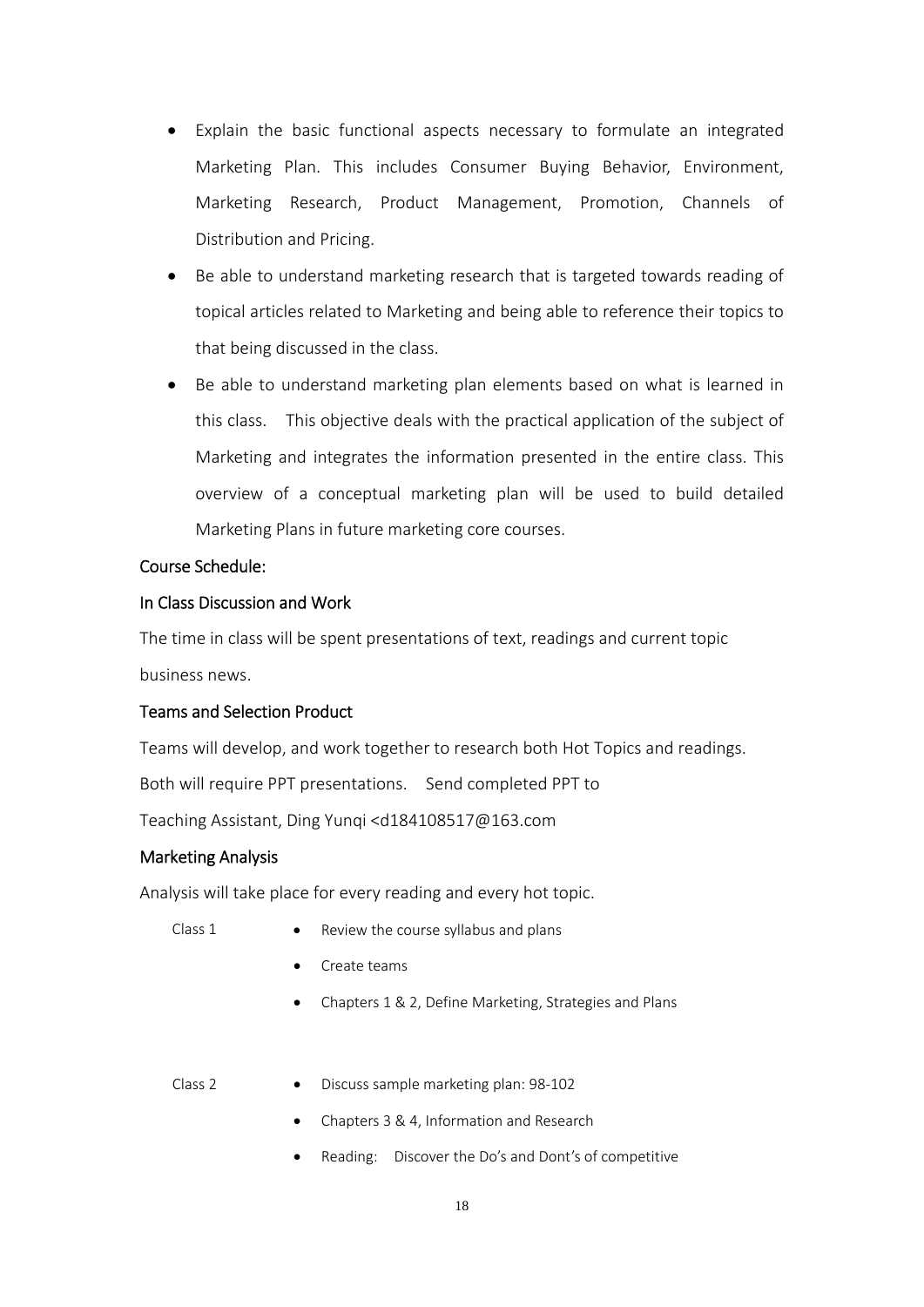intelligence.

- Hot topics.
- Class 3 Chapter 5, Creating Customer Value
	- Hot topics.
- Class 4 Chapters 6, Analyzing Consumer Markets
	- Reading: Can Foxconn Make Sharp a Global Brand?
	- Hot topics.
- Class 5 Chapters 7, Analyzing Business Markets
	- Reading: Meet the Chinese Consumer of 2020.
	- Hot topics.

- Chapters 8, Identify Market Segments
- Class
- Reading: What Happened to Uber in China?
- 6
- Hot Topics.
- Class 7 **.** Midterm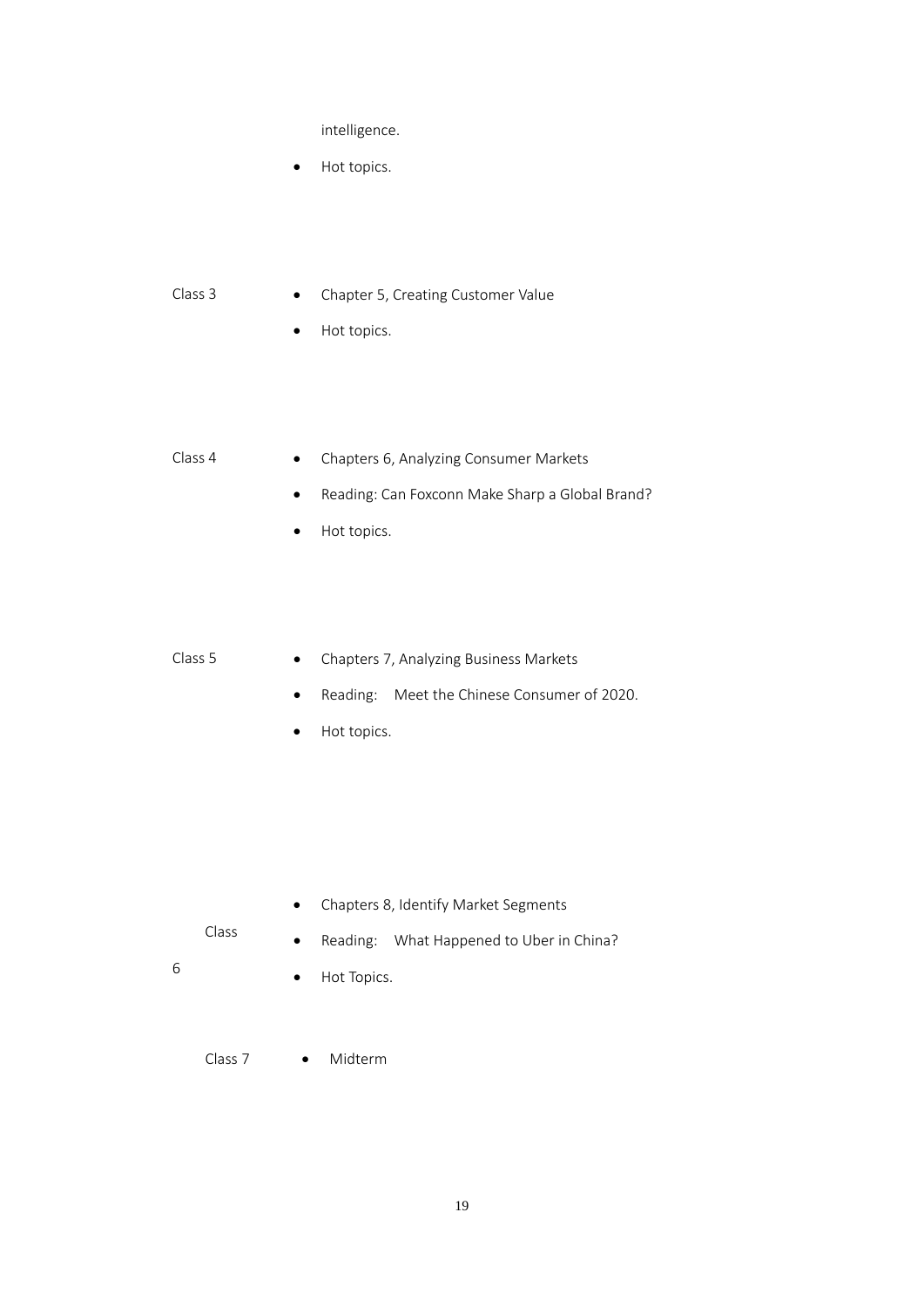| Class 8  | Chapter 9, Creating Brand Equity                       |
|----------|--------------------------------------------------------|
|          | Reading:                                               |
|          | Hot topics.<br>$\bullet$                               |
| Class 9  | Chapter 10 & 12, Crafting Brand Position<br>$\bullet$  |
|          | Hot topics.<br>٠                                       |
|          |                                                        |
| Class 10 | Chapter 11, Dealing with Competition                   |
|          | Hot topics.                                            |
|          |                                                        |
|          |                                                        |
|          | Chapter 13, Product Strategy                           |
| Class 11 | Reading: Real Story Behind Jeff Bezos<br>٠             |
|          | Hot topics.                                            |
|          |                                                        |
|          | Chapter 13, Services<br>٠                              |
|          | Reading: Opportunities Open Up in Chinese Private<br>٠ |
| Class 12 | Health Insurance                                       |
|          |                                                        |
|          | Chapter 14, Pricing                                    |
|          | Boeing keeps prices for 2017.                          |
| Class 13 |                                                        |
|          | Chapter 16, Retail, Wholesale & Logistics              |
|          | Inside the secret world of Trader Joe's<br>Reading:    |
| Class    |                                                        |
|          | Chapters 17 & 18, Communications and                   |
| 14       | Promotions                                             |

20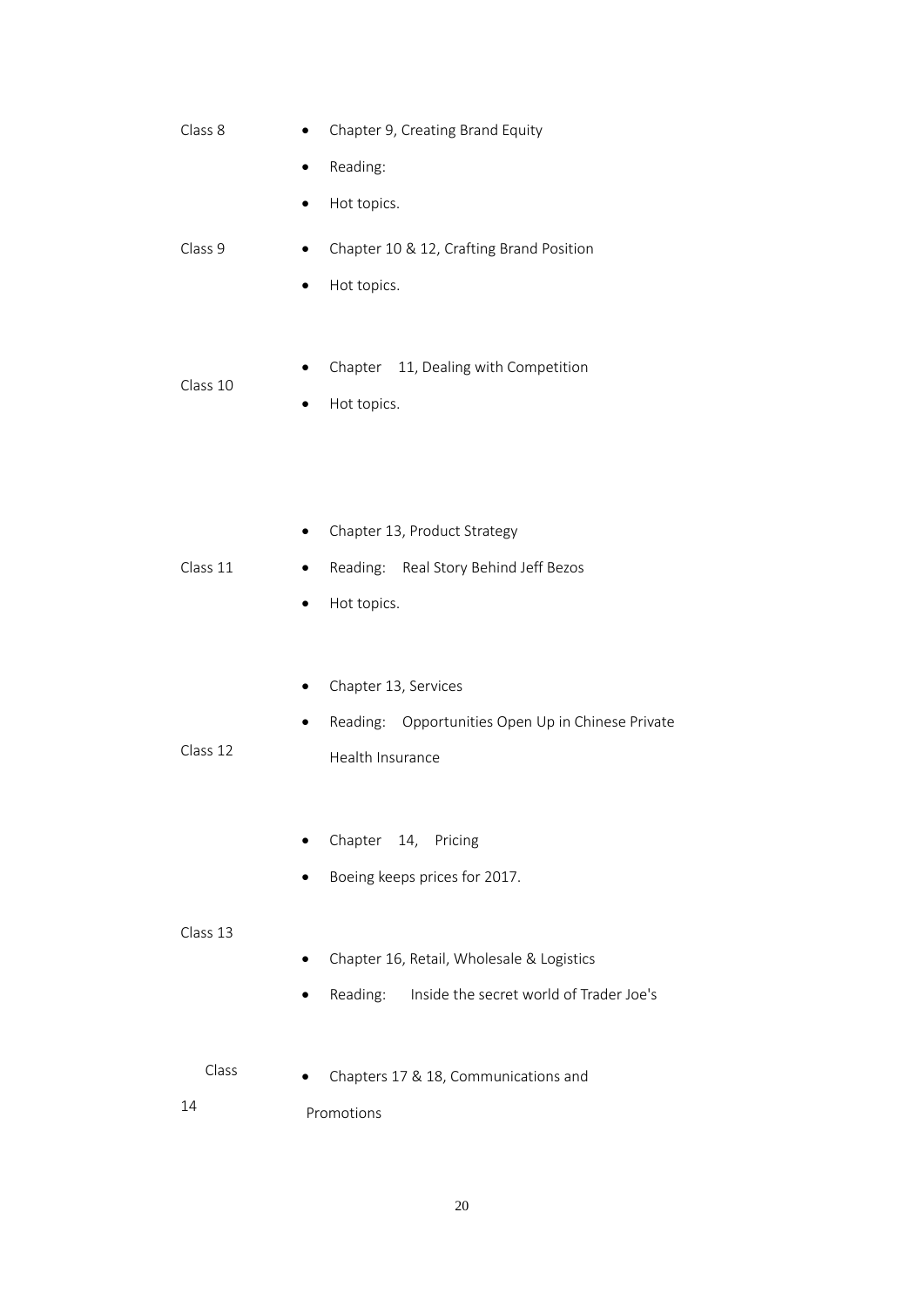Class 15

Class 16

Evaluation: Team Presentation of Reading 25% (one reading each team),

Team Hot Topics 25% (three presentations per team)

Final

Midterm 25%, Final Examination 25%

Academic Dishonesty: N/A

# **[UG] Organizational Behavior**

Credits: 2 Teaching Hours: 32 Department: International Business Administration Prerequisites: N/A Textbooks: Robbins, S. P., & Judge, T. A. (2015). Organizational Behavior (16th Edition). Upper Saddle River, NJ: Pearson/Prentice Hall.

# Course Objectives:

- Accurately and critically discuss the major principles and concepts of the field of Organizational Behavior, and understand how these concepts can be used to enhance your ability to work with others.
- Discuss the importance of individual differences such as intelligence, personality traits, and values.
- Define various types of employee attitudes, and discuss their importance.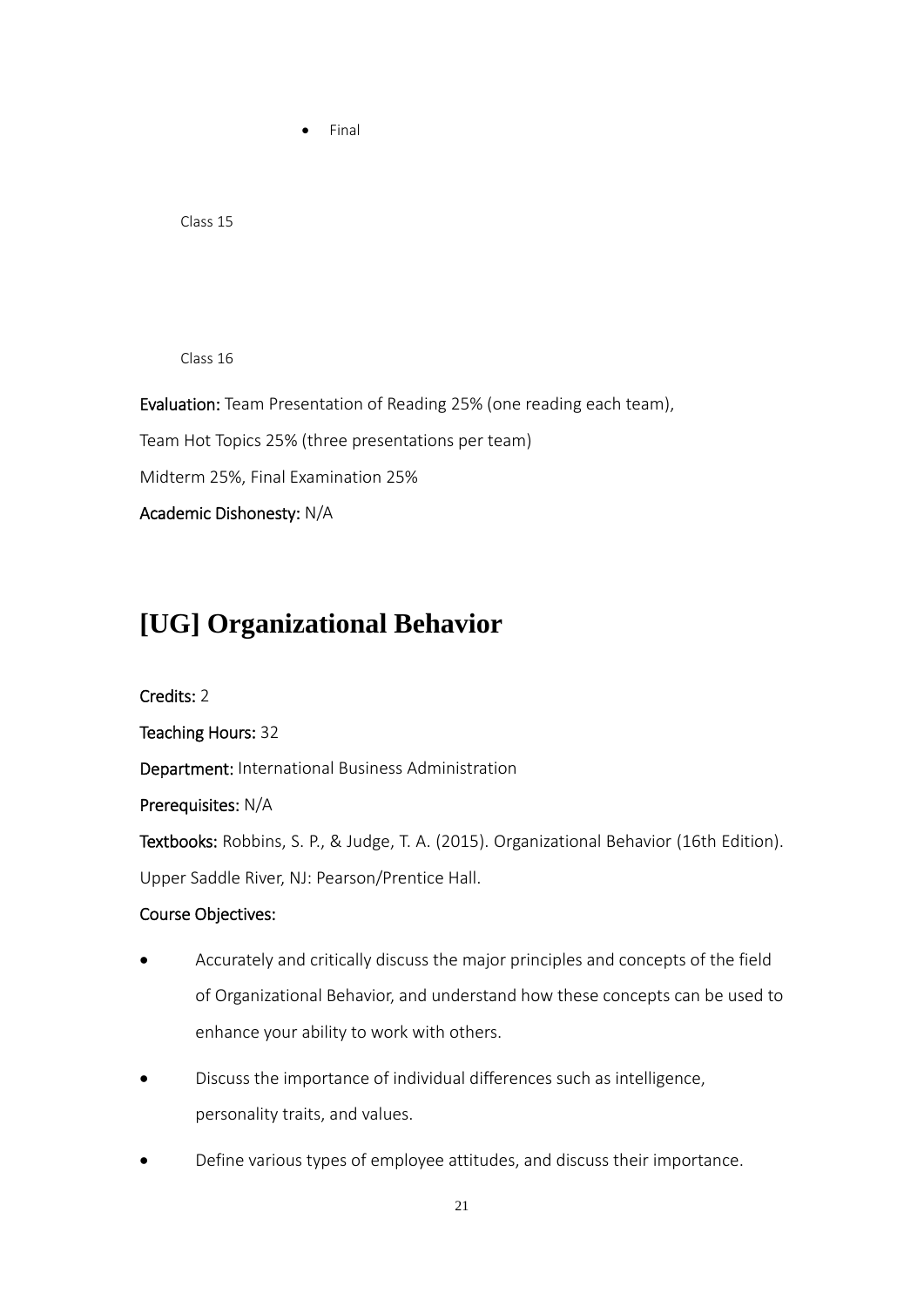- Compare and contrast various perspectives on work motivation.
- Compare and contrast various perspectives on organizational leadership.
- Distinguish between management and leadership.
- Identify factors that contributed to effective teamwork.
- Describe the elements of organizational structure.
- Discuss organizational culture and climates.
- Discuss the notion of person‐organization fit, and its relationship with job attitudes, decisions, and motivation.
- Describe different approaches to understanding business ethics, and identify ethical issues in organizational behavior.

The objectives of this course will be achieved using a combination of two learning approaches:

- A. *Building the Foundation*—To build a foundation of knowledge about Organizational Behavior, we will review the major topic areas of the field and their application to the workplace. This will be accomplished primarily through assigned readings and lectures.
- B. *Applying Concepts & Principles*—In your future careers as managers, employees, and business owners, you will be confronted with business issues that involve the management of Organizational Behavior on a continuous basis. To give you an opportunity to apply various course concepts, you will complete a number of assignments in which you will analyze a business problem or interact with members of the business community.

# Course Schedule:

# Course Lecture Calendar

| Week | Date | <b>Lecture Topics Covered</b> |
|------|------|-------------------------------|
|      | 14/9 | Course Introduction           |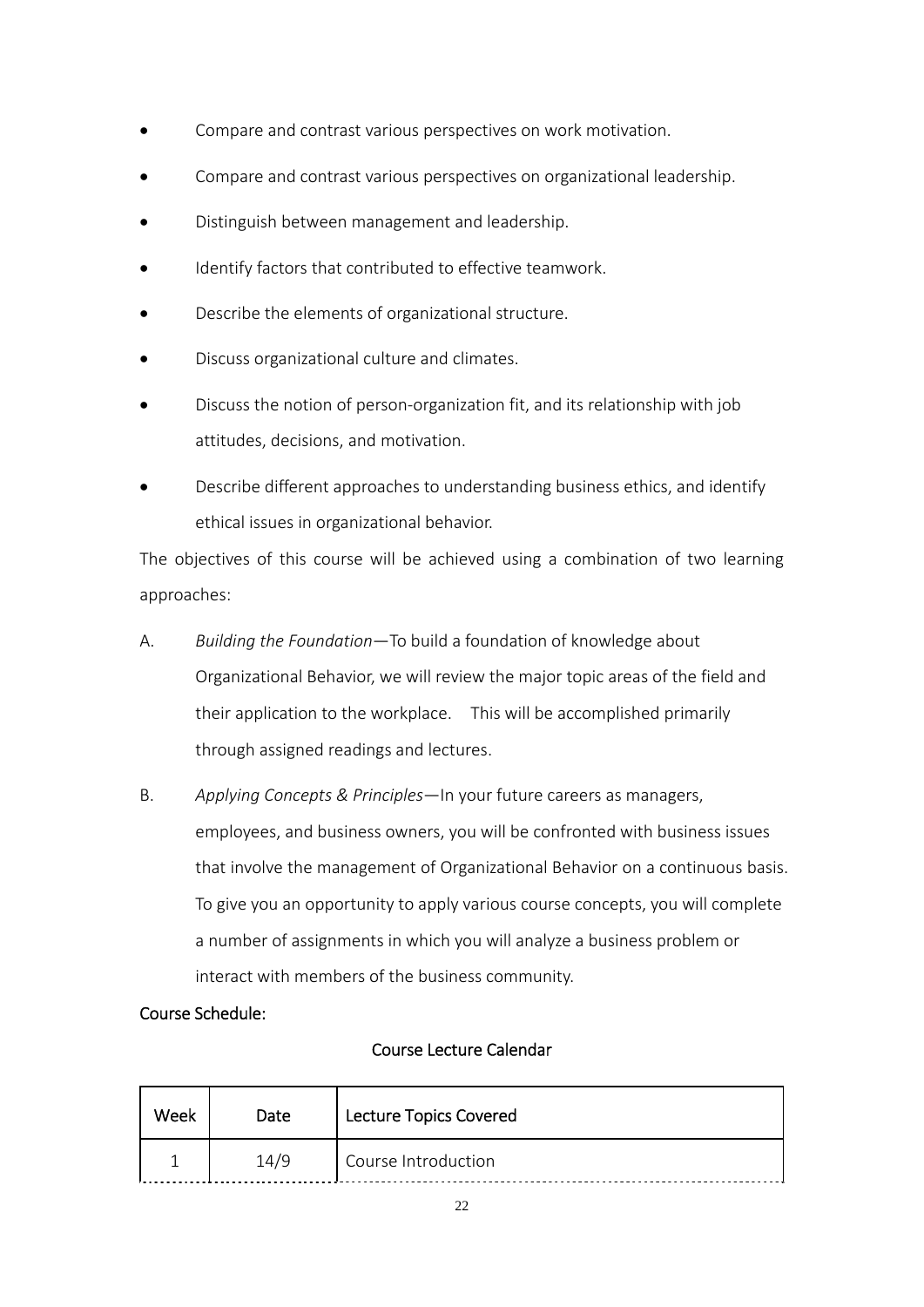| $\overline{2}$ | 21/9          | Personality                                  |
|----------------|---------------|----------------------------------------------|
| 3              | 28/9          | Values and Perceptions                       |
| $\overline{4}$ | 5/10          | Work Motivation                              |
|                | (Rescheduled) |                                              |
| 5              | 12/10         | Work Motivation Case: But He's Not The Boss  |
| 6              | 19/10         | Work-Related Attitudes                       |
| 7              | 26/10         | Ethics and Leadership                        |
| 8              | 2/11          | Affect                                       |
| 9              | 9/11          | Groups                                       |
| 10             | 16/11         | Movie: Twelve Angry Men                      |
| 11             | 23/11         | Movie: Twelve Angry Men                      |
| 12             | 30/11         | Power and Politics                           |
| 13             | 7/12          | Organizational Culture                       |
| 14             | 14/12         | Work-Life, Stress Management, Cross-Cultures |
| 15             | 21/12         | Team Work and Peer Review Interview Paper    |
| 16             | 28/12         | Course Wrap-Up                               |
|                | <b>TBD</b>    | <b>Final Exam</b>                            |
|                |               |                                              |

Evaluation: a total of 100 points available for the term: Exam:60 points, Interview Paper: 30 points, Participation: 10 points

### Academic Dishonesty:

All students are expected to conduct themselves responsibly and honestly. Any act of academic dishonesty will be reviewed in light of the University's policies on academic dishonesty and academic honesty. Instructors have a wide range of options when academic integrity violations are discovered, and one of the following sanctions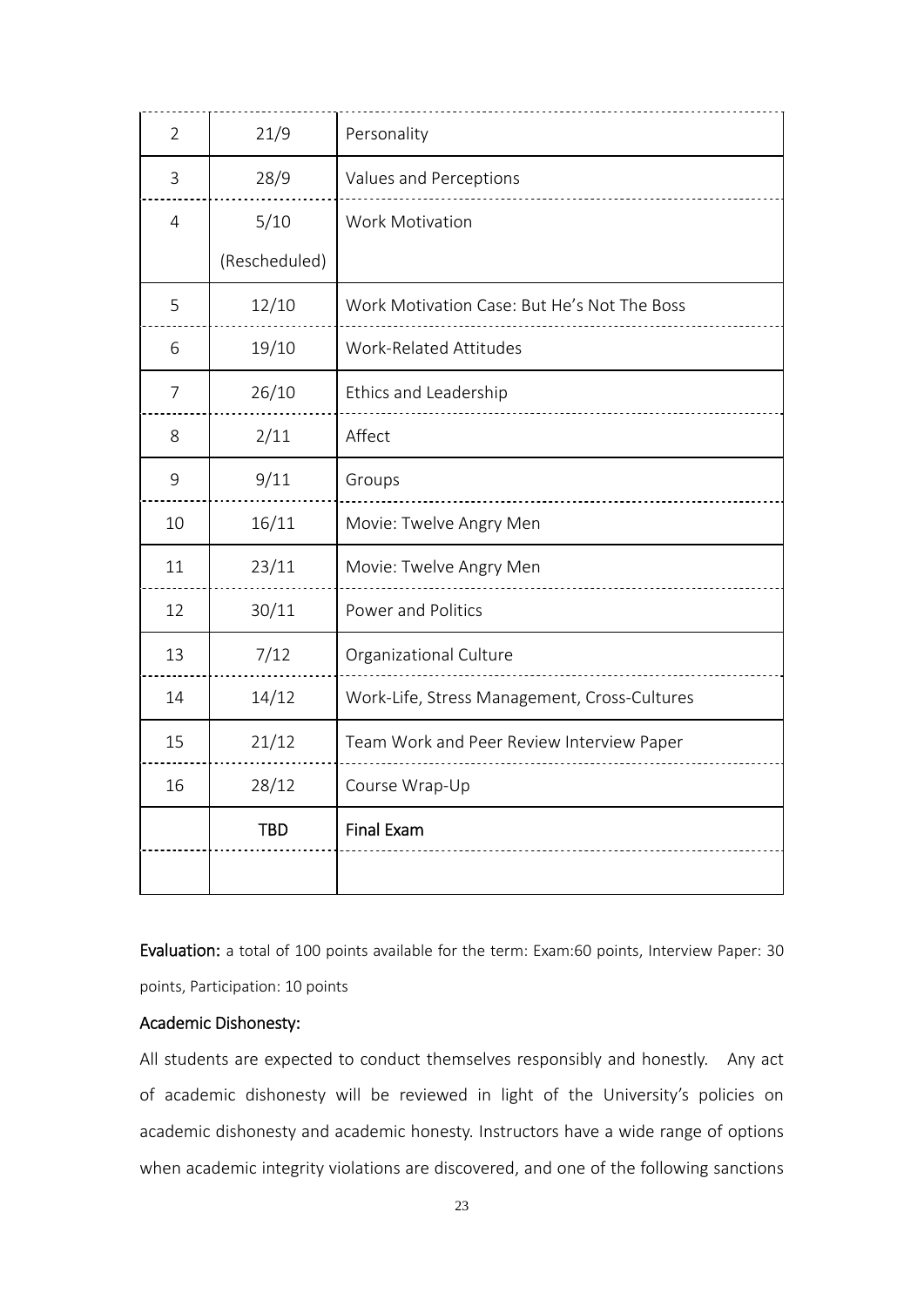may be imposed depending on the gravity of the offense:

# **[UG] Project Evaluation**

#### Credits: 2

Teaching Hours: 32

Department: School of Public Economics and Administration

Prerequisites: N/A

Textbooks: N/A

#### Course Objectives:

This module is intended to introduce the available techniques to assess the choice of options for delivering a project's outcomes. It is of use not only to those studying within the real estate sector but also those studying other professional disciplines or for business degrees and those concerned with public administration.

Making better decisions when choosing options may involve only narrow business/customer projects, which are essentially economic and money based but increasingly impact on the wider fronts of the environment, bio diversity and social justice. This wider aspect involves non monetary measures that have proved more challenging and may even be contentious.

(a) Appreciate how humans can make value judgements and the limitations on the rationality (bounded rationality) of individuals and decision makers.

(b) Recognise whether a project's options are entirely money related and hence susceptible to economic 'optimisation' techniques or require interpretation of non monetary values using 'compromise' techniques. s

(c) Understand how group decisions can be made using brainstorming, nominal group techniques and the Delphi approach.

(d) With the use of practical examples understand how to select and use appropriate techniques in both optimisation and compromise situations. The list of techniques is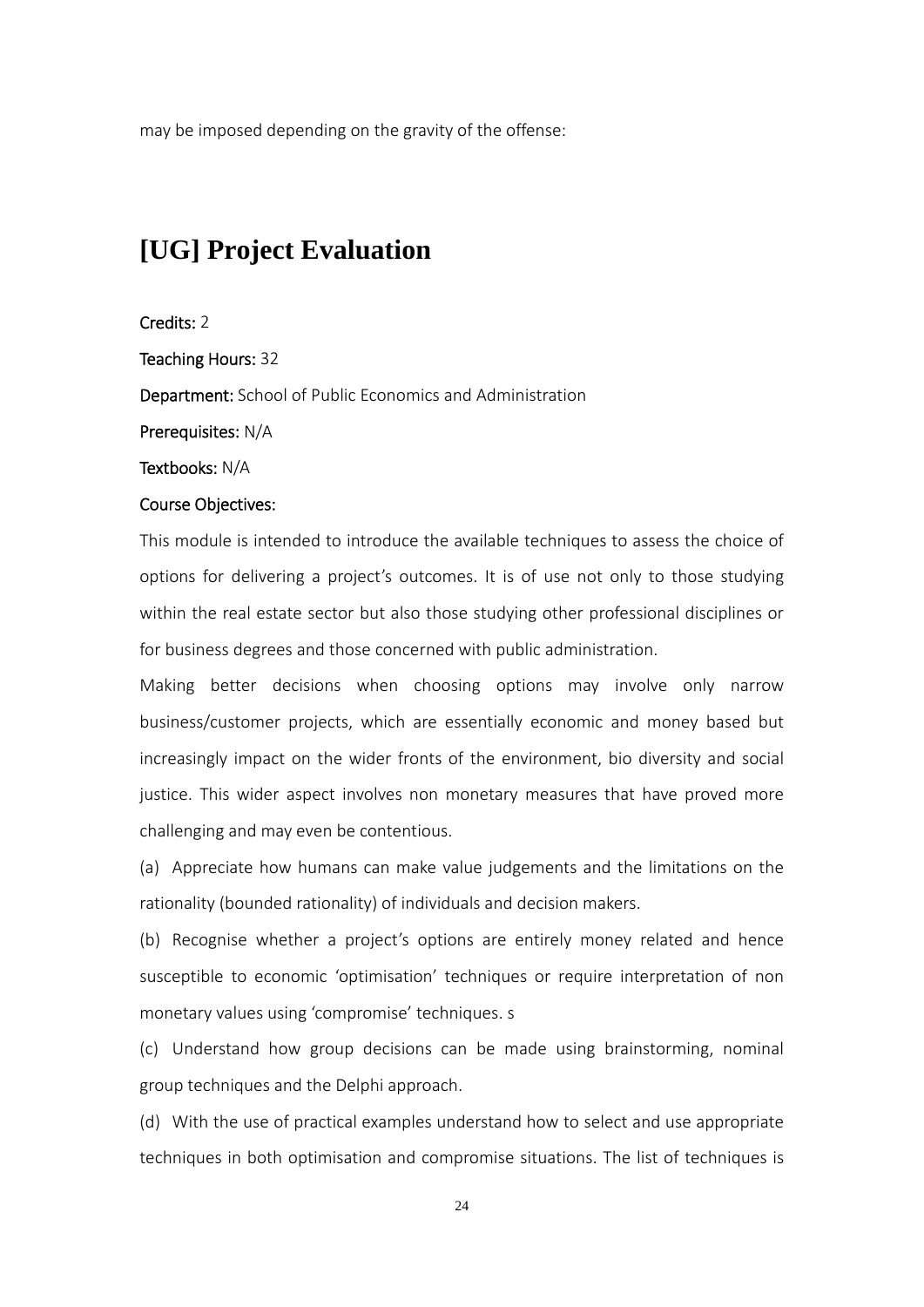# set out in the table below.

# Course Schedule:

|                             | Techniques        | <b>Tools</b>                  |                      |
|-----------------------------|-------------------|-------------------------------|----------------------|
| <b>Option Selection</b>     |                   | Brainstorming                 |                      |
|                             |                   | Nominal Group Technique       |                      |
|                             |                   | Delphi                        | Surveys              |
| <b>Option Optimisation</b>  | Payback & NPV     | Least Common Multiple         |                      |
|                             |                   | Valuation Formulae            |                      |
|                             | Equivalent        | Capital Recovery Factor       |                      |
|                             | Annual Worth      |                               |                      |
|                             | Benefit<br>Cost   | Sensitivity Analysis          | Incremental          |
|                             | Ratio             |                               | Analysis             |
|                             |                   | Weighting                     |                      |
|                             |                   | <b>Scenario Testing</b>       |                      |
|                             |                   | <b>Decision Tree Analysis</b> |                      |
|                             | Benefit<br>Cost   | <b>Shadow Pricing</b>         |                      |
|                             | Analysis          |                               |                      |
|                             |                   | Surrogate Market Prices       | <b>House Prices</b>  |
|                             |                   |                               | <b>Travel Costs</b>  |
|                             |                   | Contingent Valuation          | <b>Bidding Games</b> |
| <b>Partial Optimisation</b> | Effective<br>Cost |                               |                      |
|                             | Ratio             |                               |                      |
|                             | Planned Balance   | Ranking Scores                |                      |
|                             | Sheet             |                               |                      |
|                             | Goal              |                               |                      |
|                             | Achievement       |                               |                      |
|                             | Matrix            |                               |                      |
| Compromise Tech.            | Multi<br>criteria | Non Compensatory              | Dominance            |
|                             | analysis          |                               |                      |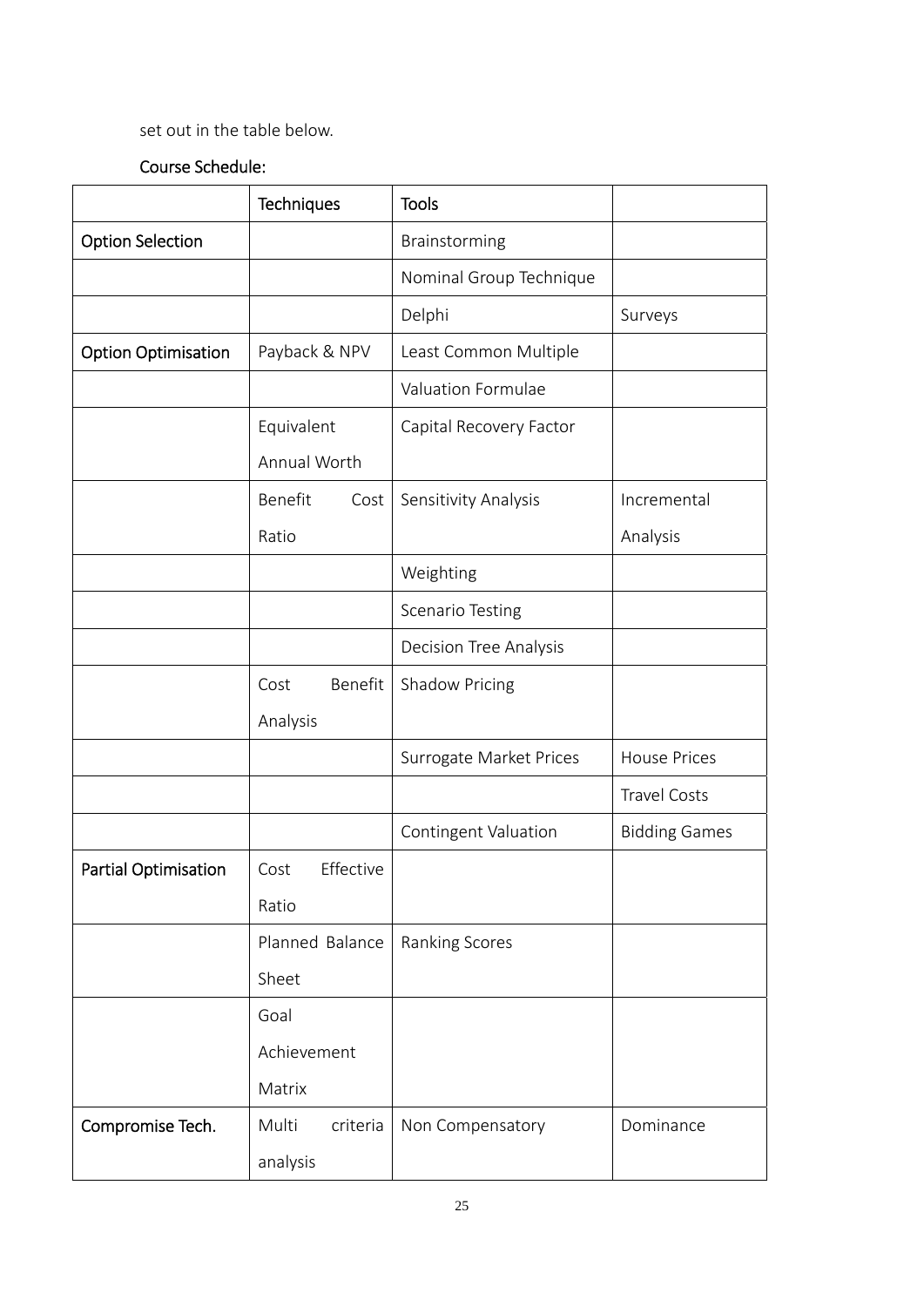|  | Simple | Linear Additive | Relative Scoring |
|--|--------|-----------------|------------------|
|  | Model  |                 |                  |
|  |        |                 | Weighting        |
|  |        |                 | Swing Weights    |
|  | Risk   |                 | Standard         |
|  |        |                 | Deviation        |
|  |        |                 | Monte Carlo      |

Evaluation: N/A

Academic Dishonesty: N/A

# **[UG] Real Estate Marketing**

Credits: 2

Teaching Hours: 32

Department: School of Public Economics and Administration

Prerequisites: N/A

Textbooks: N/A

### Course Objectives:

This module has been designed to introduce the necessity for marketing within the real estate sectors and to emphasize the similarities and differences in comparison with the marketing of consumer products and services both within the business to consumer and business to business fields.

On completion of the course students should be able to:

- (a) Have an appreciation of the basic marketing models from classic marketing theory based on both the transactional and relationship scenarios.
- (b) Understand the relative strengths and weaknesses of the transactional and relationship models within different real estate sectors.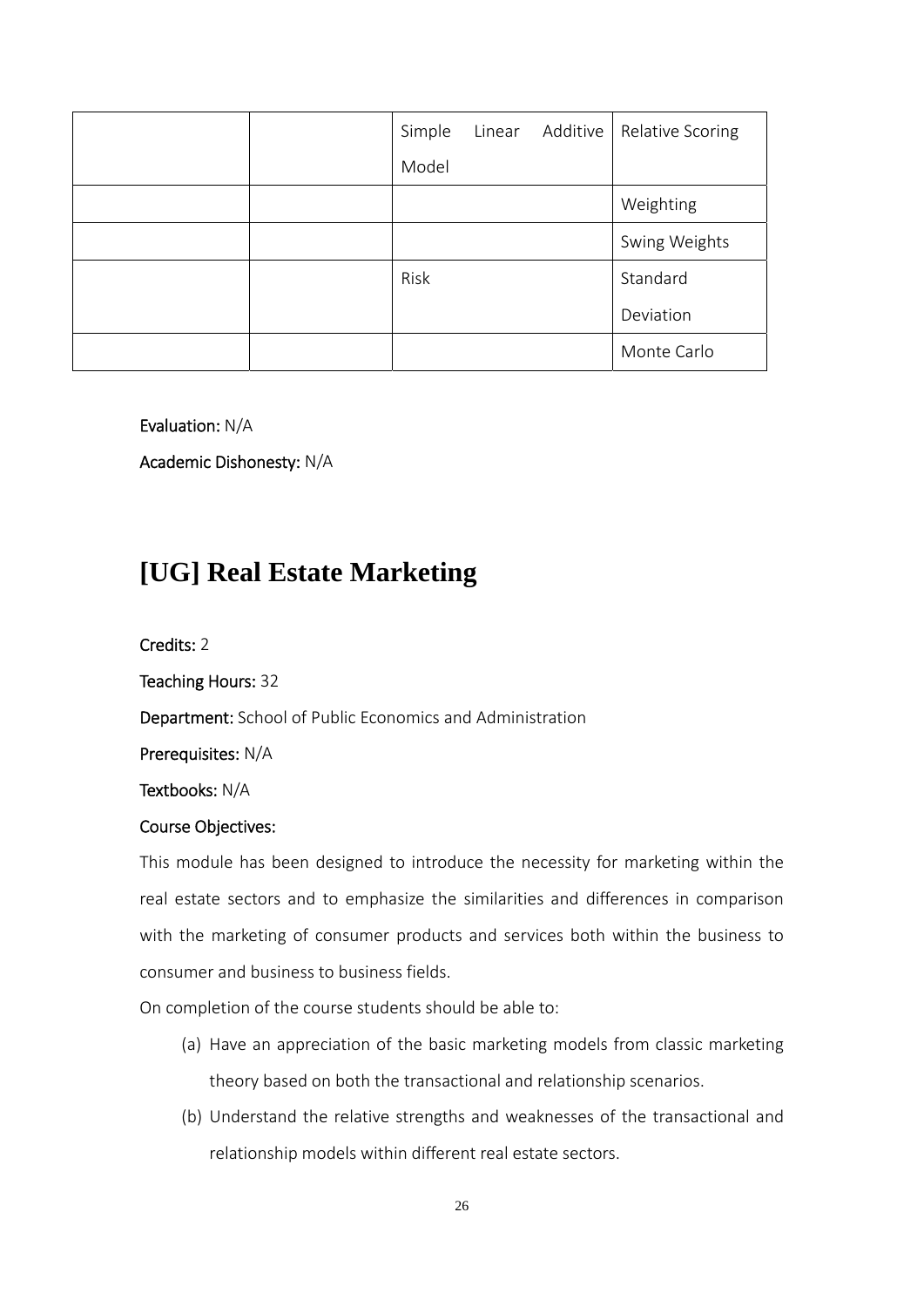- (c) See how the largely transactional approach is adapted for the disposal of individual existing properties.
- (d) The importance of relationship marketing and internal marketing in the successful management of multi let properties
- (e) Appreciate the specific marketing approaches used in promoting larger redevelopment schemes and the extent to which all parties but in particular the real estate professionals are involved in the marketing exercise including the effective use of publicity and management of public relations.
- (f) Understand how the internet has impacted on property marketing and to

consider how the use of big data and social media may do so in the future.

### Course Schedule: N/A

Evaluation: N/A

Academic Dishonesty: N/A

# **[UG] Introduction to Public Management**

#### Credits: 2

Teaching Hours: 32

Department: School of Public Economics and Administration

#### Prerequisites: N/A

**Course Objectives**: This course will present an introductory examination of the concept and process of public administration. It will provide undergraduate students with a broad overview of the intellectual and philosophical development of public administration as a field of study. The course topics will focus on a number of areas, including:

The central elements of public administration and how the field differs from business administration;

The environment of a government agency including politics, law, and societal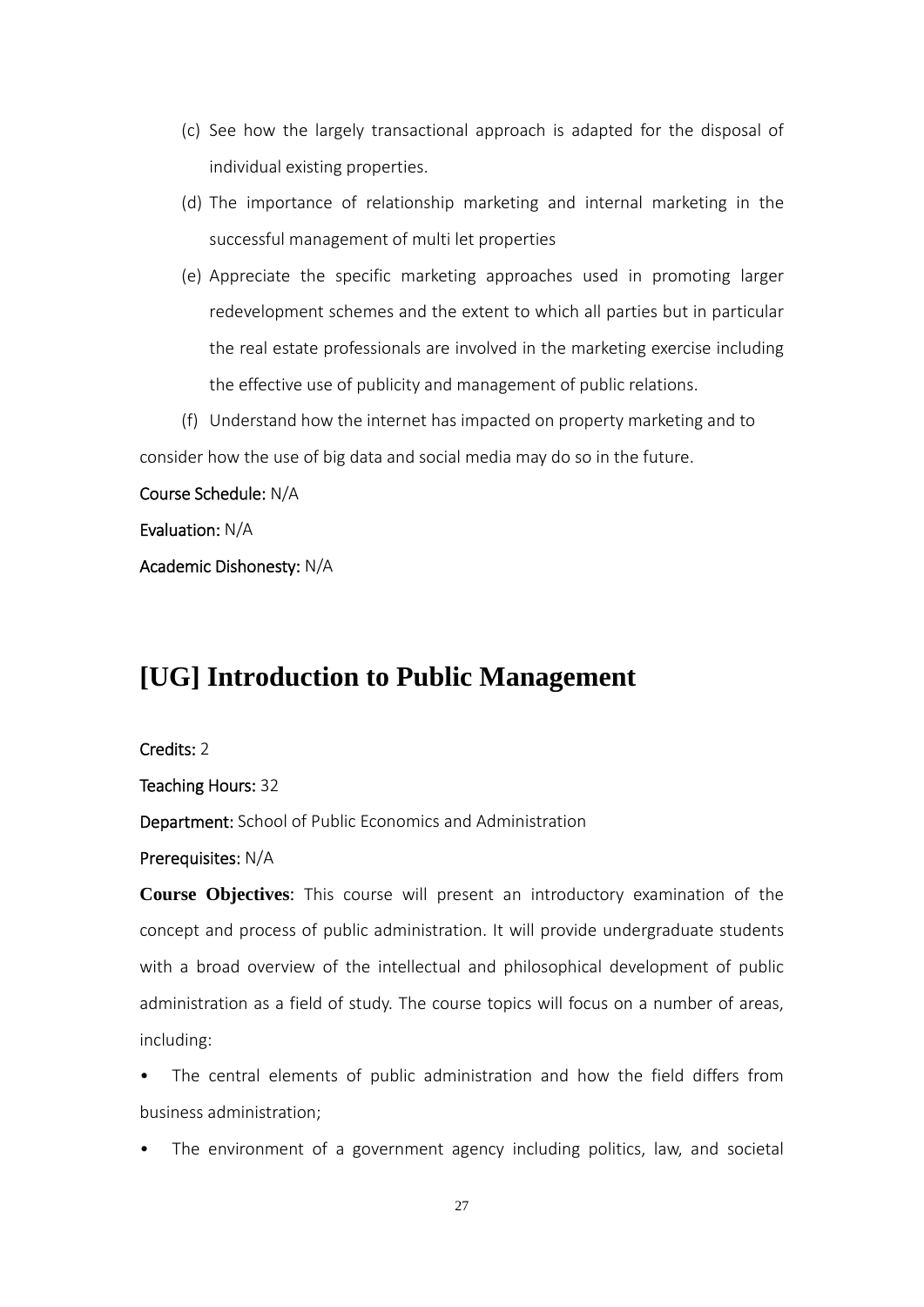values;

• The core managerial functions of planning, decision making, organizing, leading and implementing.

At the end of the course, students are expected to have:

• Gained a broad understanding of the intellectual currents and events that have shaped and continue to influence the field of public administration;

• Developed an ability to relate contemporary public issues and administrative practices to larger theoretical frameworks;

• Improved their competency for critically reading and analyzing cases and published materials, and

• Improved their ability for clear and effective oral and written communication. Textbooks: Grover Starling, 2010. Managing the Public Sector (9th ed). Wadsworth, Cengage Learning. (Available at Amazon.cn)

# Course Schedule:

| Part One   | The Nature of Public Administration                                  |  |
|------------|----------------------------------------------------------------------|--|
| Week 1     | Introduction and Course Overview                                     |  |
| Week 2     | Concept, Intellectual Roots, and Historical Development              |  |
| Week 3     | Three Sectors                                                        |  |
| Part Two   | Political Management                                                 |  |
| Week 4     | National Holiday (no class)                                          |  |
| Week 5     | Public vs. Private Management                                        |  |
| Week 6     | Political, Legal and Organizational Context of Public Administration |  |
| Week 7     | SUFE Sports Day (no class)                                           |  |
| Week 8     | Administrative Responsibility and Ethics                             |  |
| Part Three | Program Management                                                   |  |
| Week 9     | Planning                                                             |  |
|            | (Case Discussion: Case 5.1. A strategy is born)                      |  |
| Week 10    | <b>Decision Making</b>                                               |  |
|            | (Case Discussion: Case 6.1: The wild horse, p. 289)                  |  |
| Week 11    | Organizing                                                           |  |

28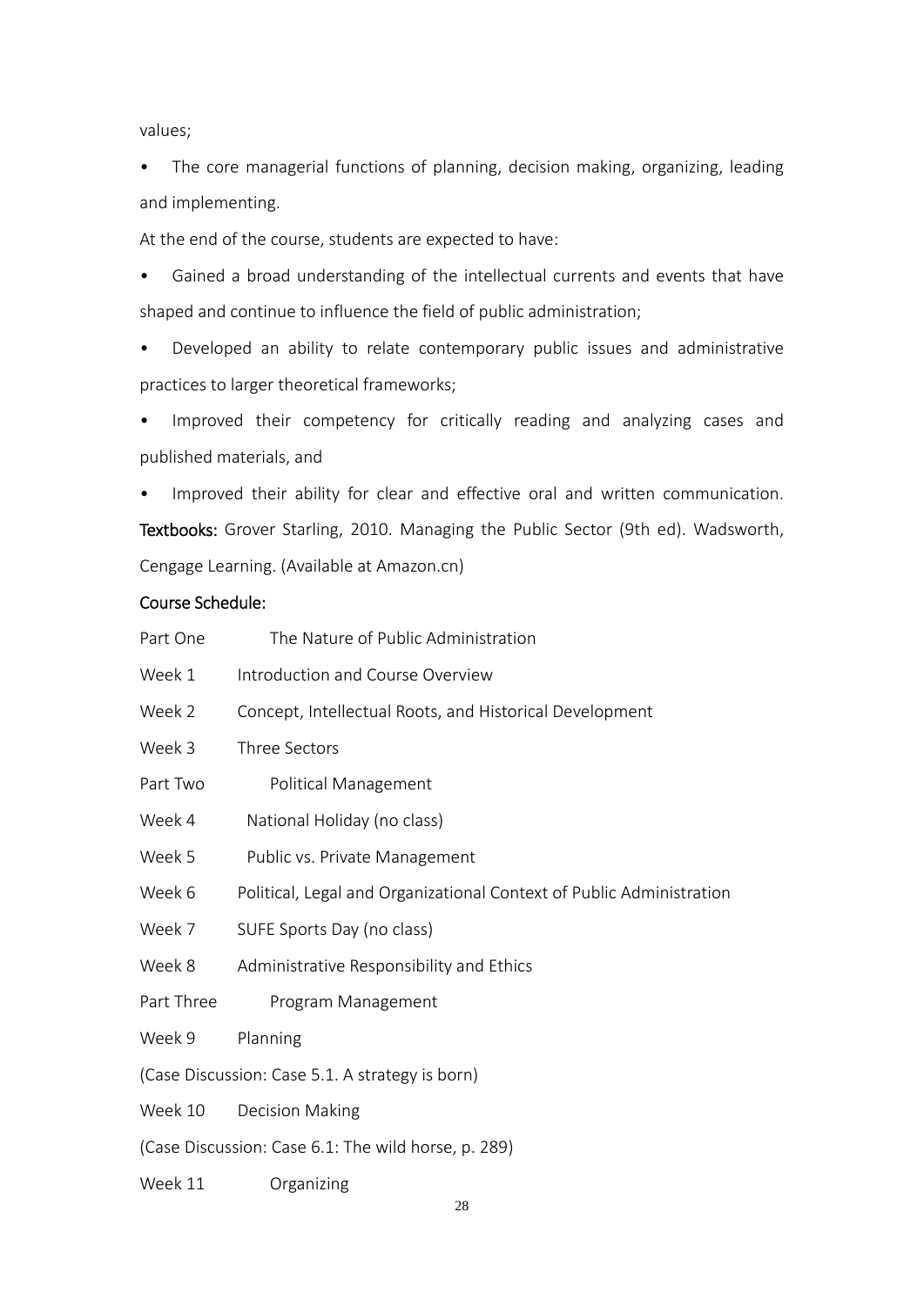(Case Discussion: Open case: The Laboratory, p. 294)

Week 12 Midterm examination (in English)

Week 13 Leading

(Case Discussion: Open Case: It is your ship! P.339 & BB system's uploaded supplemental material)

Week 14 Implementing

(Case Discussion: Case 9.1 (version 8): Shad Marone, see BB system)

Week 15 Group Report Oral Presentations

Week 16 Group Report Oral Presentations

#### Evaluation:

1. Midterm Examination (30%).

Students will take a midterm examination to evaluate your knowledge of public administration principles, understanding of public administration theory as well as some basic facts about the public sector. The examination format will be a mix of short answer identification and multiple choice questions taken from the class discussions and the readings. The midterm will cover the first two-thirds of the course.

2. Final Group Report (40%).

Students will form four groups and select one of the course themes/topics to be analyzed by reference to a contemporary public issue, a government agency or a public or nonprofit service. The report should include five main parts: identify the problem; identify the determinants; develop problem-solving options; evaluate each option; and propose your recommendations. Please see Appendix I for further details. Please prepare your group report with one‐inch margins all around, 12 point Times New Roman, double line spacing, and page numbers on each page. The paper must be at least 8 pages long and no more than 10 pages (exclusive of footnotes, references, charts, etc.). As with any research paper, you must document all of your sources, including people you have interviewed, and websites. Your paper should conform to conventional scholarly style (e.g., complete footnotes and references, appropriate citations). The group should deliver a 15‐20 minute oral presentation on the chosen topic. All group members must participate in the oral report. The final report will be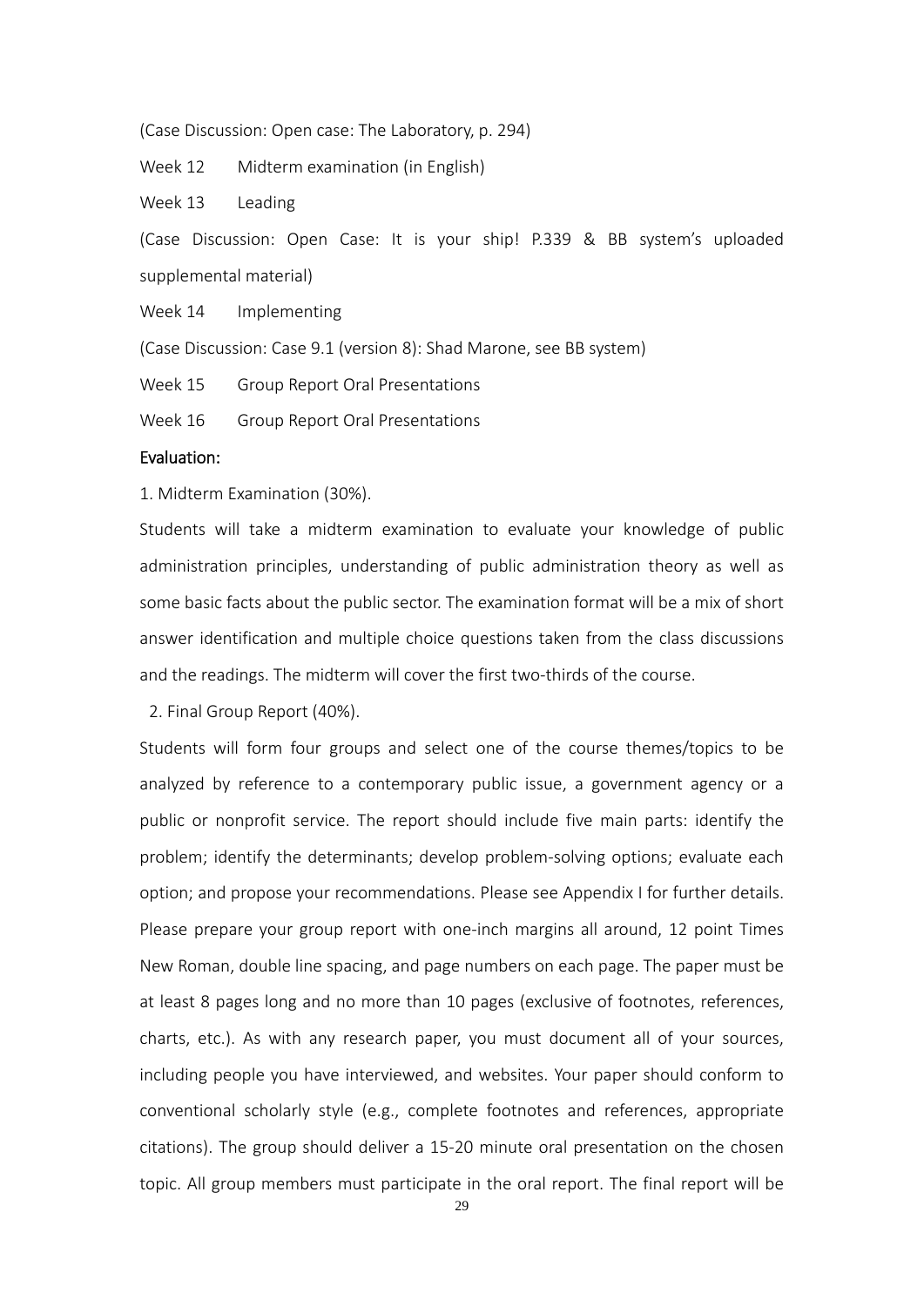graded on writing, presentation and peer review (see detailed grading rubric in Appendix 1).

3. Attendance, Class Participation and Assignments (30%).

Students are expected to attend all class sessions (10%), and to complete one case analysis leading discussion/contribute to class discussions and exercises (20%) in a meaningful way. This can be achieved by reading all assigned course materials and being attentive and responsive to the presentation and opinions of the instructor or fellow class members.

#### Academic Integrity:

Students are expected to exhibit responsibility and professionalism in class behavior and meeting course requirements. Students who do not complete and submit all course requirements will not be given a passing grade. Cheating in examinations and plagiarism in reports and papers will merit an automatic failure in the course. Students should also consult the University rules on academic integrity.

# **[UG] Principles of Economics**

Credits: 3

Teaching Hours: 48

Department: School of Economics

Prerequisites: read the relevant chapter(s) in advance.

Textbooks: Required: N. Gregory Mankiw, Principles of Economics, Seventh Edition,

Cengage Learning. 200 First Stamford, 4th Floor, Stamford, CT 06902, USA

#### Course Objectives:

The main purpose of this course is that introducing the most important Principles both in Microeconomics and Macroeconomics, and explaining how these theories can be used in the peoples' life and in the Government policies. Except that, we are going to try to evaluate some of economic phenomena and policies by using the major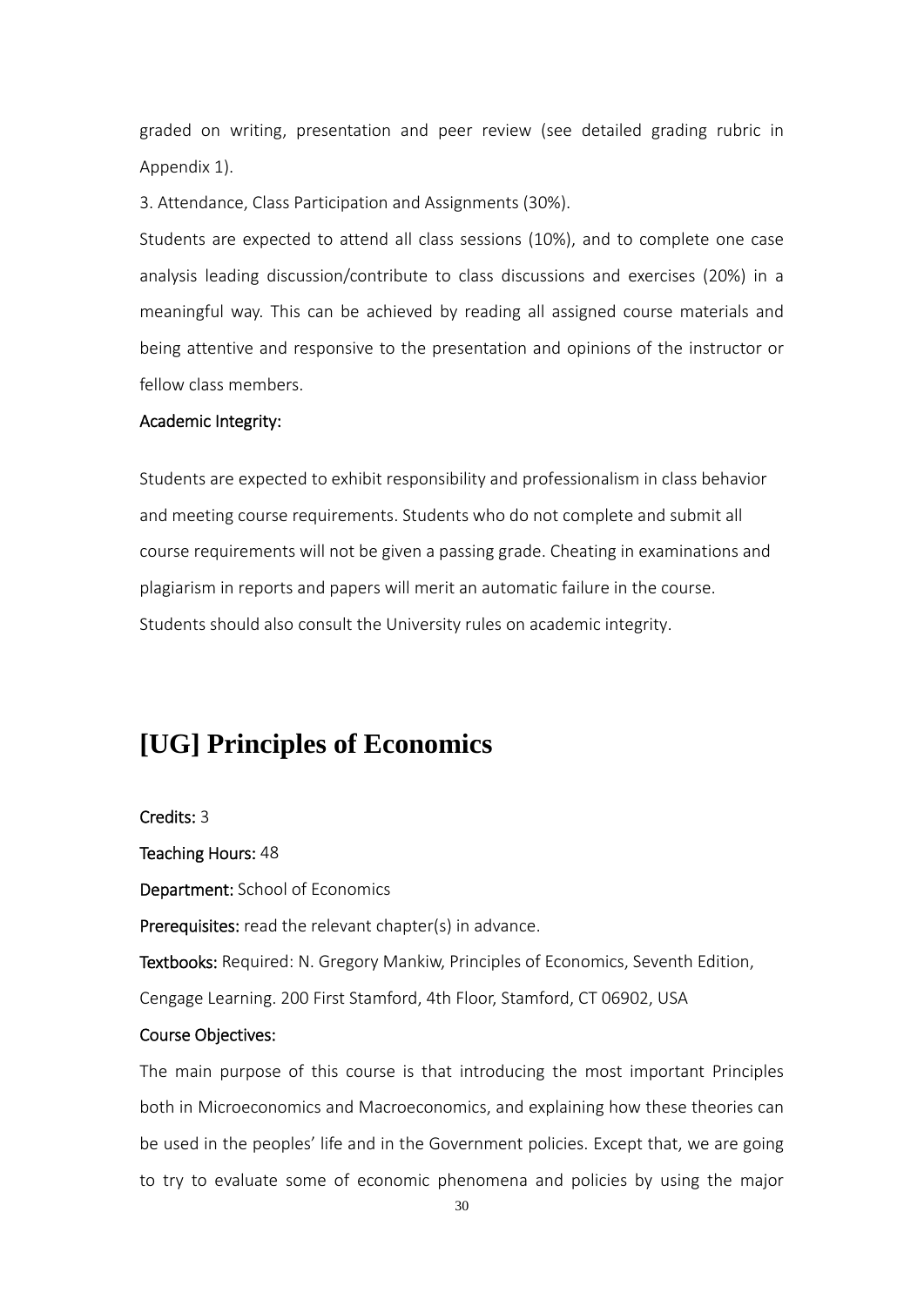Economic principles we've recognized in this book.

We'll introduce some of important Economics concepts, Market rules, Basic Macroeconomic theories by using some kind of diagrams, models. Generally, our topics include: Supply & Demand & Government policies, the Economics of Public Sector, Firm Behavior and the Organization of Industry, the Economics of Labor Markets, the Theory of consumer choice, the Data of Macroeconomics, the Real Economy in the Long Run, the Macroeconomics of open Economics, short‐run Economic Fluctuations etc..

| Feb.22  | Ten Principles of Economics               |
|---------|-------------------------------------------|
|         | Thinking like an Economist                |
| Feb.24  | Interdependence and the gains from trade  |
|         | The market forces of supply and demand    |
| Feb.29  | Elasticity and its application            |
| Mar. 2  | Supply, demand, and government policies   |
| Mar. 7  | Consumers, producers and the efficiency   |
| Mar. 9  | Application: the costs of taxation        |
| Mar. 14 | Application: international trade          |
| Mar. 16 | externalities                             |
| Mar. 21 | Public goods and common resources         |
| Mar. 23 | The design of the tax system              |
| Mar. 28 | The cost of production                    |
| Mar. 30 | Firms in competitive markets              |
| Apr. 4  | Monopoly                                  |
| Apr. 6  | Oligopoly                                 |
| Apr. 11 | Monopolistic competition                  |
| Apr. 13 | The markets for the factors of production |
| Apr. 18 | Earnings and discrimination               |
| Apr. 20 | Income inequality and poverty             |

# Course Schedule: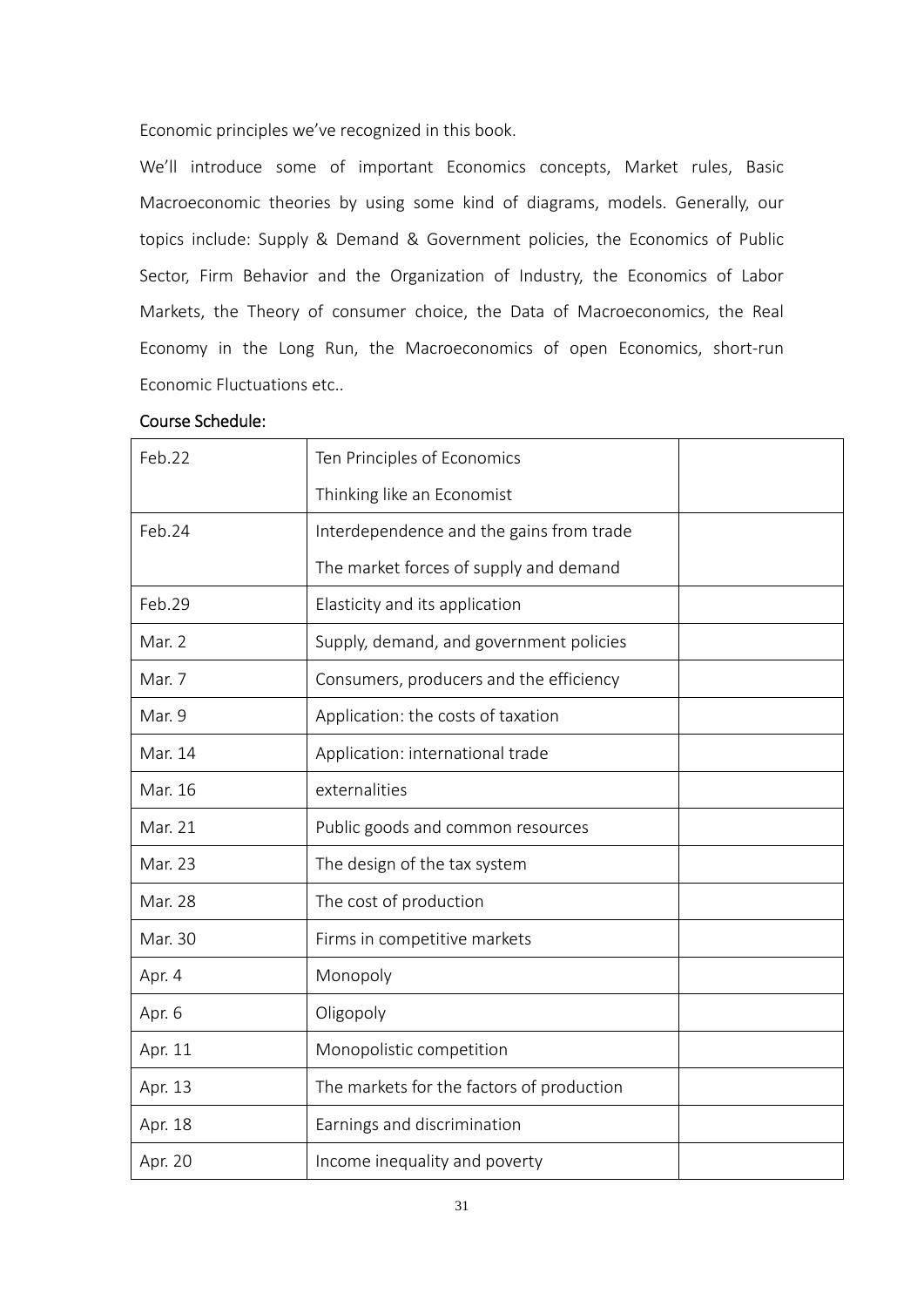| Apr. 25       | The theory of consumer choice                 |
|---------------|-----------------------------------------------|
| Apr. 27       | Frontiers of Microeconomics                   |
| May 2         | Midterm                                       |
| May 4         | Measuring a nation's income                   |
| May 9         | Measuring the cost of Living                  |
| May 11        | Production and growth                         |
| May 16        | Saving, Investment, and the financial system  |
| <b>May 18</b> | The basic tools of finance                    |
| May 23        | Unemployment                                  |
| May 25        | The monetary system;                          |
|               | Money growth and inflation                    |
| May 30        | Open-economy Macroeconomics                   |
| Jun. 1        | Aggregate demand and aggregate supply         |
| Jun. 6        | The influence of monetary an fiscal policy on |
|               | aggregate demand                              |
| Jun. 8        | The short-fun trade-off between inflation and |
|               | unemployment,                                 |
|               | thoughts:<br>Final<br>Six<br>Debates<br>over  |
|               | Macroeconomic Policy.                         |

### Evaluation:

| Assignments       | 10% |
|-------------------|-----|
| Midterm           | 20% |
| Final             | 60% |
| Class Performance | 10% |

### Academic Dishonesty:

Students should be aware that copying, plagiarizing, or other forms of academic misconduct will not be tolerated. There is no excuse for being dishonesty. Any student is caught engaging in such activities will be subject to academic discipline as outlined in the academic handbook. Any student abetting or otherwise assisting in such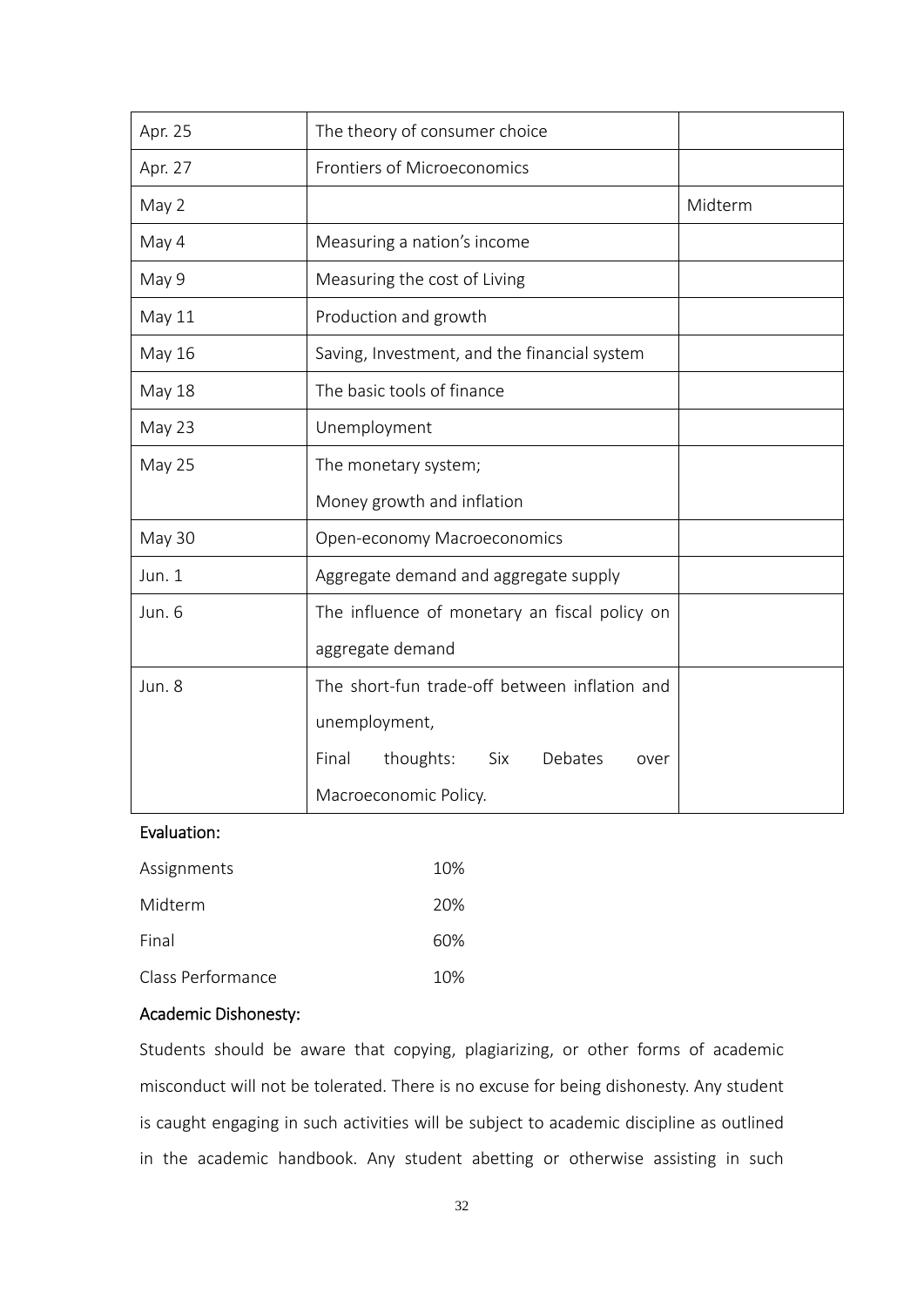misconduct will also be subject to academic penalties.

# **[UG] Social Research Methods**

Credits: 2

Teaching Hours: 32

Department: School of Public Economics and Administration

Prerequisites: N/A

Textbooks: Research Methods for the Behavioral Sciences (by Gravetter and Forzano); Research Design(by Creswell); Social Research Design and Statistics (by Rovai et al.)

# Course Objectives:

This course aims at providing students with the most common research techniques used nowadays in social sciences. This course will use a mix of theory and practice and will follow a learning by doing approach. Statistical software like Stata or SPSS will be used during class for practical examples.

Course Schedule: N/a

Evaluation: Participation 15%; Midterm(during the 8th class)25%; Final 60%.

Academic Dishonesty: N/A

# **[UG] International Economics**

Credits: 4

Teaching Hours: 64

Department: School of Economics

Prerequisites: This course is an upper level economics class in both microeconomics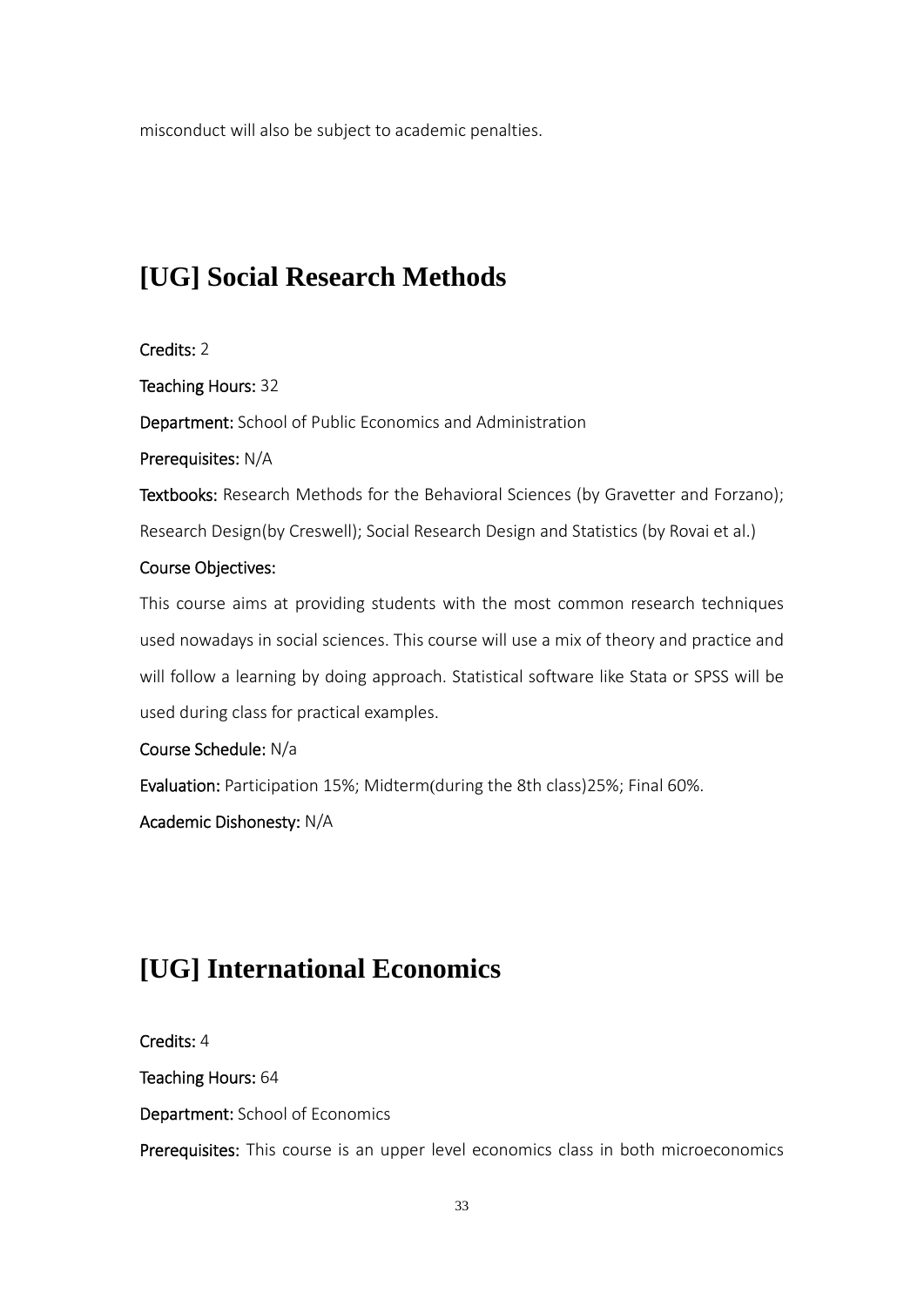and macroeconomics. I assume that you fully understand the fundamentals learned in principles of microeconomics and principles of macroeco-nomics. Calculus is also required for you to follow the lectures.

Textbooks: Required textbook: International Economics (combined edition) by Robert C. Feenstra and Alan M. Taylor.

Chinese version of this textbook is also available on http://www.amazon.cn.

Optional textbooks are: Advanced International Trade: Theory and Evidence by Robert C. Feenstra, and International Economics: Theory and Policy (Seventh Edition) by Paul R. Krugman and Maurice Obstfeld.

#### Course Objectives:

This course is a one‐semester introduction to International Economics. The objective of this course is to study the fundamentals of international trade and international macroeconomics, which provide tools to understand important international economic issues and policies. In the first half of the course, basic trade models, which explain why countries trade, are discussed and then followed by discussions of trade policies, such as trade barriers and international trade agreements. In the second half of this course we focus on how exchange rate is determined and how different exchange regimes work. By the end of the course, we expect that everyone can apply what we have learned from the class to analyze some current economic issues. This course aims at providing students with the most common research techniques used nowadays in social sciences. This course will use a mix of theory and practice and will follow a learning by doing approach. Statistical software like Stata or SPSS will be used during class for practical examples.

#### Course Schedule:

Introduction (2)

Note 1: Number in the bracket is the approximate time in classes (forty- ve minutes) to cover the corresponding material. The schedule is subject to change.

Note 2: We may not cover all materials of each chapter. You are only responsible for the parts that we cover in our lecutures. However, it is helpful for you to read the leftovers of each chapter so that you can better understand the material.

34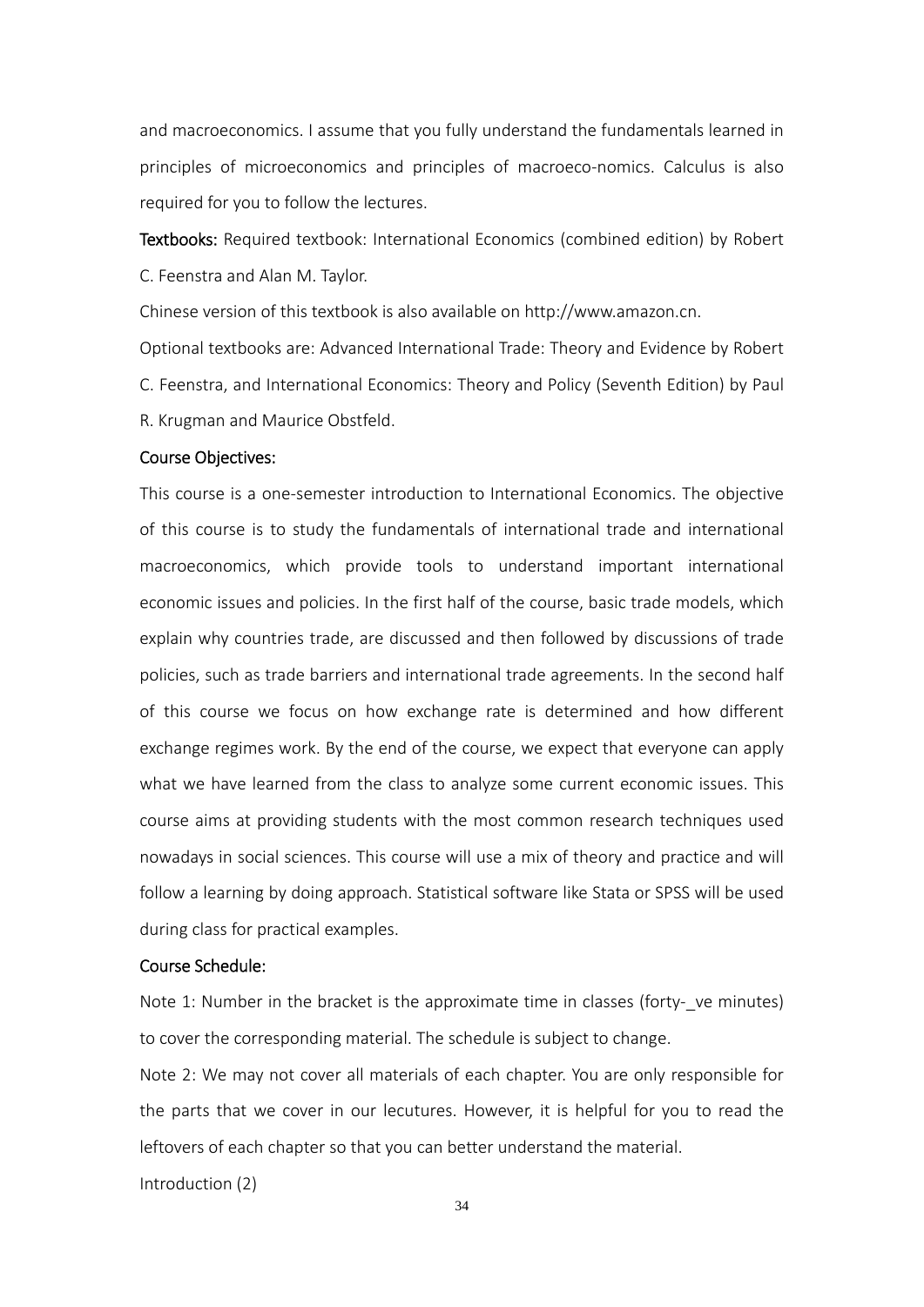International Trade

- 1. The Ricardian Model Chapter 2(4)
- 2. The Speci c-Factor Model Chapter 3(4)
- 3. The Heckscher‐Ohlin Model Chapter 4(4)
- 4. Increasing Returns and Imperfect Competition Chapter 6(4)
- 5. Foreign Outsourcing Chapter 7(4)
- 6. Tari s and Quotas under Perfect Competition Chapter 8(4)
- 7. International Agreements Chapter 11(2)

Midterm Exam (2)

International Macroeconomics

- 1. Introduction to Exchange Rates Chapter 13(2)
- 2. The Monetary Approach of Exchange Rates Chapter 14(4)
- 3. The Asset Approach of Exchange Rates Chapter 15(4)
- 4. International Accounts Chapter 16(4)
- 5. Output, Exchange Rates and Macro Policies Chapter 18(4)
- 6. Exchange Rate Crisis (will be covered only if time allows) Chapter 20

Final exam

Evaluation: 30% for the grade of the midterm, 60% for the final exam and 10% for the homework.

#### Academic Dishonesty:

\* Be honest at all times.

\* Act fairly toward others. For example, do not disrupt or seek an unfair advantage over others by cheating, or by talking or allowing eyes to wander during exams.

\* Take group as well as individual responsibility for honorable behavior. Collectively, as well as individ-ually, make every effort to prevent and avoid academic misconduct, and report acts of misonduct that you witness.

\* Do not submit the same work in more than one class. Unless otherwise specified by the instructor, all work submitted to fulfill course requirements must be work done by the student specifically for that course. This means that work submitted for one course cannot be used to satisfy requirements of another course unless the student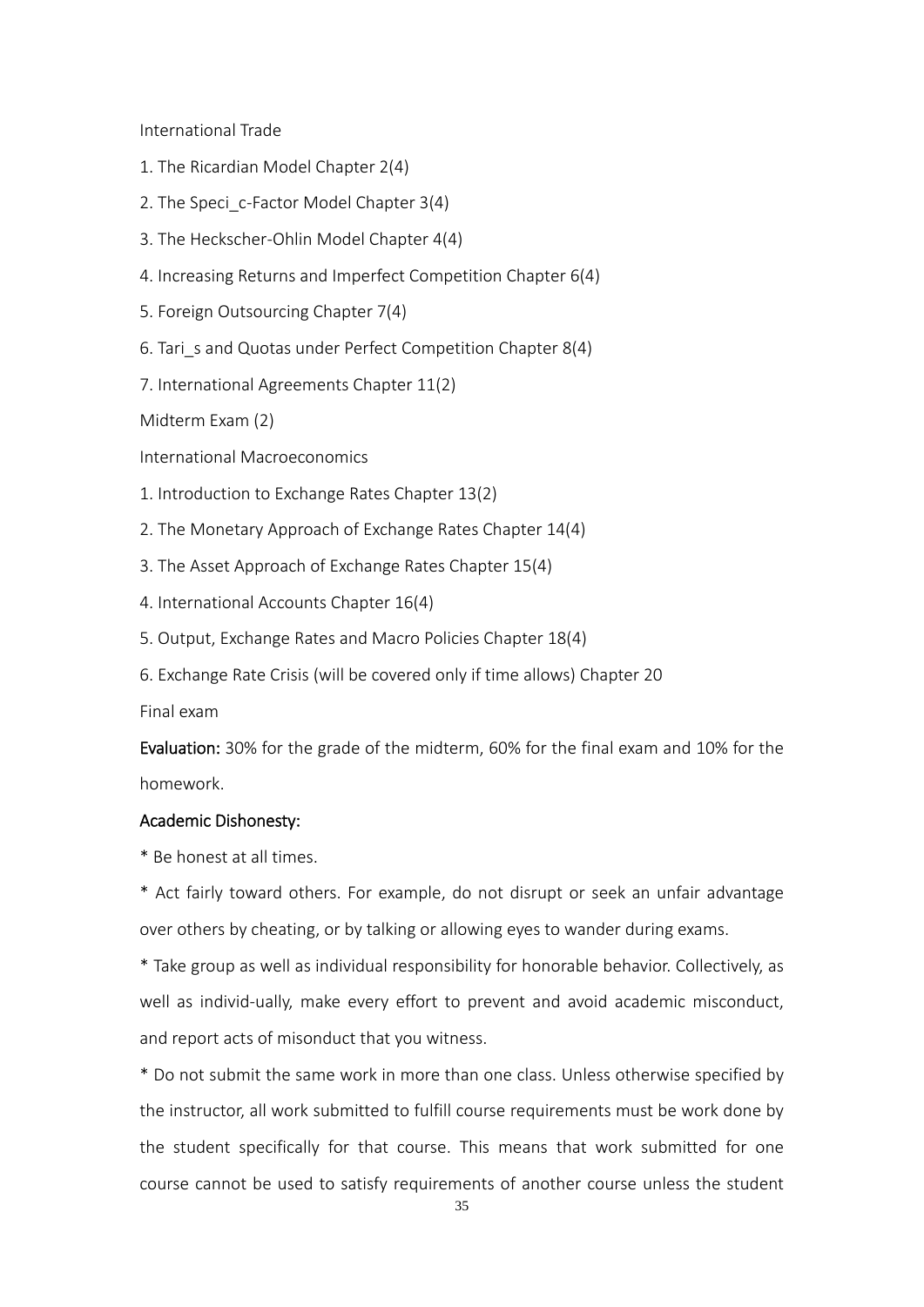obtains permission from the instructor.

\* Unless permitted by the instructor, do not work with others on graded coursework, including in class and take‐home tests, papers, or homework assignments. When an instructor specifically informs students that they may collaborate on work required for a course, the extent of the collaboration must not exceed

the limits set by the instructor.

\* Know what plagiarism is and take steps to avoid it. When using the words or ideas of another, even if paraphrased in your own words, you must cite your source. Students who are confused about whether a particular act constitutes plagiarism should consult the instructor who gave the assignment.

\* Know the rules ‐ ignorance is no defense. Those who violate campus rules regarding academic miscon‐duct are subject to disciplinary sanctions, including suspension and dismissal.

# **[UG] Research Design**

#### Credits: 3

Teaching Hours: 48

Department: School of Public Economics and Administration

Prerequisites: N/A

Textbooks: Research Design (by Caswell); Questionnaire Design: How to Plan, Structure and Write Survey Material for Effective Market Research (by Ian Brace)

#### Course Objectives:

This course aims at providing students with knowledge of research design. This course will use a mix of theory and practice and will follow a learning by doing approach. Students will be taught how to build an online survey using Survey Gyzmo. Statistical software like Stata or SPSS will be used during class for practical examples. This course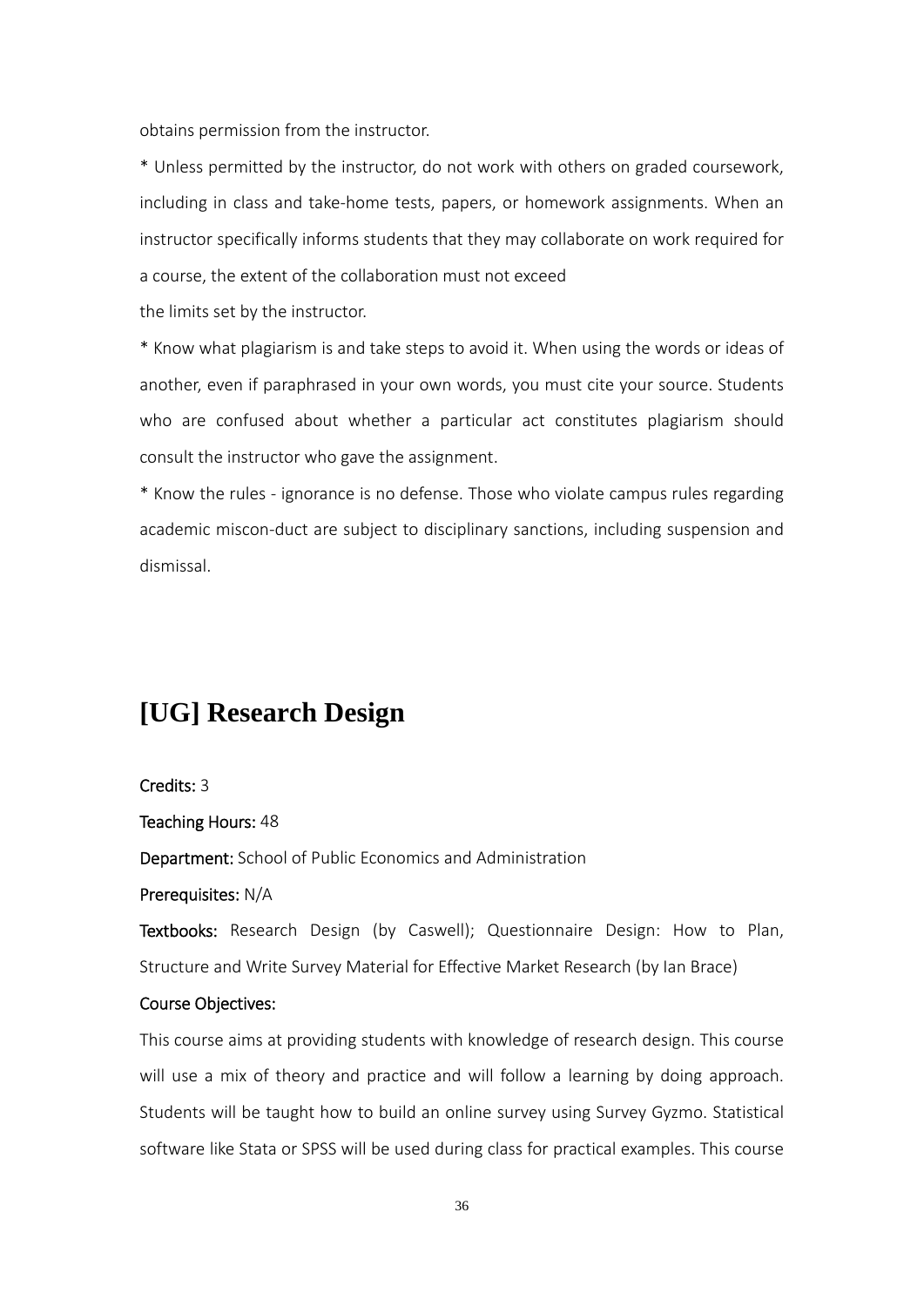will introduce students to the most common survey designs and applications.

Course Schedule: N/a

Evaluation: Participation 15%; Midterm (during the 8th class)25%; Final 60%.

Academic Dishonesty: N/a

# **[UG] Introduction to Anglo-American Law**

Credits: 3

Teaching Hours: 48

Department: School of Law

Prerequisites: N/A

# Textbooks:

- 1. Primary materials
- a. Assigned class readings and cases
- b. The Elements of Style, by Strunk and White

2. Supplemental materials – Please consult me for guidance before you read the following.

c. Introduction to the Law and Legal System of the United States (West, 2011), by

William Burnham

- d. The Common Law, by Oliver Wendell Holmes
- e. Understanding Criminal Law, by Joshua Dressler
- f. Understanding Criminal Procedure, by Joshua Dressler
- g. Constitutional Law: Principles and Policies, by Erwin Chemerinsky
- h. Examples & Explanations Series for Contracts, Property, Torts and Civil Procedures

# Course Objectives:

The Introduction to Anglo‐American Law aims to help students master a framework of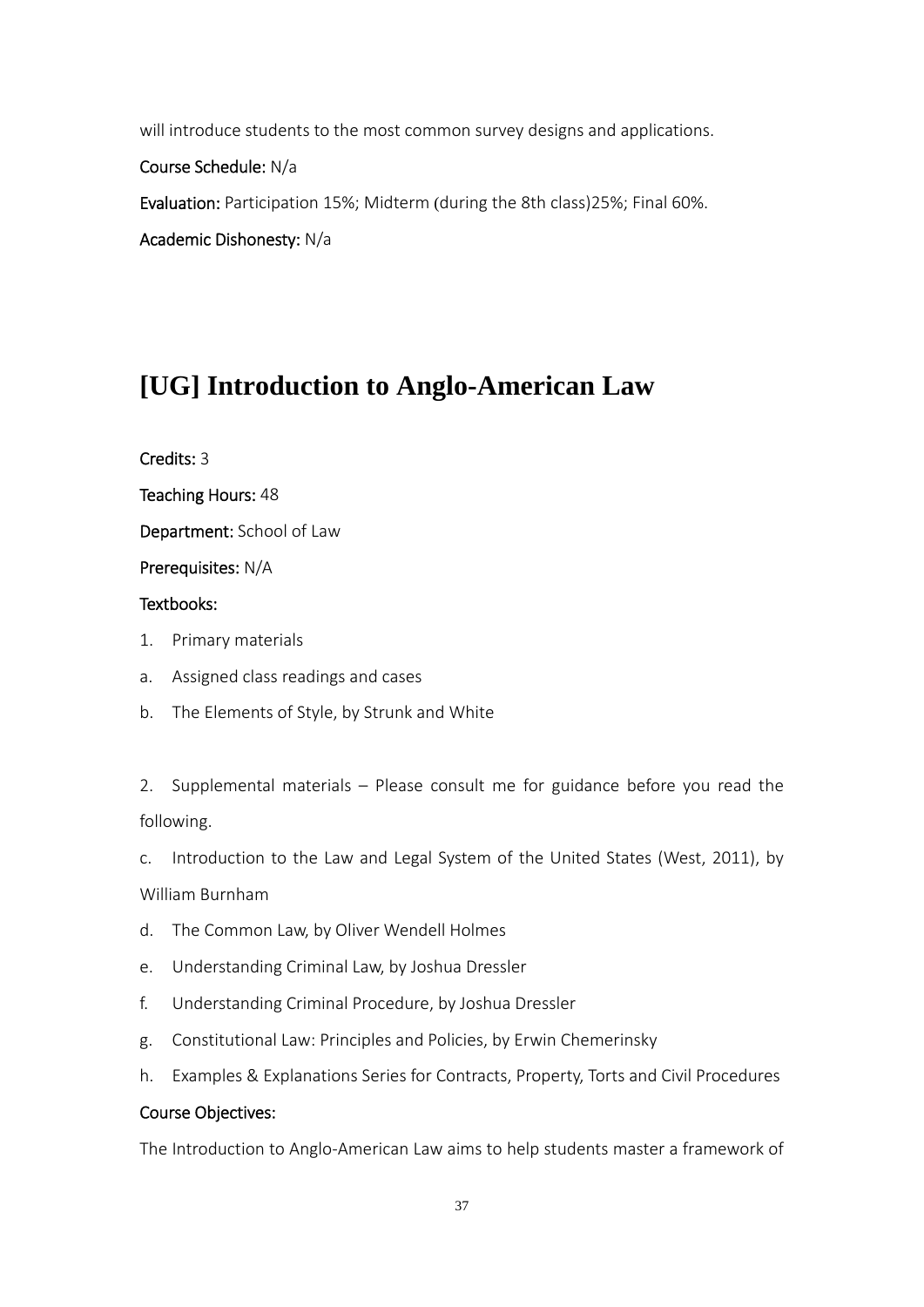basic legal principles and rules under the Common Law system. Equally important, this course trains students to develop legal thinking capability that is critical, thorough, precise and persuasive. Further, this course provides means for students to strengthen their legal communication skills, in particular how to deliver sound, logic and critical legal writings.

Course Schedule: Classroom teaching, Case reading, Writing, Moot court practice Evaluation: Class participation 20%; Midterm 15%; Moot Court 15%; Final 50% Academic Dishonesty: N/a

# **[UG] Tort Law**

Credits: 3

Teaching Hours: 48

Department: School of Law

Prerequisites: N/A

Textbooks: Klar's Tort Law and Linden and Feldthusen's Canadian Tort Law. Fleming (on general principles prevailing across common law jurisdictions), Linden and Feldthusen (on Canadian law) and Prosser and Keeton (on U.S. law).

### Course Objectives:

Tort law is a large, fascinating and ever‐changing subject. It is not possible to cover all aspects of tort law in a 50‐hour course, nor is it possible to cover any topic comprehensively. The goals of this course are to provide a strong foundation in many of the basic principles of tort law that can be developed in upper year courses and in your professional or academic careers. More specifically, this course aims to convey:

1.an understanding of the components of an action to recover damages for negligently inflicted physical or psychological injury;

2.an understanding of the tort of battery and how it differs from negligence;

3.an understanding of strict liability torts, such as Rylands v. Fletcher, nuisance and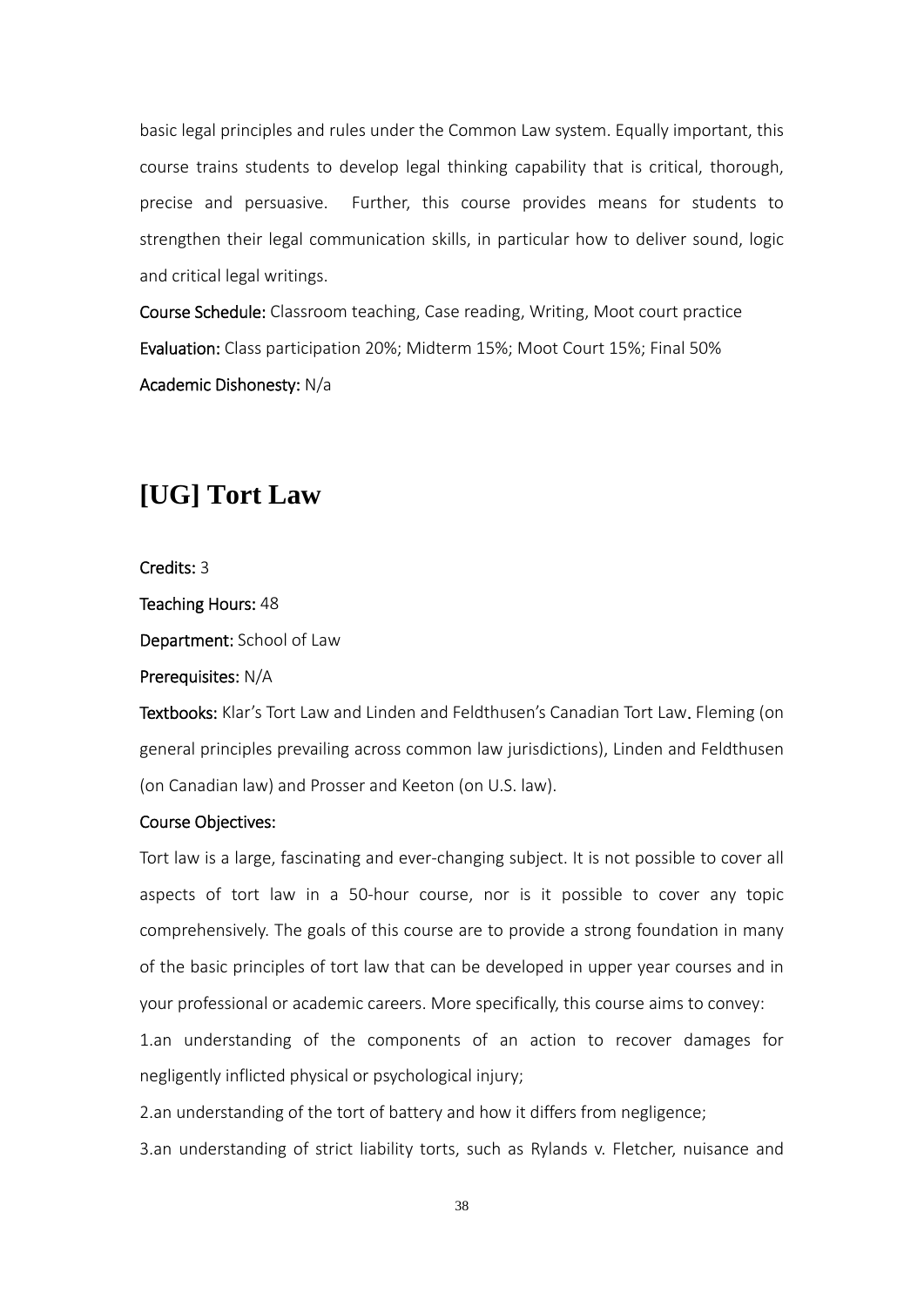defamation;

4.an understanding of basic principles of damage quantification in tort actions;

5.an ability to state clearly, and then critically evaluate, legal rules articulated in judicial decisions;

6.an understanding of basic principles of statutory interpretation, and the relationship between statutes and common law rules;

7.an ability to identify tort law issues and to make effective tort law arguments fluently and with precision;

Course Schedule: N/A

Evaluation: Mid‐term examination 25%; Final examination 75%.

Academic Dishonesty: N/A

# **[UG] Financial Accounting**

Credits: 3

Teaching Hours: 52

Department: School of Accounting

Prerequisites: N/a

Textbooks: Financial Accounting (5th Edition), Jerry J. Weygandt, Donald E. Kieso, and Paul D. Kimmel, Sep. 2011

Course Objectives: This course is designed for the students for a learning of Fundamental Accounting Practices as an underlying business management discipline. The scope of this course will cover the fundamental financial accounting concepts and principles, basic accounting techniques and methods, the skills of recording and processing of business transactions, preparing of financial statements.

# Course Schedule:

| Content | Topics | <b>Study Objectives</b> |
|---------|--------|-------------------------|
|---------|--------|-------------------------|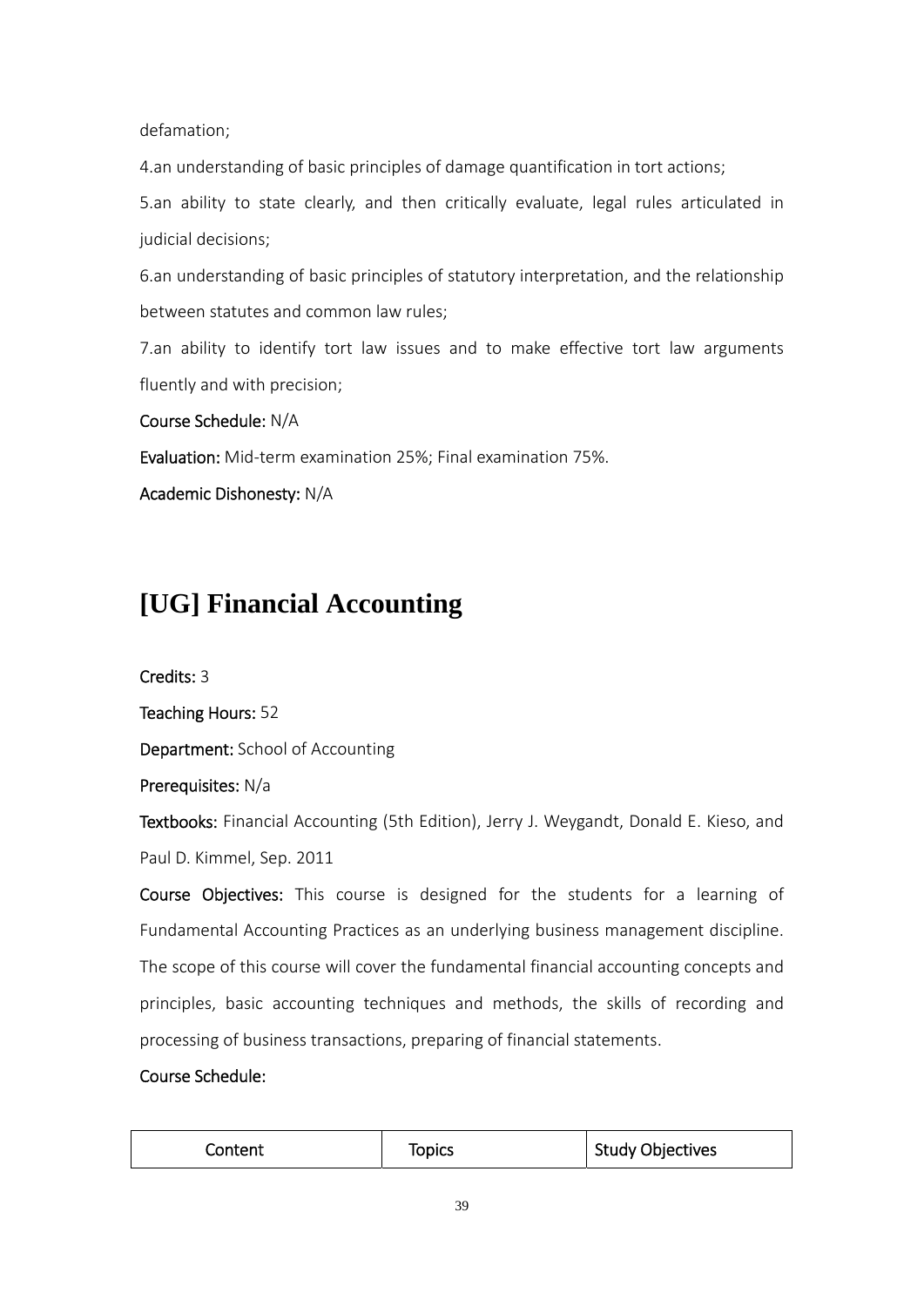| <b>Accounting Matters!</b><br>Chapter 1 |           | Accounting           |           | Explain what             |
|-----------------------------------------|-----------|----------------------|-----------|--------------------------|
| (teaching content extended to           |           | assumptions          |           | accounting is            |
| Chapter 7 Accounting Principles)        |           | Basic<br>accounting  |           | Explain the meaning of   |
|                                         |           | equation             |           | four accounting          |
|                                         |           | Transaction analysis |           | assumptions              |
|                                         |           | Financial statement  |           | State the basic          |
|                                         |           |                      |           | accounting equation      |
|                                         |           |                      |           | Analyze the effects of   |
|                                         |           |                      |           | business transactions    |
|                                         |           |                      |           | on the basic accounting  |
|                                         |           |                      |           | equation                 |
|                                         |           |                      |           | Understand what the      |
|                                         |           |                      |           | four financial           |
|                                         |           |                      |           | statements are           |
| Chapter 2 The Recording Process         | $\bullet$ | Debits and Credits   | $\bullet$ | Explain what an          |
|                                         |           | Journal              |           | account is and how it    |
|                                         |           | Ledger               |           | helps in the recording   |
|                                         |           | Trial balance        |           | process                  |
|                                         |           |                      |           | Define debits and        |
|                                         |           |                      |           | credits and explain how  |
|                                         |           |                      |           | they are used to record  |
|                                         |           |                      |           | business transactions    |
|                                         |           |                      |           | Identify the basic steps |
|                                         |           |                      |           | in the recording         |
|                                         |           |                      |           | process                  |
|                                         |           |                      |           | Explain what a journal,  |
|                                         |           |                      |           | ledger is and how it     |
|                                         |           |                      |           | helps in the recording   |
|                                         |           |                      |           | process                  |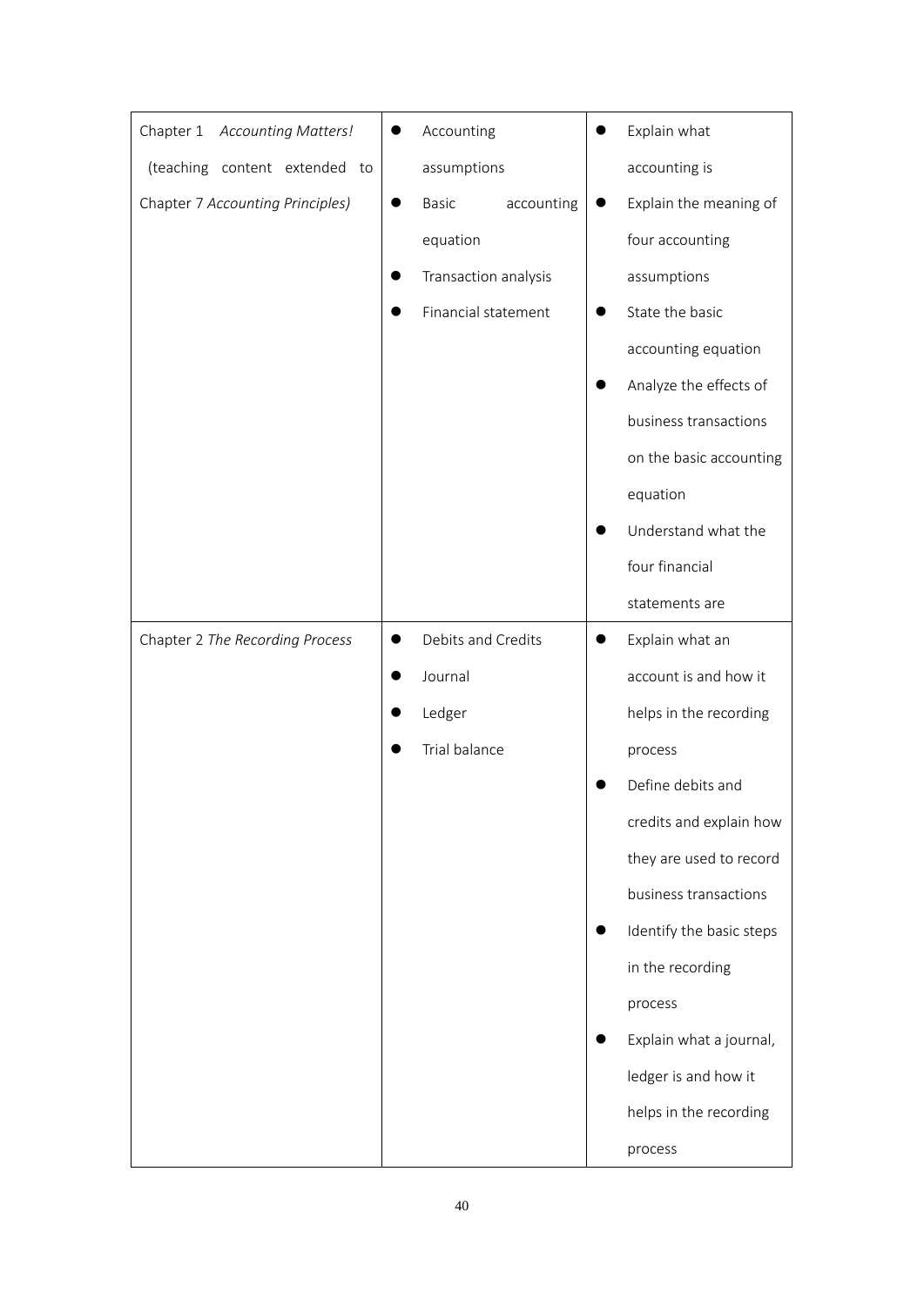|                                                   |                              | Prepare a trial balance       |
|---------------------------------------------------|------------------------------|-------------------------------|
| Chapter 3 Adjusting the Accounts                  | Accrual vs. cash-basis       | Explain the time period       |
|                                                   | accounting                   | assumption                    |
|                                                   | Adjusting entries            | Explain the accrual           |
|                                                   | Adjusted trial balance       | basis of accounting           |
|                                                   | Preparing financial          | Identify the major            |
|                                                   | statement                    | types of adjusting            |
|                                                   |                              | entries.                      |
|                                                   |                              | Prepare adjusting             |
|                                                   |                              | entries and adjusted          |
|                                                   |                              | trial balance                 |
| Completion<br>Chapter<br>of the<br>$\overline{4}$ | Work sheet                   | Prepare a work sheet<br>0     |
| <b>Accounting Cycle</b>                           | Closing entry                | Prepare closing entries       |
|                                                   | Accounting cycle             | Identify the steps in the     |
|                                                   | Classified balance sheet     | accounting cycle              |
|                                                   |                              | Identify the sections of      |
|                                                   |                              | a classified balance          |
|                                                   |                              | sheet                         |
| 5<br>Accounting<br>Chapter<br>for                 | Nature<br>of                 | Explain the entries for       |
| <b>Merchandising Operations</b>                   | merchandizing                | purchases<br>under<br>a       |
|                                                   | Operation                    | perpetual<br>inventory        |
|                                                   | Purchase                     | systems                       |
|                                                   | Net Sales                    | Explain the entries for       |
|                                                   | Closing<br>Entries<br>&<br>٠ | sales revenues under a        |
|                                                   | Statement<br>Income          | perpetual<br>inventory        |
|                                                   | Merchandizing<br>for         | system                        |
|                                                   | Company                      | Explain the steps in the<br>● |
|                                                   |                              | accounting cycle for a        |
|                                                   |                              | merchandiser                  |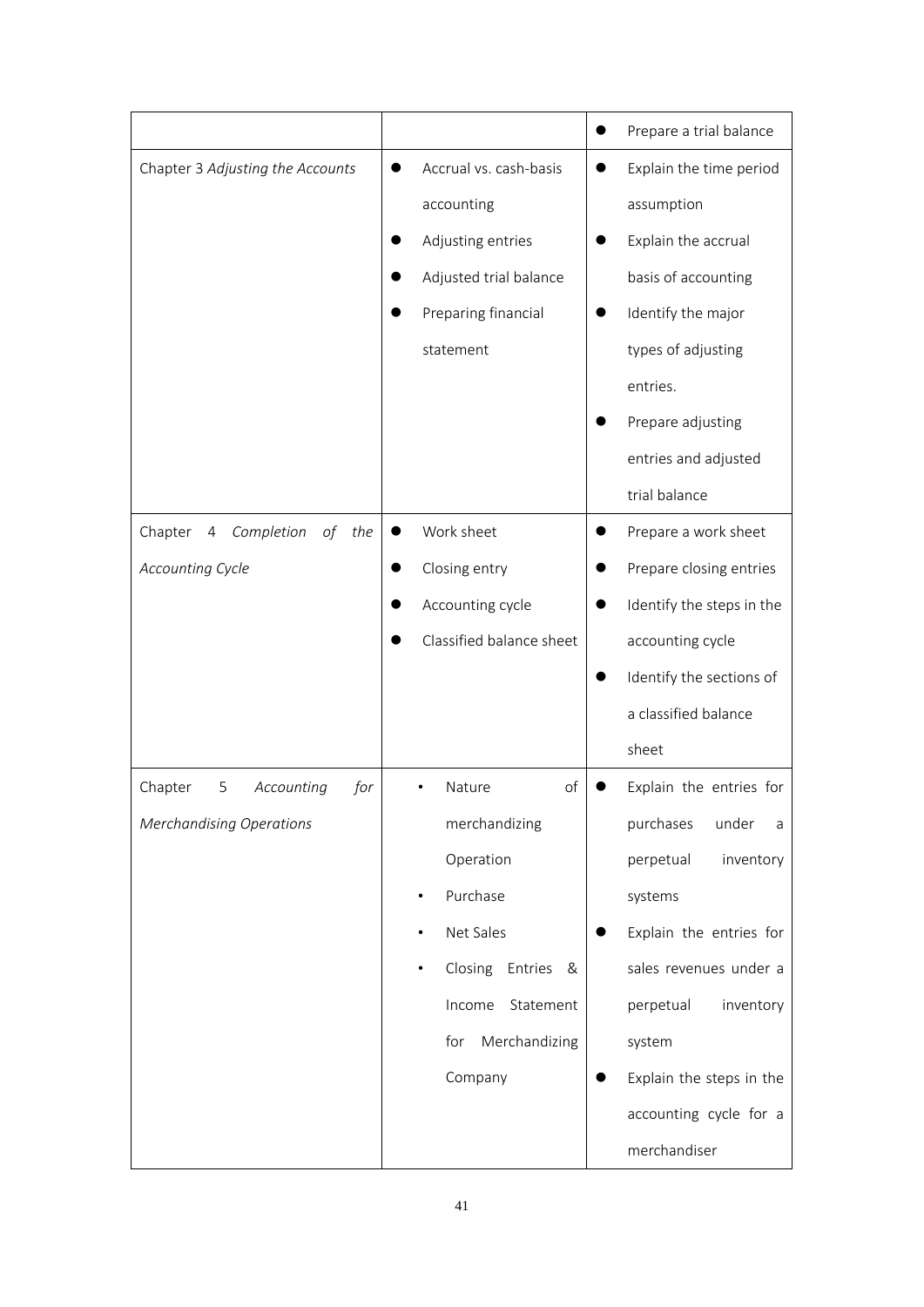|                                     |                                     |           | Explain<br>the            |
|-------------------------------------|-------------------------------------|-----------|---------------------------|
|                                     |                                     |           | computation<br>and        |
|                                     |                                     |           | importance<br>of<br>gross |
|                                     |                                     |           | profit                    |
| Chapter 6<br>Inventories            | <b>Inventory Basic</b><br>$\bullet$ | $\bullet$ | Describe the steps in     |
|                                     | Determining Inventory<br>$\bullet$  |           | determining inventory     |
|                                     | Quantities                          |           | quantities                |
|                                     | Inventory Cost<br>Flow              |           | Explain the basis of      |
|                                     | Methods                             |           | accounting<br>for         |
|                                     | Basis of selecting Cost             |           | inventories,<br>and       |
|                                     | Flow Method                         |           | describe the inventory    |
|                                     | <b>LCM</b>                          |           | cost flow methods         |
|                                     |                                     |           | Explain the lower of      |
|                                     |                                     |           | cost or market basis of   |
|                                     |                                     |           | for<br>accounting         |
|                                     |                                     |           | inventories               |
| Chapter 8 Internal Control and Cash | Cash Composition<br>$\bullet$       | $\bullet$ | Explain the applications  |
|                                     | Internal Controls<br>$\bullet$      | 0         | Describe the operation    |
|                                     | Petty Cash System                   |           | of a petty cash fund      |
|                                     | <b>Bank Reconciliation</b>          |           | bank<br>Prepare<br>a      |
|                                     |                                     |           | reconciliation            |
|                                     |                                     |           |                           |
| Chapter<br>Accounting<br>for<br>9   | Recognition &<br>$\bullet$          | $\bullet$ | Explain how accounts      |
| Receivables                         | Valuation of Accounts               |           | receivable are            |
|                                     | Receivable                          |           | recognized and valued     |
|                                     | Accounting for bad                  | $\bullet$ | Compute the maturity      |
|                                     | debts                               |           | date of and interest on   |
|                                     | Maturity & Interest of              |           | notes receivable          |
|                                     | Notes Receivable                    | $\bullet$ | Explain how notes         |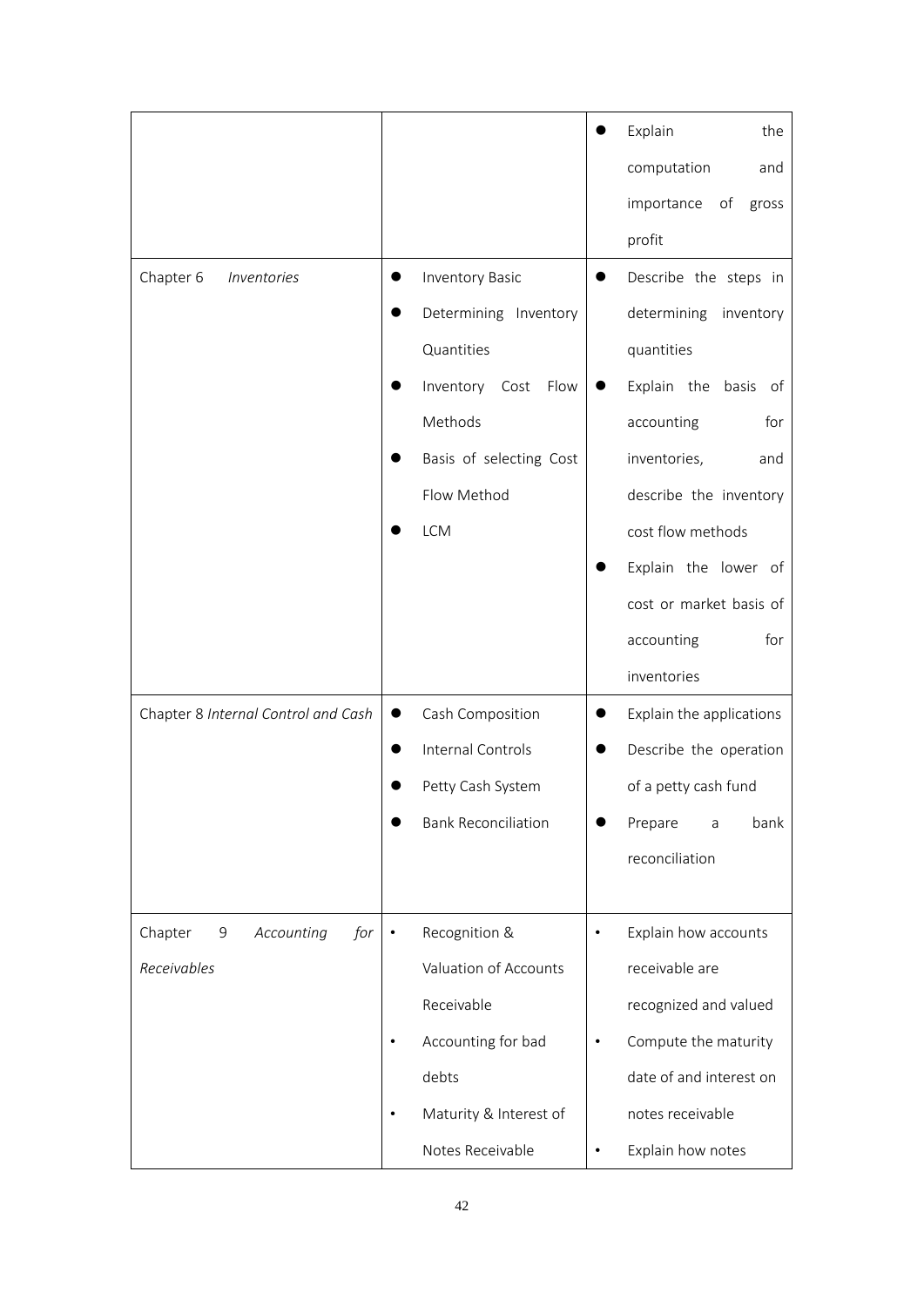|                                   | Recognition,                        | receivable are                       |
|-----------------------------------|-------------------------------------|--------------------------------------|
|                                   | Disposition and                     | recognized, valued                   |
|                                   | Valuation of Notes                  | Describe the entries to<br>٠         |
|                                   | Receivable                          | record the disposition               |
|                                   |                                     | of notes receivable                  |
| Chapter 10 Plant Assets, Natural  | Determining the Cost<br>$\bullet$   | Describe how the cost<br>$\bullet$   |
| Resources, and Intangible Assets  | of Plant Assets                     | principle applies to                 |
|                                   | Depreciation Methods<br>$\bullet$   | plant assets                         |
|                                   | Disposal of plant assets<br>٠       | Compute periodic<br>$\bullet$        |
|                                   | Intangible assets<br>$\bullet$      | depreciation using                   |
|                                   |                                     | different methods                    |
|                                   |                                     | Explain how to account               |
|                                   |                                     | for the disposal of a                |
|                                   |                                     | plant asset                          |
|                                   |                                     | Explain the basic issues             |
|                                   |                                     | related to accounting                |
|                                   |                                     | for intangible assets                |
| Chapter 11 Liabilities            | Major types of current<br>$\bullet$ | Describe the<br>$\bullet$            |
|                                   | liabilities                         | accounting for notes                 |
|                                   | Accounting for notes<br>٠           | payable                              |
|                                   | payable                             | Explain the accounting<br>$\bullet$  |
|                                   | Accounting for other<br>$\bullet$   | for other current                    |
|                                   | current liabilities                 | liabilities                          |
|                                   | Entries for bond<br>٠               | Prepare the entries for<br>$\bullet$ |
|                                   | issuance and interest               | the issuance of bonds                |
|                                   | expense                             | and interest expense                 |
| Corporations:<br>Chapter<br>12    | Corporate                           | Identify<br>the<br>major             |
| Organization, Stock Transactions, | organization<br>and                 | characteristics<br>of<br>a           |
| Dividends, and Retained Earnings  | stock transactions.                 | corporation.                         |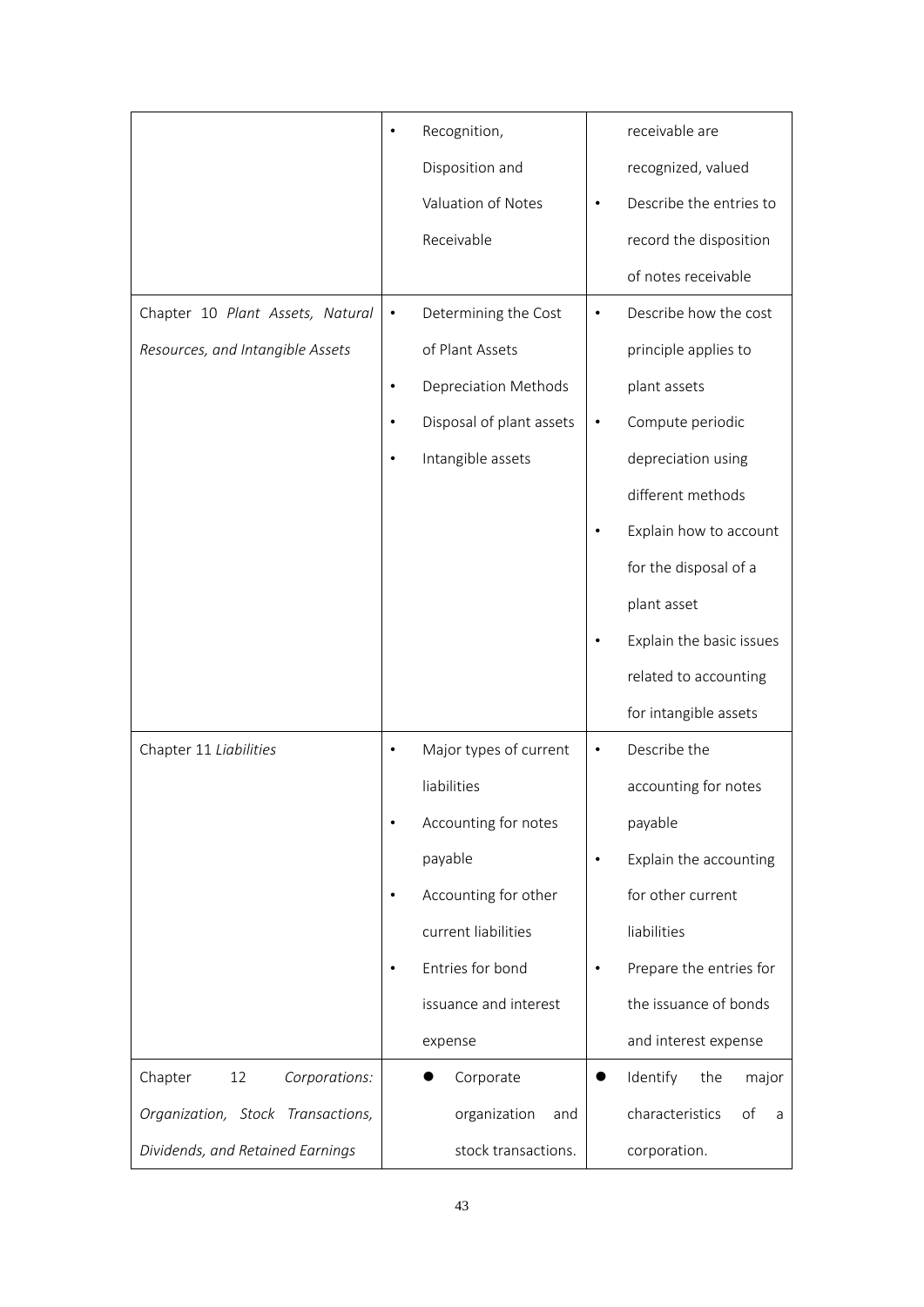|                                     | Dividends.                 | Record the issuance of                |
|-------------------------------------|----------------------------|---------------------------------------|
|                                     | Retained earnings.         | stock.                                |
|                                     | Statement                  | Prepare the entries for               |
|                                     | presentation<br>and        | stock<br>treasury<br>and              |
|                                     | analysis.                  | dividends.                            |
|                                     |                            | Identify the items that               |
|                                     |                            | reported<br>in<br>are<br>a            |
|                                     |                            | retained<br>earnings                  |
|                                     |                            | statement.                            |
| Chapter 13<br>Investments           | Accounting<br>debt<br>for  | Distinguish<br>between<br>$\bullet$   |
|                                     | investments.               | short-term<br>and                     |
|                                     | Accounting for stock       | long-term investments.                |
|                                     | investments.               | Explain the accounting                |
|                                     | Valuing and Reporting<br>● | for debt and<br>stock                 |
|                                     | Investments.               | investments.                          |
|                                     |                            | Indicate<br>how                       |
|                                     |                            | investments are valued                |
|                                     |                            | and reported on the                   |
|                                     |                            | financial statements.                 |
| Chapter15<br>Financial<br>statement | for<br>The<br>need         | Explain<br>and<br>apply               |
| Analysis                            | comparative analysis.      | horizontal analysis.                  |
|                                     | The tools of financial     | Describe<br>and<br>apply<br>$\bullet$ |
|                                     | statement analysis.        | vertical analysis.                    |
|                                     |                            | Identify and compute                  |
|                                     |                            | describe<br>ratios,<br>and            |
|                                     |                            | their purpose and use                 |
|                                     |                            | in analyzing a firm's                 |
|                                     |                            | liquidity,<br>profitability           |
|                                     |                            | and solvency.                         |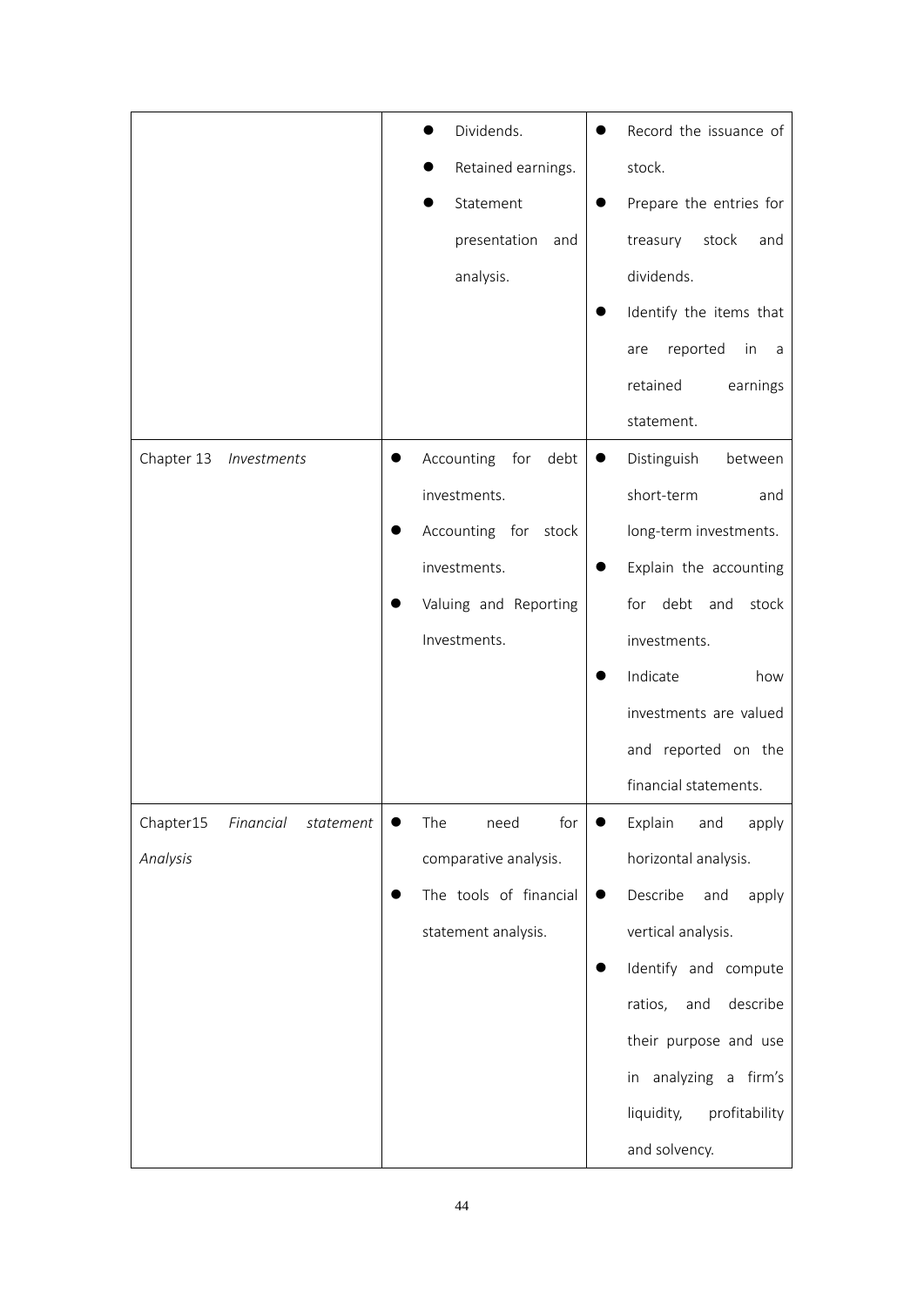Evaluation: N/A

Academic Dishonesty: N/A

# **[UG] Introduction to Industrial Organization**

Credits: 3

Teaching Hours: 48

Department: School of International Business Administration

Prerequisites: N/A

Textbooks: Pepall, L., D. Richards and G. Norman, (2014). Industrial Organization: Contemporary Theory and Empirical Applications. 5E. Wiley. Church, Jeffrey and Roger Ware (2000), Industrial Organization: A Strategic Approach,

Toronto:McGraw‐Hill, 2000.

#### Course Objectives:

 This course introduces the fundamental issues and economic tools in studying from behaviors in monopoly and oligopoly markets, as well as their implications for business strategies and competition policy. After developing the basic market models, the course will discuss collusion, (horizontal) mergers and vertical restraints which often attract attentions from both public and antitrust authorities. We will discuss their major pro‐ and anti‐competitive effects based on the learnt economic models and actual cases.

# Course Schedule: N/A

### Evaluation:

Constructive class participation,10% Assignments,15% Midterm exam ,25% Case study ,15%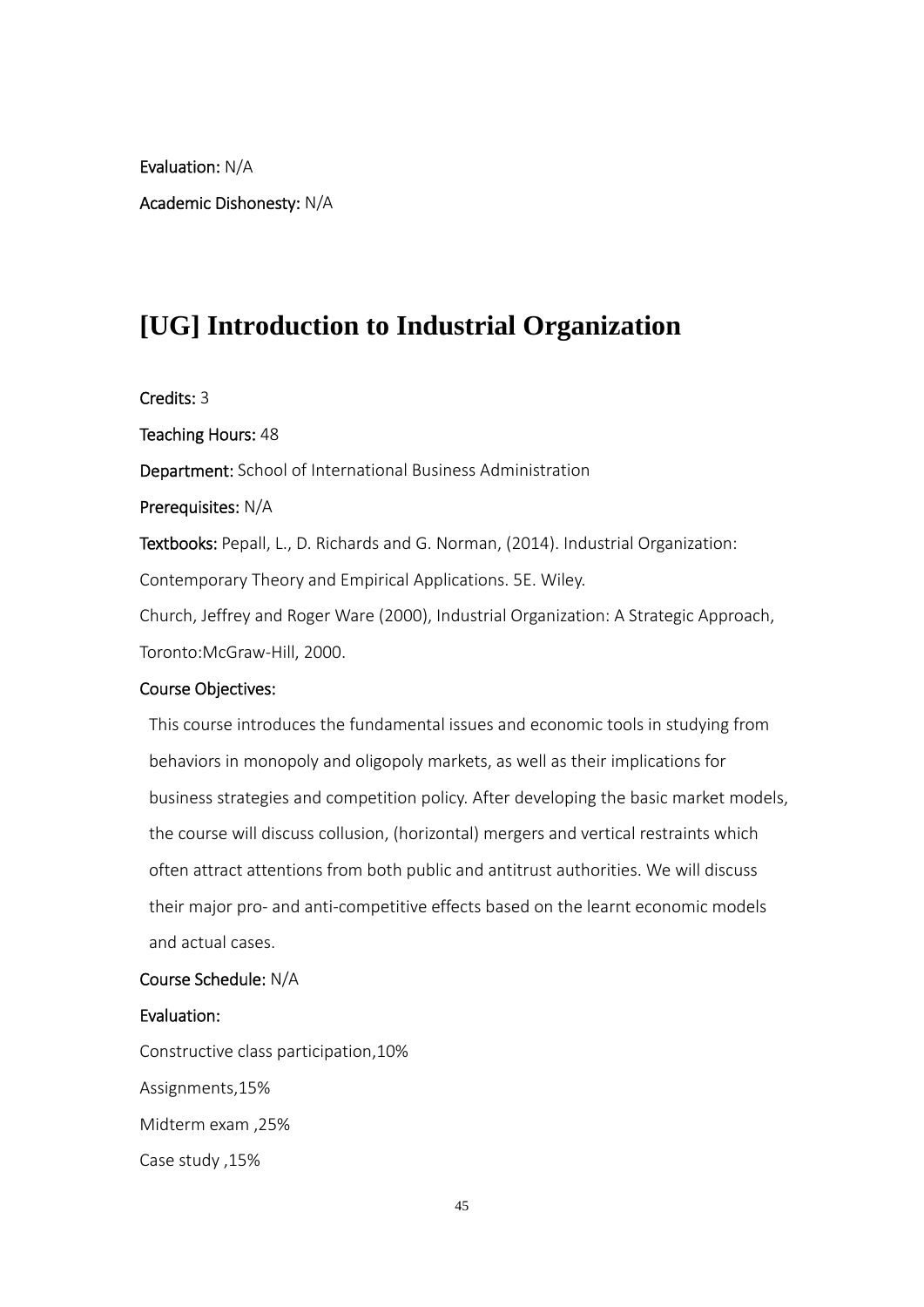Final exam, 35%.

Academic Dishonesty: N/A

# **[UG] Intermediate Macroeconomics**

# Credits: 3

Teaching Hours: 48

Department: School of economics

# Prerequisites:

This course is an upper stream economics class in macroeconomics. I will assume that you fully understand the fundamentals learned in introduction to microeconomics. This course is analytic in nature. Calculus is required for you to follow the lectures and do the homework. I recommend you to read the introductory level macroeconomics books.

# Textbooks:

N. Gregory Mankiw, Macroeconomics, Worth Publishers, 8th edition.

Robert J. Barro, Macroeconomics: A Modern Approach,South‐Western College Pub, 2007, first edition.

# Course Objectives:

This course is designed to provide you a more rigorous understanding of tools to analyze economic data. This course provides a global understanding of modern econometric methods and models. You will be able to apply the proper tools to a given research question and data set. And this course gives a critical assessment of the presented methods

# Course Schedule:

| Week | Date  | Content                             | Reading | Homework |
|------|-------|-------------------------------------|---------|----------|
|      | 09-14 | Introduction to macroeconomics; the | Ch1 Ch2 |          |
|      |       | data of macroeconomics              |         |          |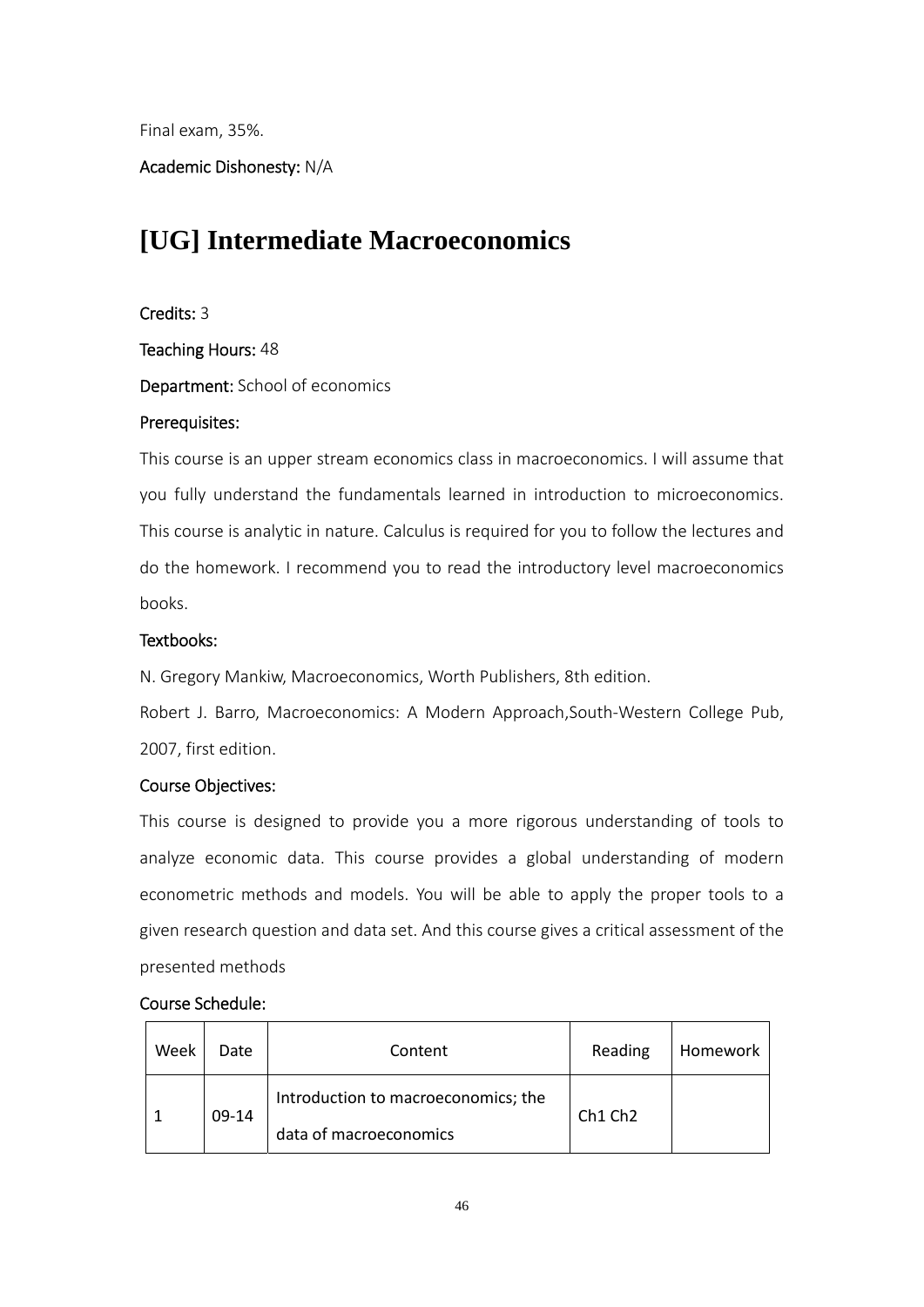|   | $09-18$   | GDP, CPI and unemployment rate;<br>national income: where it comes and<br>where it goes | Ch <sub>2</sub> Ch <sub>3</sub> |                        |
|---|-----------|-----------------------------------------------------------------------------------------|---------------------------------|------------------------|
|   | 09-21     | National income: where it comes and<br>where it goes                                    | Ch3                             |                        |
| 2 | $09 - 23$ | The monetary system: what it is and<br>how it works                                     | Ch4                             | HW1                    |
| 3 | 09-28     | Inflation: its cause, effects, and social<br>cost                                       | Ch5                             |                        |
|   | 09-30     | Unemployment                                                                            | Ch <sub>7</sub>                 | HW1 Due                |
|   | 10-05     | The open economy: introduction                                                          | Ch <sub>6</sub>                 |                        |
| 4 | 10-07     | <b>National Day</b>                                                                     |                                 |                        |
| 5 | $10 - 12$ | Economics growth I: Solow model,<br>capital accumulation and population<br>growth       | Ch8                             | HW <sub>2</sub>        |
|   | $10 - 14$ | Economics growth II: population<br>growth and technology                                | Ch8 Ch9                         |                        |
| 6 | $10-19$   | Economics growth III: technology,<br>empirics, policy and endogenous<br>growth model    | Ch <sub>9</sub>                 | HW <sub>2</sub><br>Due |
|   | $10 - 21$ | Midterm Exam                                                                            |                                 | Exam                   |
| 7 | $10 - 26$ | Business cycle theory: short-run,<br>economics fluctuations                             | Ch10                            |                        |
|   | 10-28     | Aggregate demand, IS-LM model                                                           | Ch11                            |                        |
|   | 11-02     | IS-LM model and its application                                                         | Ch11 Ch12                       | HW3                    |
| 8 | 11-04     | The application of IS-LM model                                                          | Ch12                            |                        |
| 9 | 11-09     | Mundell-Fleming Model                                                                   | Ch13                            | HW3 Due                |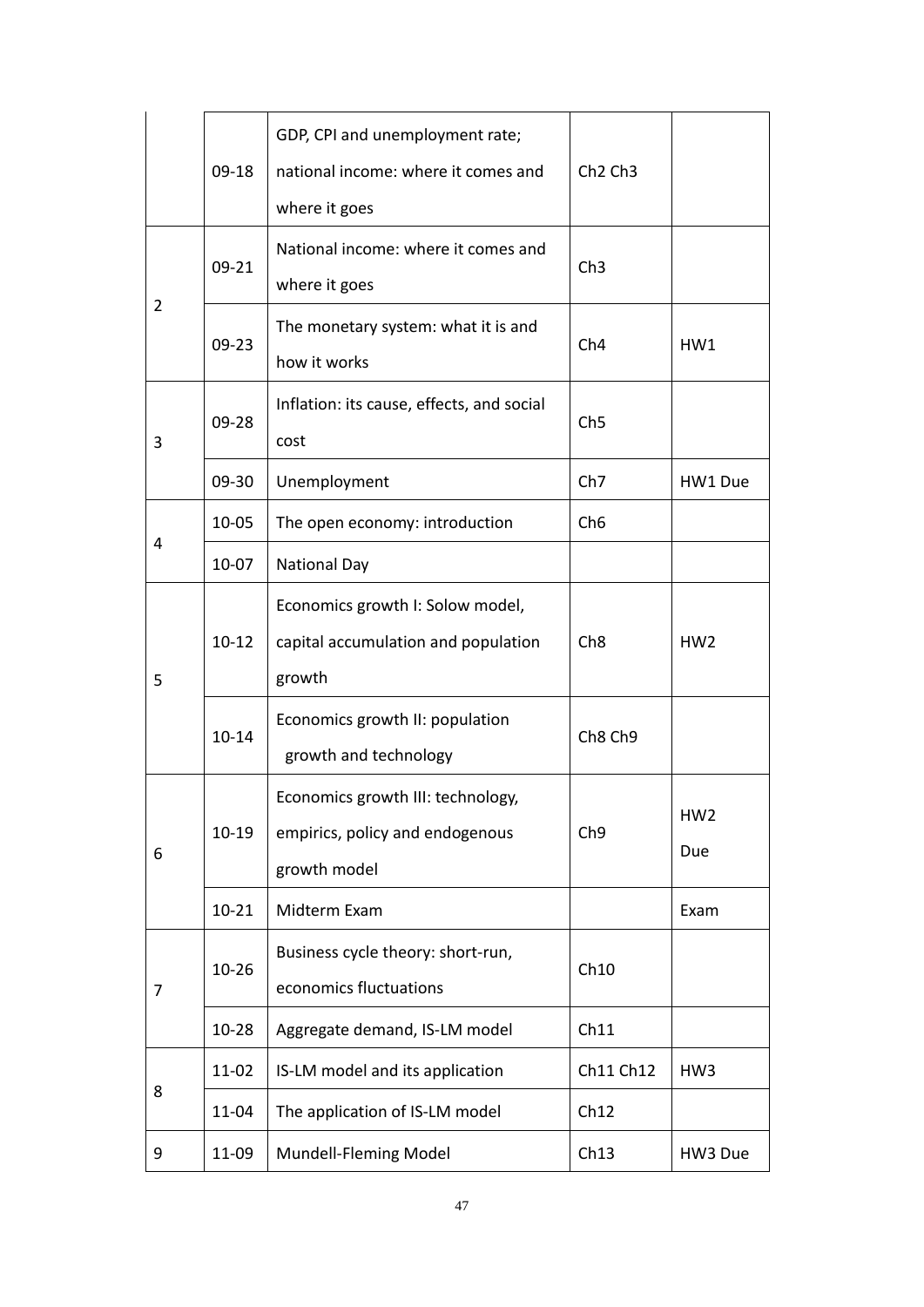|    | $11 - 11$ | Exchange-rate regime; aggregate supply              | Ch13 Ch14                         |                 |
|----|-----------|-----------------------------------------------------|-----------------------------------|-----------------|
|    | $11 - 16$ | Aggregate Supply theory                             | Ch14                              | HW4             |
| 10 | $11 - 18$ | Consumer's behavior                                 | Ch16                              |                 |
| 11 | $11 - 23$ | Consumer's behavior and the theory of<br>Investment | Ch <sub>16</sub> Ch <sub>17</sub> | HW4 Due         |
|    | $11 - 25$ | The theory of Investment                            | Ch17                              | HW <sub>5</sub> |
| 12 | 11-30     | <b>Stabilization Policy</b>                         | Ch18                              |                 |
|    | 12-02     | Review                                              |                                   | HW5 Due         |

### Evaluation:

Attendance and Pop Quizzes 10% Homework 20% Midterm Exams 30% Final Exam 40% Academic Dishonesty:

Academic dishonesty by the student code of conduct includes cheating on the assignments or exams; plagiarizing; altering; forging, or misusing a University academic record; taking, acquiring, or using test materials without faculty permission; and acting alone or in cooperation with another to enhance a grade,etc. A minimum penalty for academic dishonesty is a grade of zero. Other penalties may include a F in course and a complaint to university authorities so that they act consequently with the corresponding university policy.

# **[UG] International Communication in Global Workplace**

# Credits: 2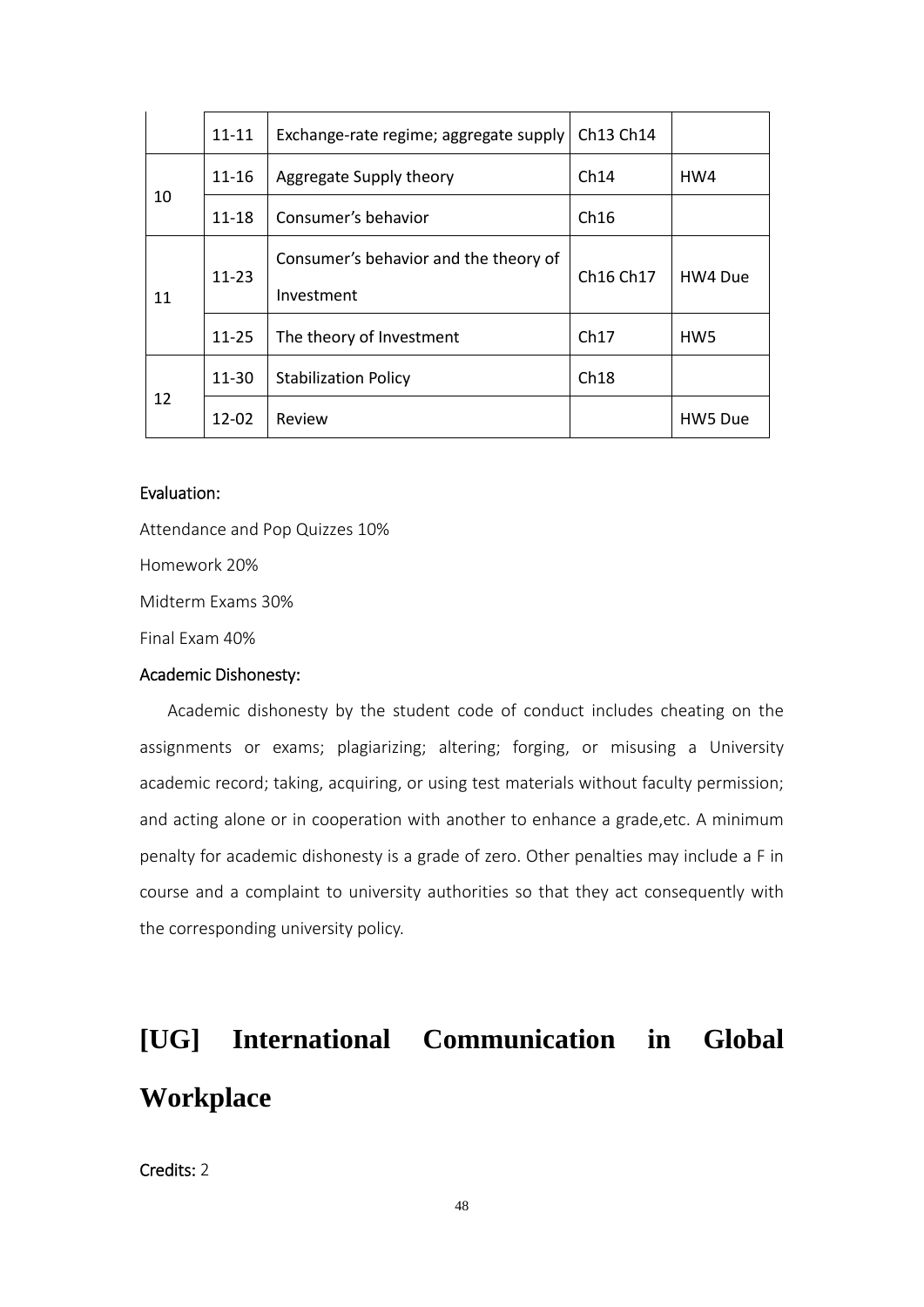Teaching Hours: 32

Department: School of Foreign language

Prerequisites: CET-4 level or above

Textbooks: International Business Culture, Charles Mitchell, Shanghai Foreign Language Education Press

### Course Objectives:

1.Foster Student's intercultural awareness and develop their ICC (Intercultural Communicative Competence);

2.Master theories, practices and ways of solutions to cope with the problems in the global workplace;

3.Understand the differences and features of languages and non‐verbal languages;

4.Understand business writing differences in the workplace.

# Course Schedule: N/A

# Evaluation:

Writing 5% Participation in activities 20% Attendance 5% Final exam 70% Academic Dishonesty: N/A

# **[UG] International Corporate Finance**

Credits: 2 Teaching Hours: 32 Department: School of Finance Prerequisites: The following courses are preferably taken, but not a must: Corporate Finance, International Finance and Investments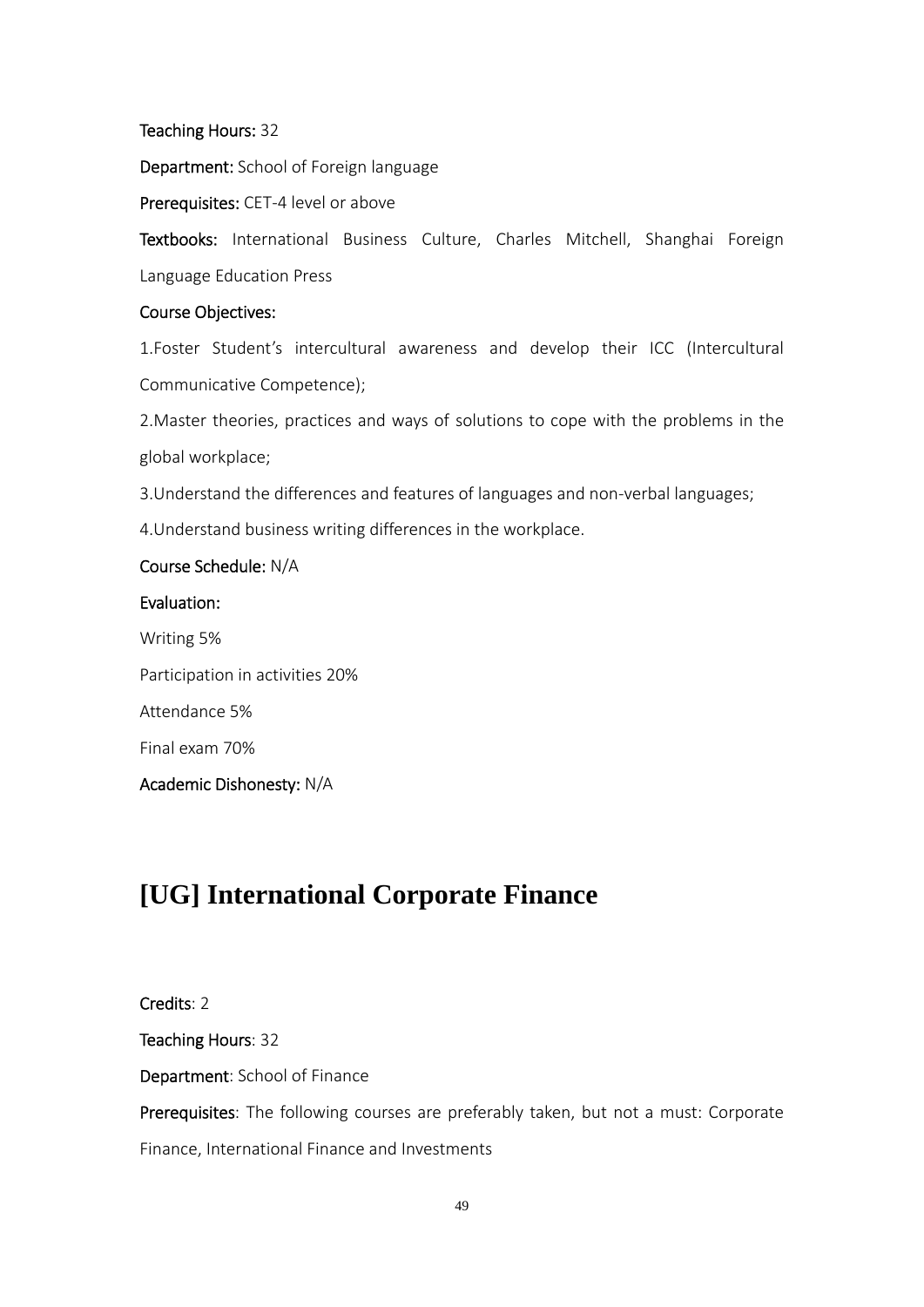Textbooks: International Financial Management (7thed), Cheol S. Eun, Bruce G. Resnick, China Machine Press, 2015

#### **Course Objectives:**

This course focuses on the macroeconomic environment of financial management, the world's financial markets and financial institutions which financial manager faced by from the perspective of multinational forms. The objective is to learn more about foreign exchange management, foreign exchange risk management, investment and financing management, cash management practices, and international tax environment of multinational firms. Students are also supposed to further understand these theories combined with practical cases and master some practical operating methods.

It will cover topics in international foreign exchange market, international financial market and financial institution, financial management and corporate governance of the multinational firms.

### Course Schedule:

Week1: Globalization & the Multinational Firm

Week2: Foreign Exchange Market

Week3: Foreign Exchange Market; International Parity Conditions

(Week4: National Day)

Week5: International Parity Conditions

Week6: Foreign Exchange Futures and Options

Week7‐8: Foreign Exchange Exposure: Transactional, Operational, Translational

Week9: International Financial Market

Week10: International Financial Market

Week11-12: FDI and Cross-border M&A

Week13: International Capital Structure & Cost of Capital